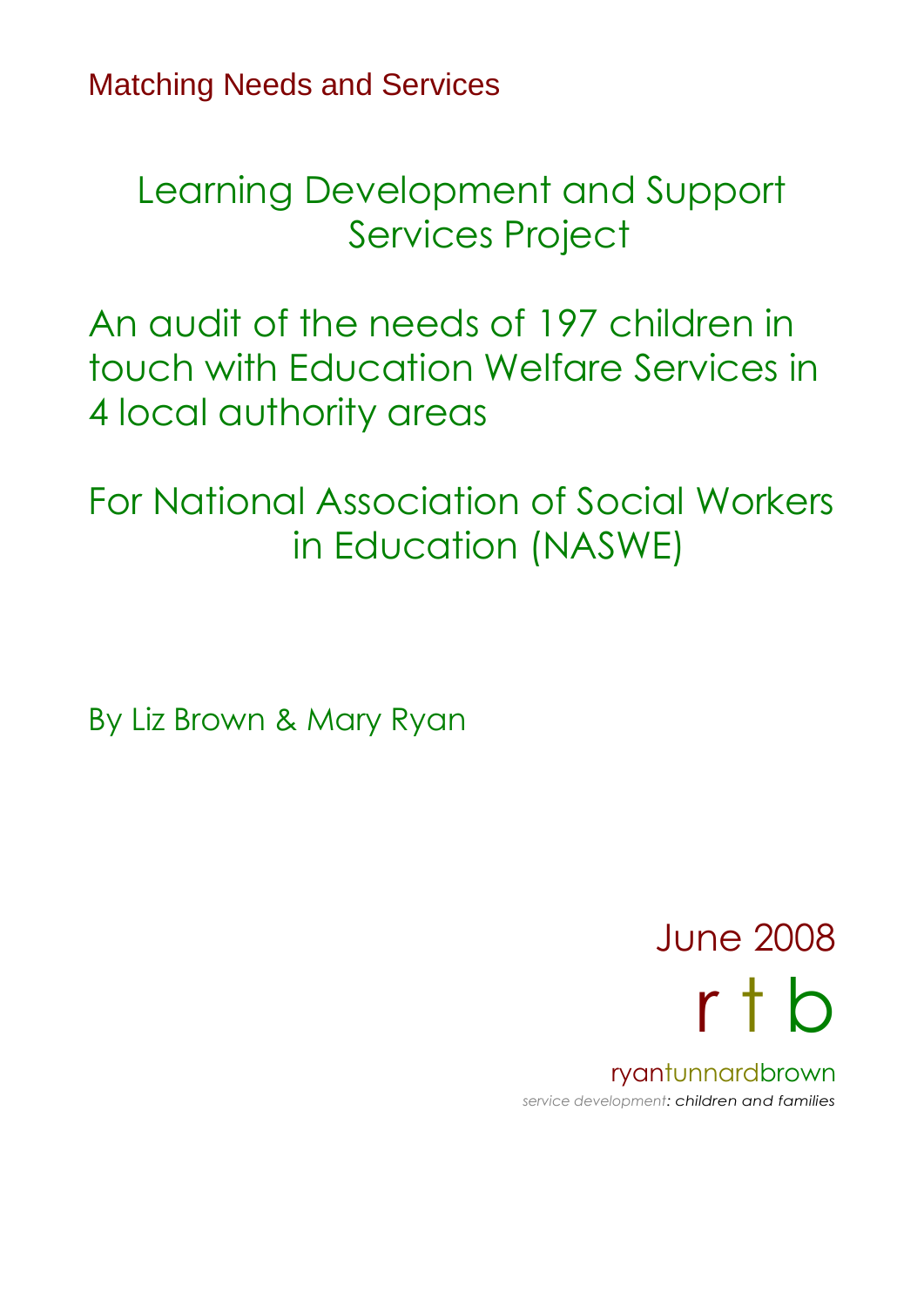## Contents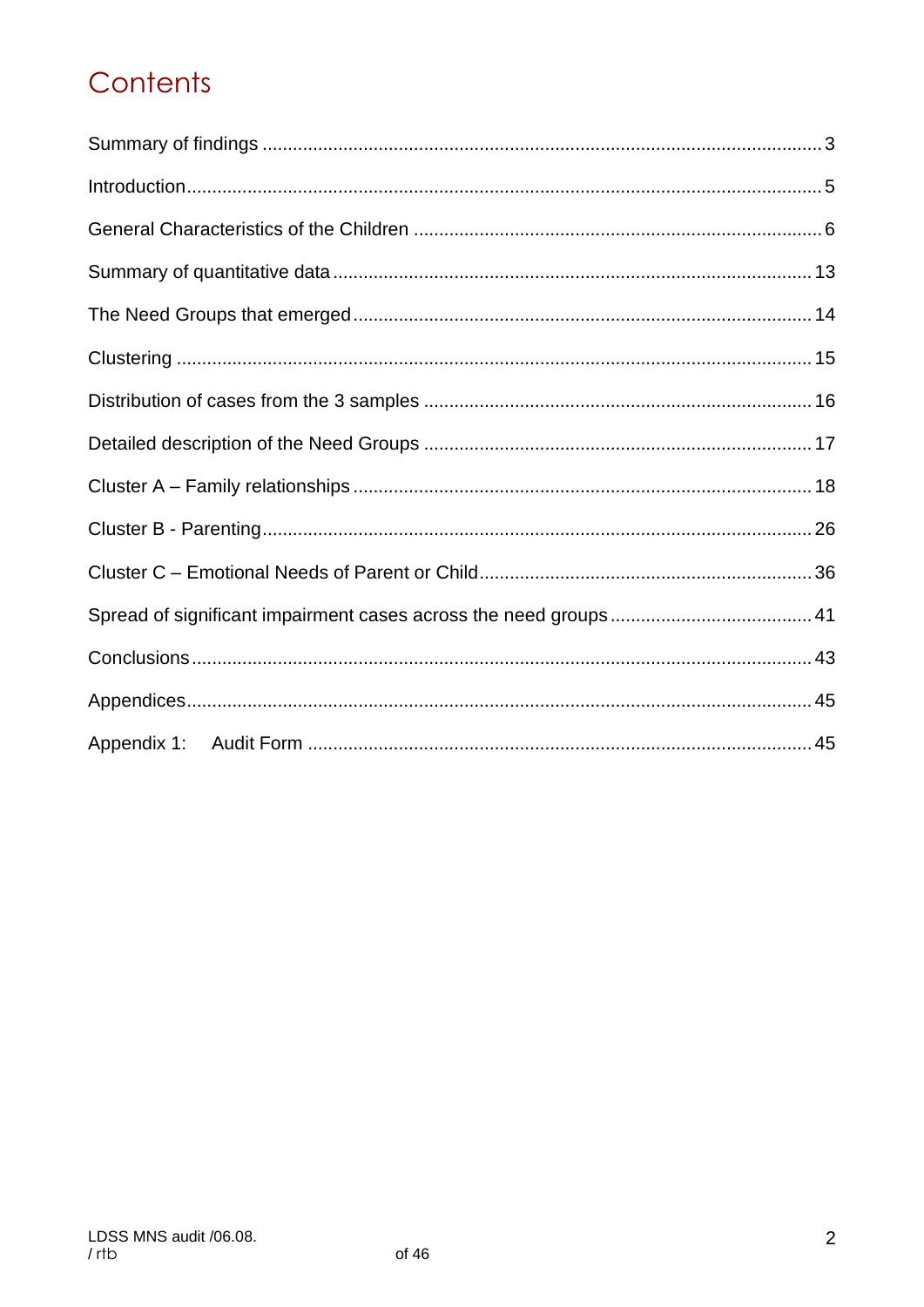## Summary of findings

- This report describes the findings from an audit of a sample of the files of 197 children in touch with education welfare services in 4 local authority areas: Cumbria, Warwickshire, Bromley and Havering. It includes an analysis of the patterns of need in the sample, information about the services provided to meet those needs and the views of the auditors as to whether services provided were meeting the identified needs.
- The identification of need and judgements about whether needs were being met has been undertaken collectively by a large group of professionals from the Education Welfare Services (EWS) across the four areas, led by  $r \dagger b$ . Each authority approached the task in a way that best suited their operational circumstances within a common agreed framework.
- The audit findings provide an agreed picture of the needs of children and families in contact with EWS and will inform and assist discussions around the future development of the Learning Development and Support Services (LDSS) and the service responses that may need to be developed further.
- The results of the audit will also contribute to evidence being compiled by NASWE in relation to the proportion of cases coming to the attention of Education Welfare Services that could be described as complex and challenging and in this way will help with the identification of training and supervision necessary to support staff in addressing those needs.
- Three main clusters of need emerged from the audit. The largest cluster, about parenting, comprises almost a half of the sample (44%). Next came family relationships, comprising a third of the sample (31%), and third are needs about the emotional and mental health needs of parents and children accounting for a quarter of cases (25%).
- A threshold exercise on each case was completed by those doing the audit. This was designed to measure the seriousness of children and family needs. Cases were scored, using an adapted version of the levels of seriousness described in section 17 of the Children Act 1989; as 3 (serious/complex needs), 2 (moderate/additional needs), or 1 (lower level). These three levels of need correspond with the levels of need described in guidance to the Common Assessment Framework (CAF).
- More than a third (37%) of the cases were scored at level 3 (serious/complex needs), indicating them to be children whose development was being affected adversely to a significant extent. This finding confirms the impression of many professionals that education welfare officers are dealing with complex cases.
- Given the seriousness of the needs coming to attention it is impressive to note that 65% of children are having their needs met fully or partially.
- Children whose pressing needs are in relation to their parents' mental health, trauma, much improved care at home and adult/child relationships have the most serious needs and the least successful outcomes. They will need to be the focus of future developments in EWS and more widely across children's services.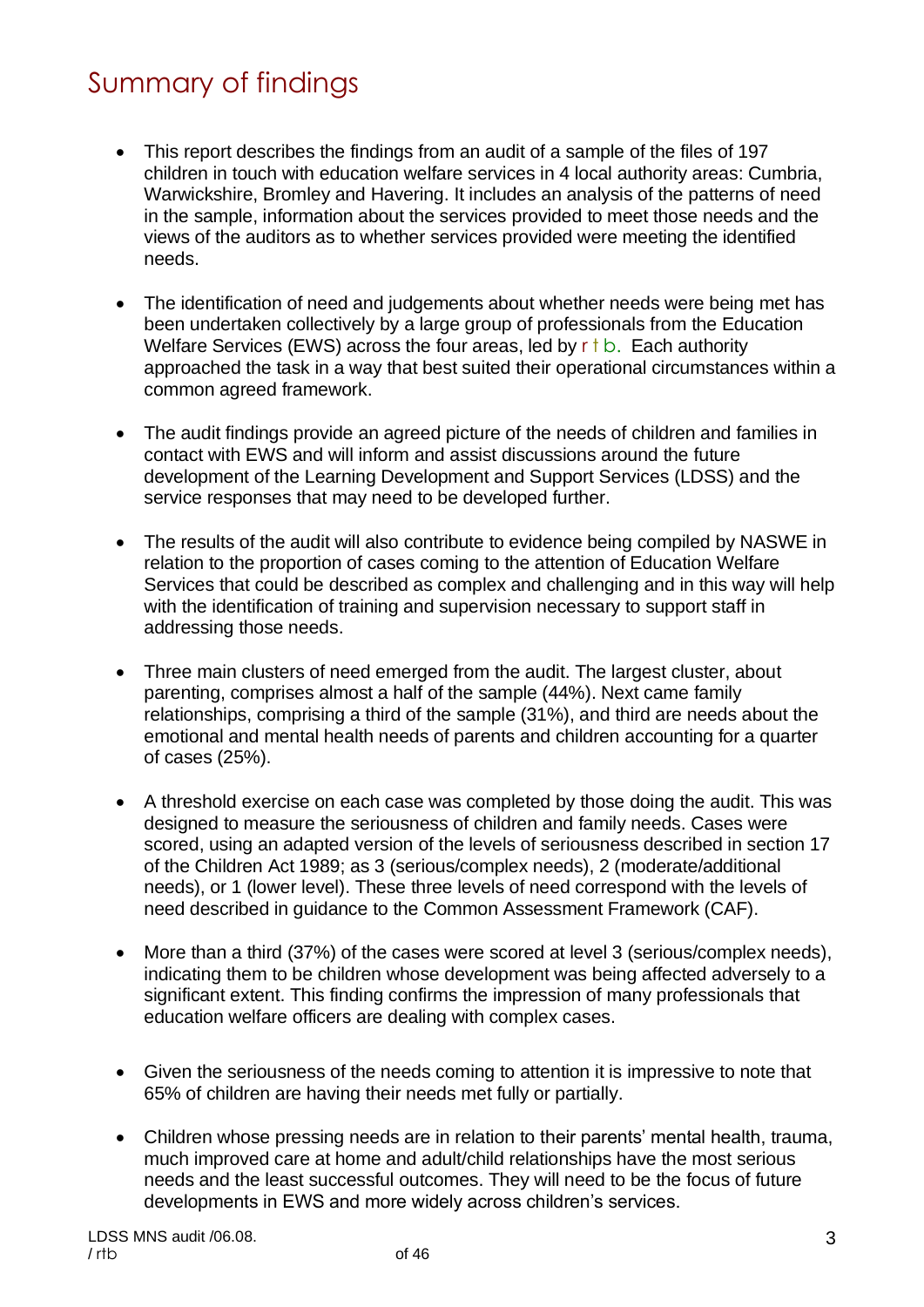- As well as identifying the pressing need for each child, the audit identified that children and their parents are facing a range of difficulties and a range of responses will therefore be needed from across both adult and children's services.
- The range of services and activities undertaken and provided by education welfare officers (EWOs) with and on behalf of children and families is extensive and impressive. In many cases it exceeds traditional expectations of the service as a tier two provider. It may be that services have developed in some areas as a response to need. This is obviously desirable but means that there is currently inconsistency across authorities in the range of services offered.
- A third of children were not seen by auditors as having their needs met. The most frequently expressed reason for not addressing children's needs was lack of involvement by children's social care and failure of parents to engage with services.
- At this stage, there is little evidence of co-ordinated, needs-led, outcome-focused, multi-agency planning or of the involvement of adult services in any of the audit areas. In the main services operate on a single agency basis and do not routinely focus on children's needs or develop plans which contain clear outcomes.
- Focused work to develop services to address the needs that have emerged and to develop multi-agency mechanisms for assessment, planning, and review will need to be central to any future strategy.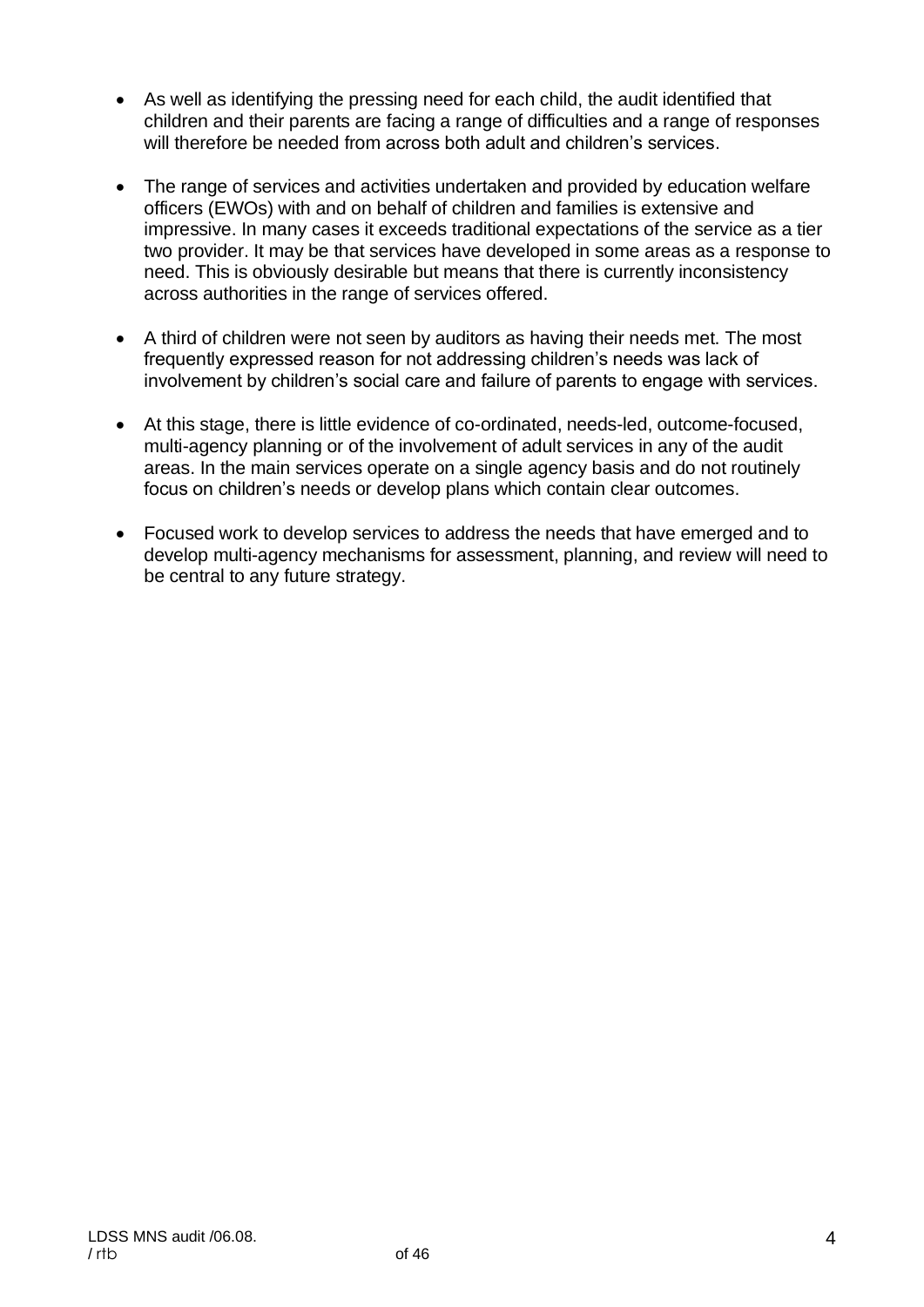## Introduction

The National Association of Social Workers in Education (NASWE) is seeking to understand more about the needs of children coming to the attention of Education Welfare Services (EWS) and related learning development and support services (LDSS) and the ability of staff within these services to address those needs. This project is funded by the Children's Workforce Development Council (CWDC). As part of that project staff and managers from the EWS in four local authority areas (Cumbria, Warwickshire, Havering and Bromley) undertook a Matching Needs and Services audit to gain a picture of the pattern of need coming to the attention of education welfare services in these areas. This report sets out the findings from the four audits.

### **The Audit Work**

Each area was asked to identify a sample of around 50 children currently receiving services from EWS. Guidance on selecting the sample was sent to each area suggesting a range of methods that would produce a random selection of cases. In Cumbria the audit was part of a wider multi-agency audit of need and the sample was the last 50 cases referred into the service prior to January 2008. In the remaining three areas those taking part in the audit identified up to five children from their current caseload.

The auditors completed a short audit form in relation to each child in their local sample. The audit form is attached at Appendix 1. It asks staff to complete concise details about the child's situation across five dimensions:

- living situation,
- relationships,
- behaviour,
- health, and
- education.

It then requires auditors to make a judgement about what the key circumstances they have identified reveal about the child's needs. It is important at this stage to describe need in elementary and specific terms rather than in relation to a proposed service response. So a child might be described as needing to come to terms with the death of a relative rather than as needing counselling. Auditors were also asked to include the needs of parents or carers, where this was relevant, on the basis that children's needs are very often consequent on the needs of their parents. For example, a child's need to get to school on time may well be dependent on a mother's need to control her alcohol use so that she is able to get up and get the child to school.

Once individual professionals had completed all the forms in their agency sample the information about need was aggregated to identify patterns of need or *need groups.* The aggregation is based around what appears to be the main or most pressing need for the child and/or family. In two areas (Cumbria and Warwickshire) this process of aggregation was carried out by the professionals who had completed the forms and in the remaining two areas (Havering and Bromley) the aggregation process was carried out by the consultants. Similar groupings of need emerged in all four areas.

Thanks are due to the staff involved in the audit. It was a huge organisational task to bring together such a large sample of children from across four local authority areas and this was achieved on top of already demanding workloads.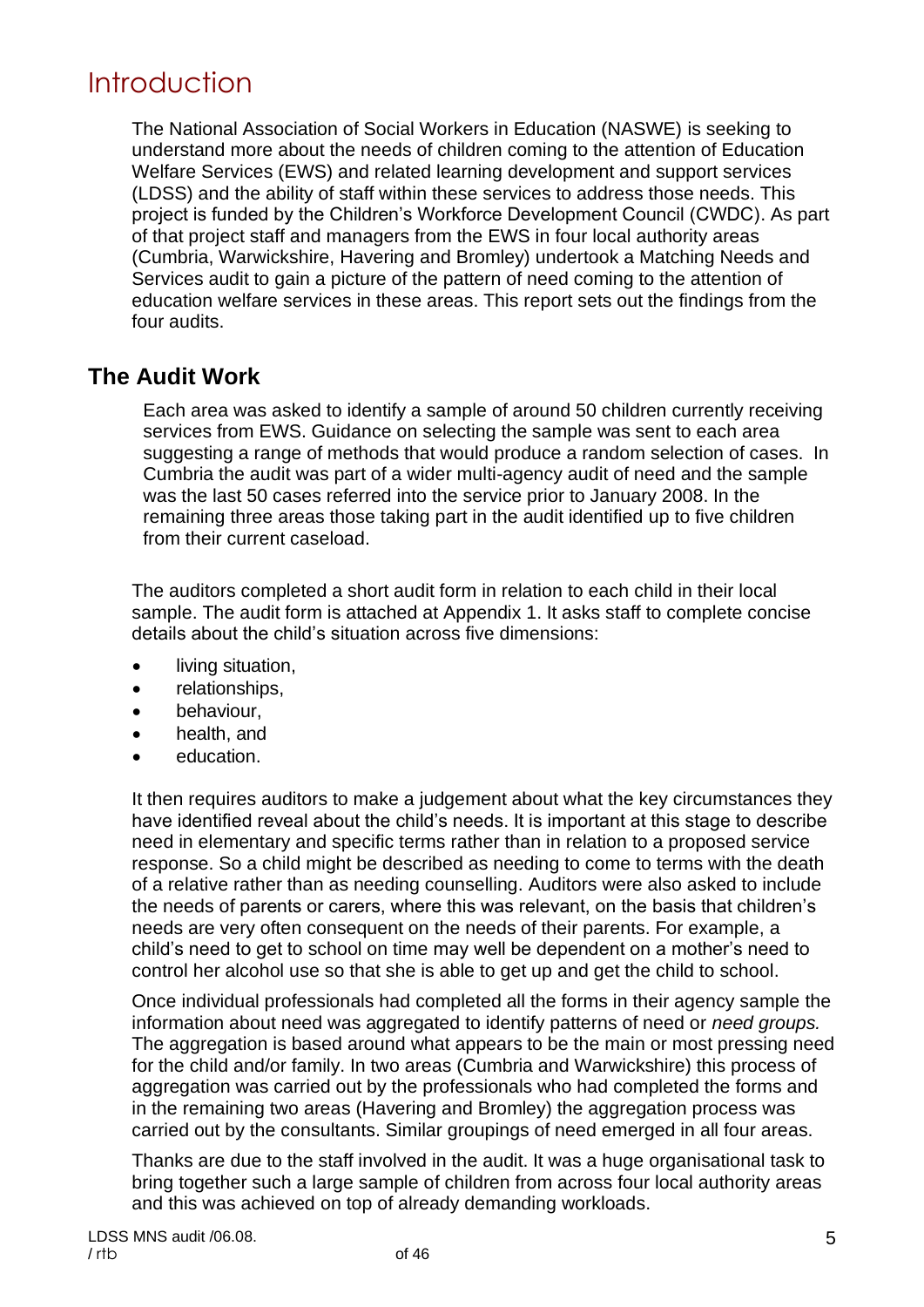## General Characteristics of the Children

### The samples

The sample comprised 50 cases from Cumbria County Council, 47 cases from Warwickshire County Council, 37 cases from the London Borough of Havering and 63 cases from the London Borough of Bromley. In general terms the sample is representative and gives a good picture of the pattern of need and the seriousness of need coming to notice.

The quantitative information which follows is based on the information about circumstances and needs recorded for each child. In the main, this information was recorded by the case worker and thus reflects the level of knowledge they held about the child and their family and environmental circumstances.

#### **Age**

The chart below shows the ages of the children. The majority of children in the sample are of secondary school age.

Total

#### **Chart 1**



#### **Gender**

There are 102 (52%) girls and 95 (48%) boys.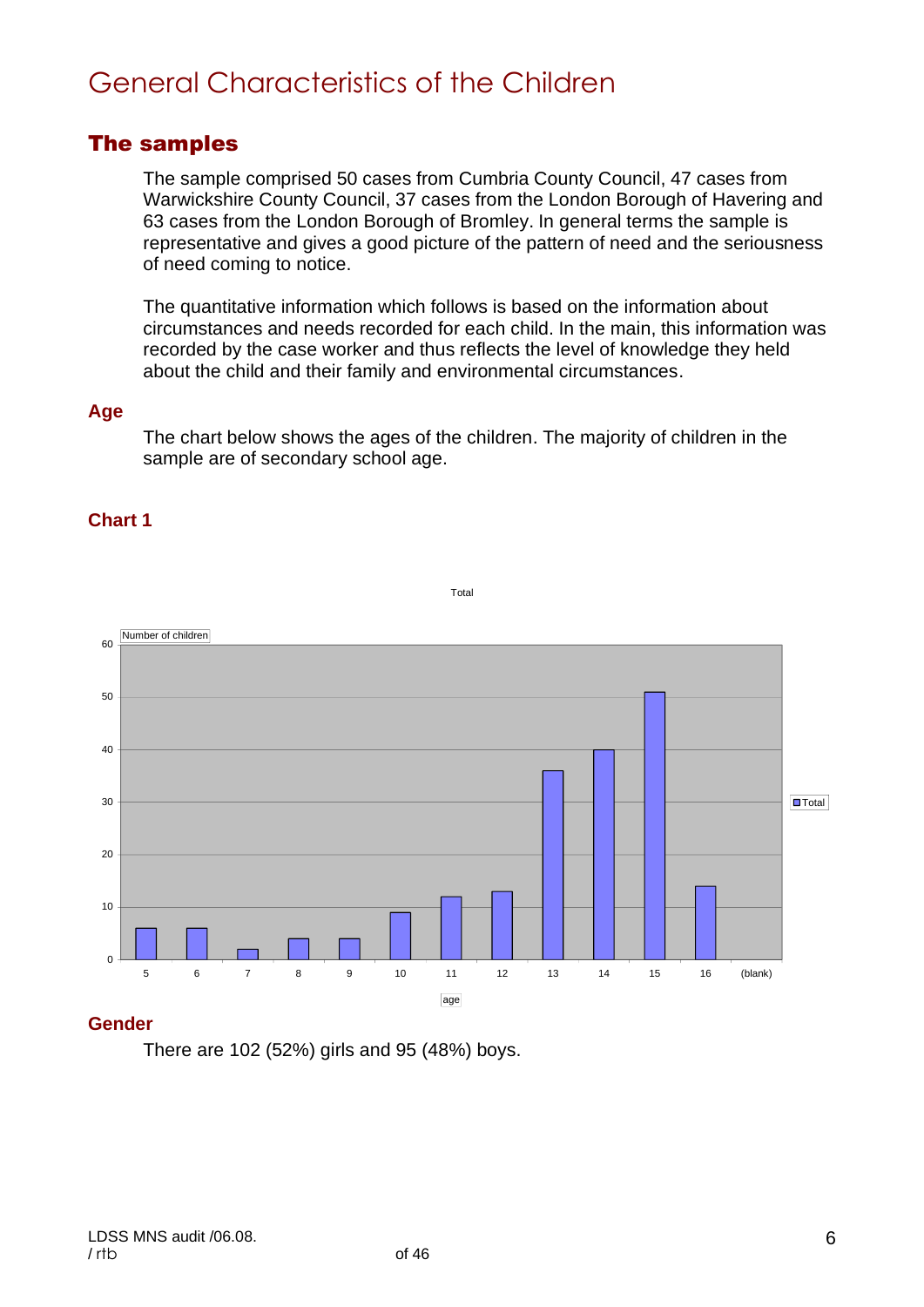#### **Distribution of cases in the sample**

Cases in this sample came from the following EWS areas:

| Area           | <b>Total</b> |
|----------------|--------------|
| <b>Bromley</b> | 63           |
| Cumbria        | 50           |
| Warwickshire   | -47          |
| Havering       | 37           |
| <b>Total</b>   | 197          |

## **Ethnicity**

Information about the children's ethnicity has been collected using the census codes.

| <b>Ethnicity</b>                 | No. |
|----------------------------------|-----|
| <b>White British</b>             | 178 |
| Any other white background       | 3   |
| <b>White and Black Caribbean</b> | 4   |
| White and Asian                  | 3   |
| Other mixed background           | 3   |
| Pakistani                        | 1   |
| African                          |     |
| Other ethnic group               | 1   |
| Other Black background           | 1   |
| No information                   | 2   |
| Total                            | 197 |

It is noticeable that 90% of the children in this sample are White British.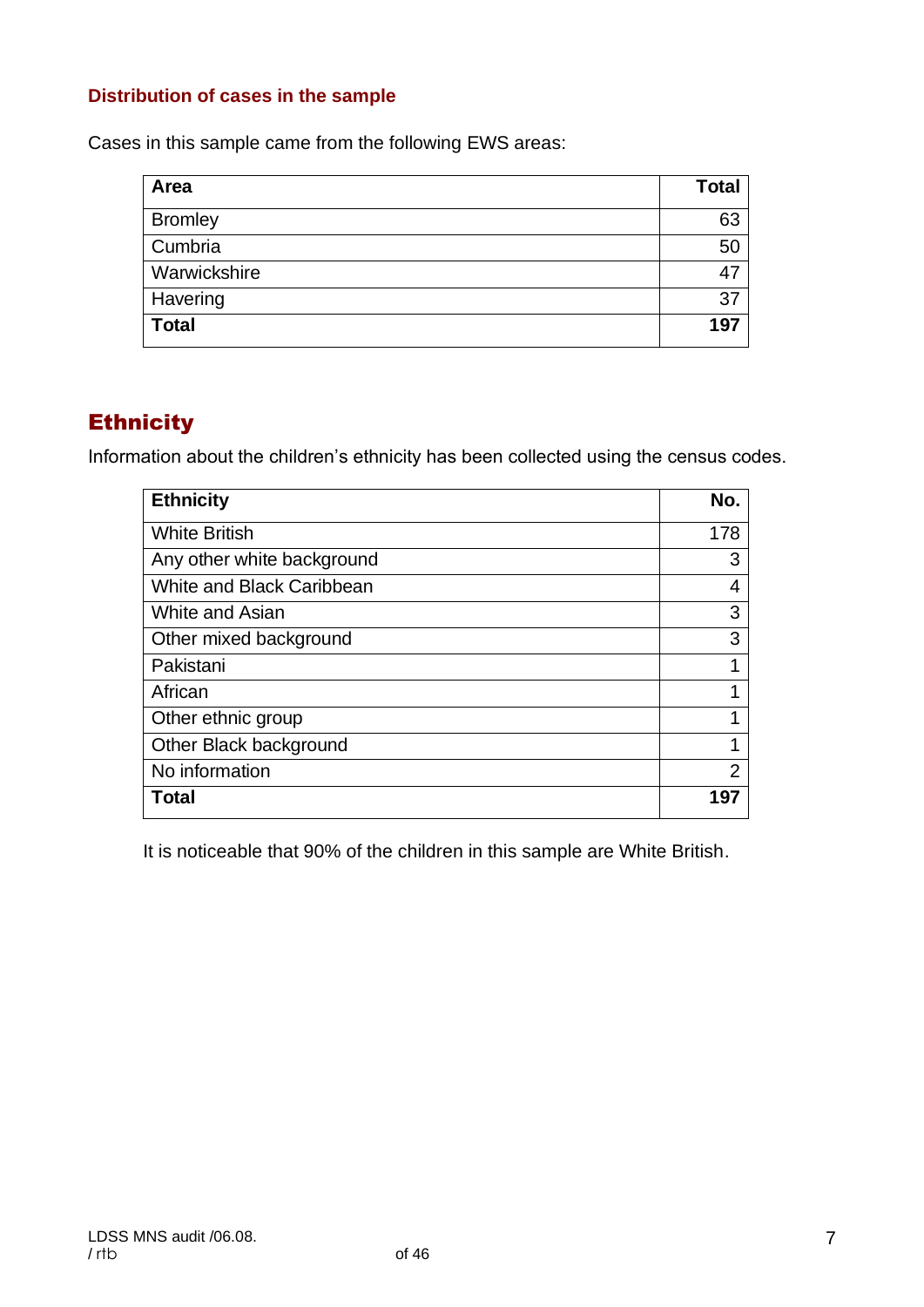### Living situation

The living situations of the children were as follows:

| <b>Child lives with</b>      | No. |
|------------------------------|-----|
| Mother                       | 107 |
| Both parents                 | 39  |
| Mother and mother's partner  | 22  |
| Father and father's partner  | 3   |
| Stepfather                   | 1   |
| Relative                     | 4   |
| Father                       | 10  |
| LAC child with Foster carers | 3   |
| LAC child in secure estate   | 1   |
| Living independently         | 1   |
| No information               | 6   |
| <b>Total</b>                 | 197 |

Note: 118 children (60% of children) are living in lone parent households.

### Domestic violence a feature of family life

|                   | No. | n.   |
|-------------------|-----|------|
| Domestic Violence | 44  | ,סרי |

Note: Domestic violence is a feature in the lives of nearly a quarter (22%) of the children.

#### Behaviour

|                                      | No. | $\%$ |
|--------------------------------------|-----|------|
| Adult has offending behaviour        | 16  | 8%   |
| Child has offending behaviour        | 41  | 21%  |
| Child has behaviour problems at home | 86  | 44%  |
| <b>Bullying issues</b>               | 25  | 13%  |
| <b>Poor Social Skills</b>            | 56  | 28%  |
| ADHD diagnosed                       | 10  | 5%   |

Note: A significant number of children have behaviour problems at home (44%) and poor social skills (28%). Almost a quarter of children (21%) have offending behaviour.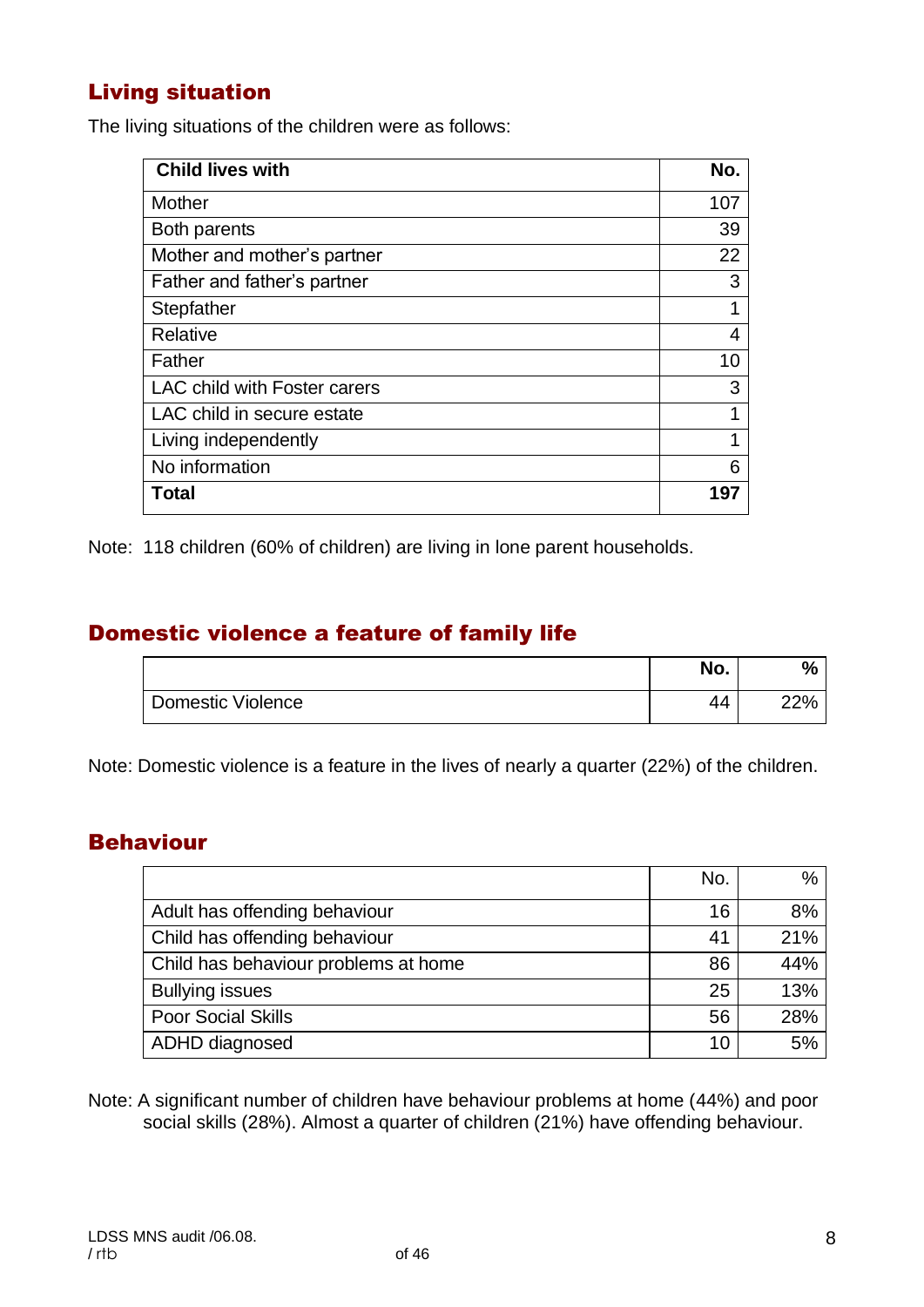### Health

|                                                | No. | $\%$ |
|------------------------------------------------|-----|------|
| Child has physical health difficulties         | 38  | 19%  |
| Adult has physical health difficulties         | 14  | 7%   |
| Child has emotional/mental health difficulties | 69  | 35%  |
| Child described as having low self esteem      | 38  | 19%  |
| Adult has emotional/mental health difficulties | 49  | 25%  |
| Hygiene at home is poor                        | 28  | 14%  |
| Housing is an issue                            | 37  | 19%  |

Note: Over a third of children (35%) have emotional/mental health issues as do a quarter (25%) of their parents. Almost a fifth (19%) of children are described as having low self esteem.

### Substance Misuse

|                       | No | $\frac{0}{0}$ |
|-----------------------|----|---------------|
| Adult misuses alcohol | 24 | 12%           |
| Adult misuses drugs   | າາ | 11%           |
| Child misuses alcohol | 25 | 13%           |
| Child misuses drugs   | 29 | 15%           |

Note: Substance misuse is an issue in a significant number of families.

### **Education**

|                                        | No | $\%$ |
|----------------------------------------|----|------|
| Parent has learning difficulty         |    | 5%   |
| Child has behaviour problems at school | 5. | 29%  |
| <b>Exclusions</b>                      | 29 | 15%  |
| Attendance issues                      |    |      |

Note: Children are struggling at school. Almost a third (29%) have behaviour problems in school and perhaps unsurprisingly most (87%) have attendance problems.

### Subject to legal intervention

|                                                | <b>No</b> | %   |
|------------------------------------------------|-----------|-----|
| Legal intervention planned, taken or completed |           | 36% |

Detailed information regarding the nature and type of intervention planned, in process or completed has been difficult to analyse because of the range of interventions involved across the four authorities. However over a third of children (36%) (or their parents) are subject to some form of legal intervention ranging from formal warning letters, involvement in the Fast Track process, fixed penalty notices,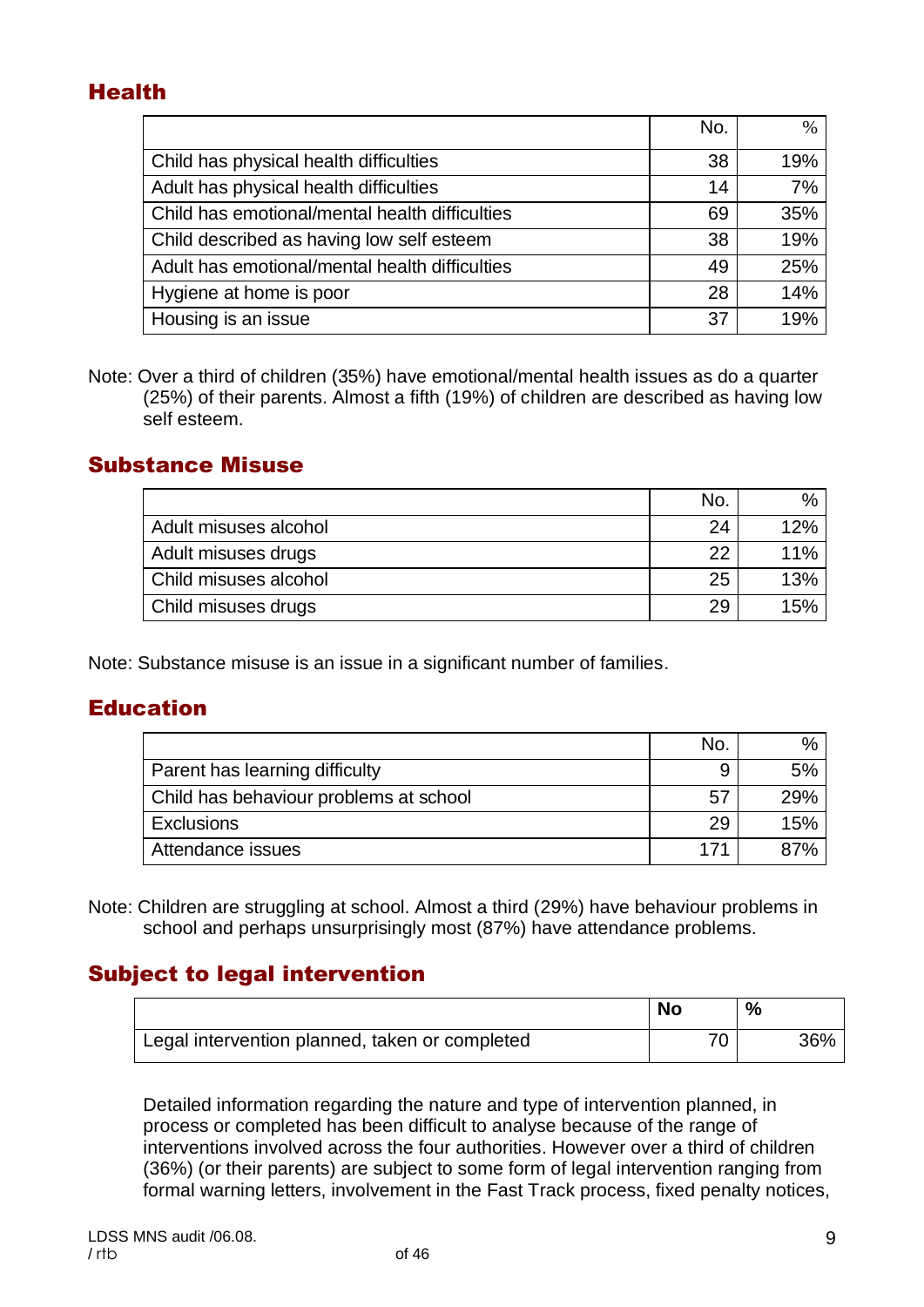orders under section 444(1) Education Act 1996, supervision orders under section 31 Children Act 1989 and penalty notices under the Anti-Social Behaviour Act 2003.

#### **Seriousness**

In planning and evaluating services it is important not only to identify need but also to make a judgement about the seriousness or severity of need. Without such an understanding it will not be clear what priority should be placed on the need identified or what intensity of service will be required and over what time period. In order to make a judgement about severity the definition of children in need in section 17 of the Children Act 1989 has been modified for use as a measuring tool. Auditors were asked to decide whether, without services, the child's development would be:

- 1 Affected adversely in the future
- 2 Was currently being adversely affected, or
- 3 Was currently being harmed in a significant way.

This way of measuring differs from the way levels of seriousness are measured in the static matrices of need which now exist in many children's services authorities for example the model of levels one two and three - because it is based on prediction about the way needs will develop if not attended to rather than on the category of need the child currently falls in to.

The three levels above have been translated into:

- 1 Lower level needs
- 2 Additional needs, and
- 3 Complex needs.

#### **Auditors judged the seriousness of the children's situations as follows.**

|                                            | No  | $\%$  |
|--------------------------------------------|-----|-------|
| Likely future impairment/lower level needs | 12  | 6%    |
| Current impairment/Additional needs        | 111 | 56%   |
| Significant impairment/complex needs       | 72  | 37%   |
| <b>Below threshold</b>                     | 2   | $1\%$ |
| Гоtal                                      | 197 | 100%  |

Note: 93% of children's needs were judged as being moderate or serious.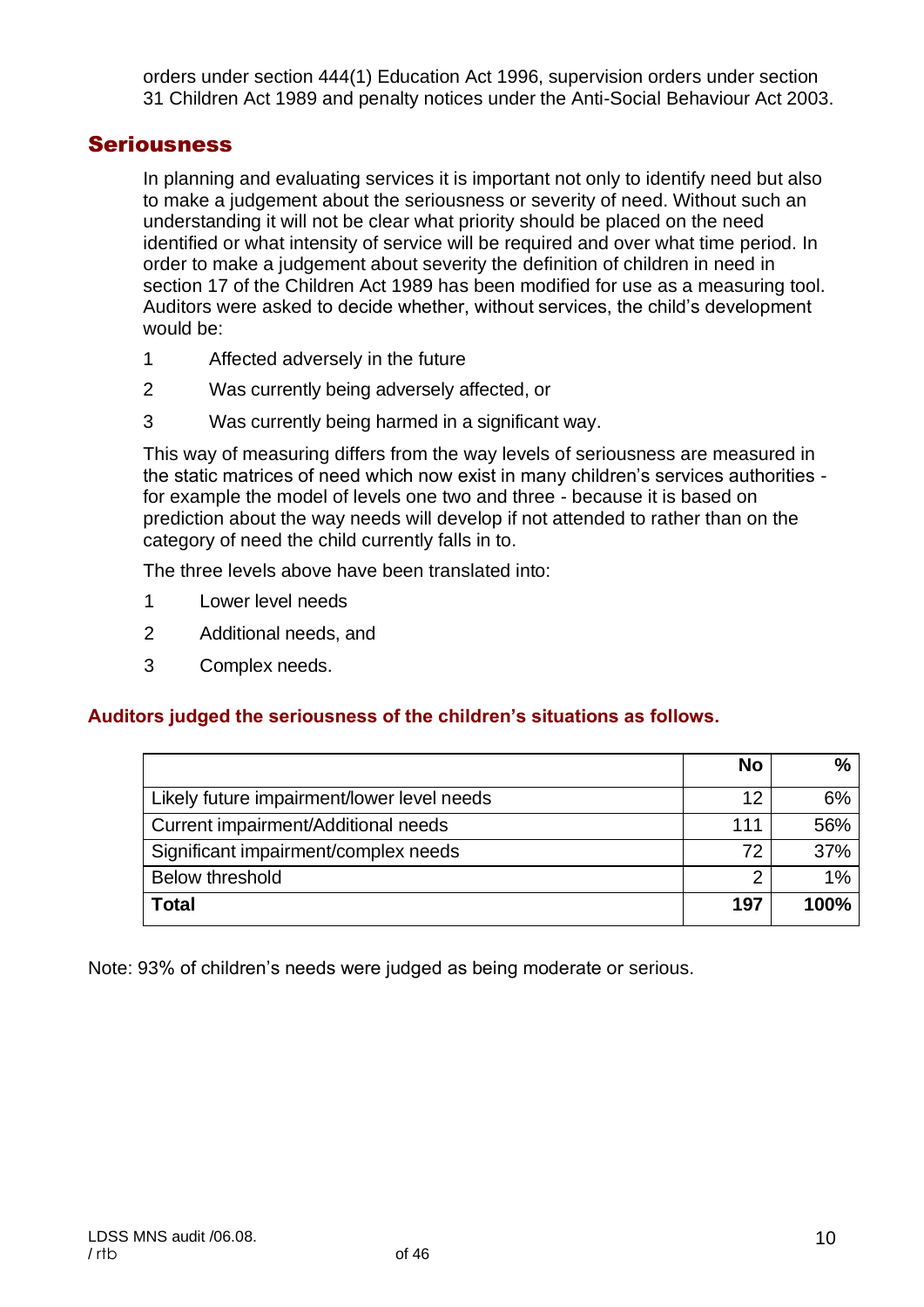#### **Numbers in the three samples**

W = Warwickshire

 $C =$  Cumbria

 $B =$  Bromley

 $H =$  Havering

|                                            | W  |     | В  |    |
|--------------------------------------------|----|-----|----|----|
| Likely future impairment/lower level needs |    |     |    |    |
| Current impairment/Additional needs        | 20 | -37 | 33 | 21 |
| Significant impairment/complex needs       | 26 | 11  | 22 |    |
| <b>Below threshold</b>                     |    |     |    |    |
| <b>Total</b>                               |    | 50  | 63 | 37 |

#### **% in three samples**

|                                            | W     |      | В    |      |
|--------------------------------------------|-------|------|------|------|
| Likely future impairment/lower level needs | $0\%$ | 2%   | 6%   | 14%  |
| Current impairment/Additional needs        | 43%   | 74%  | 53%  | 56%  |
| Significant impairment/complex needs       | 55%   | 22%  | 35%  | 30%  |
| <b>Below threshold</b>                     | 2%    | 2%   | 6%   |      |
| <b>Total</b>                               | 100%  | 100% | 100% | 100% |

Note: Decisions about the level of seriousness of the needs in each case were clearly the subjective decisions of the auditors but clear guidance was given on how to make this decision. In addition the consultants reviewed the levels identified when analysing the data and in the majority of cases agreed with the level set. It is clear that EWS in all four areas are working with children with serious and complex needs and there is little difference in the level of seriousness across the four samples. All four agencies are working almost exclusively with children at levels two and three.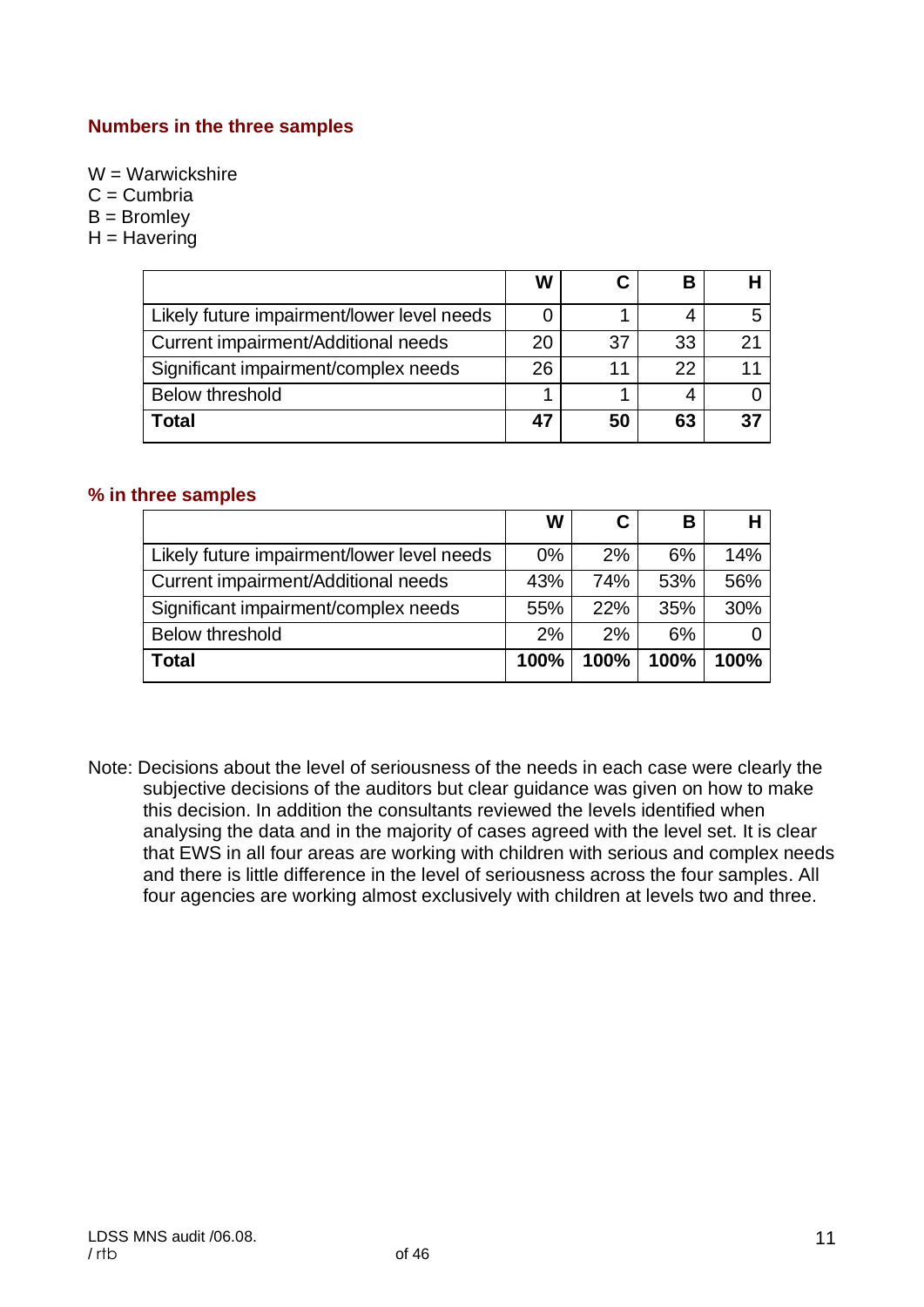### Meeting need

Auditors were asked to make a judgement about whether the services the child was receiving were addressing the needs they had identified. It was stressed that this was not a comment on the quality or otherwise of the service per se, or a comment on the processes followed but rather a specific question as to whether the needs they had identified, in the context of the audit, were being addressed.

| <b>Service addressing need</b> | No  | $\frac{9}{6}$ |
|--------------------------------|-----|---------------|
| Fully                          | 29  | 15%           |
| Partially                      | 99  | 50%           |
| Not meeting needs              | 63  | 32%           |
| No information                 | 6   | 3%            |
| <b>Total</b>                   | 197 | 100%          |

Note: Given the seriousness of need coming to attention it is encouraging that two thirds (65%) of children are having their needs fully or partially met. But it is obviously of concern that a third (32%) of the children are not having their needs met.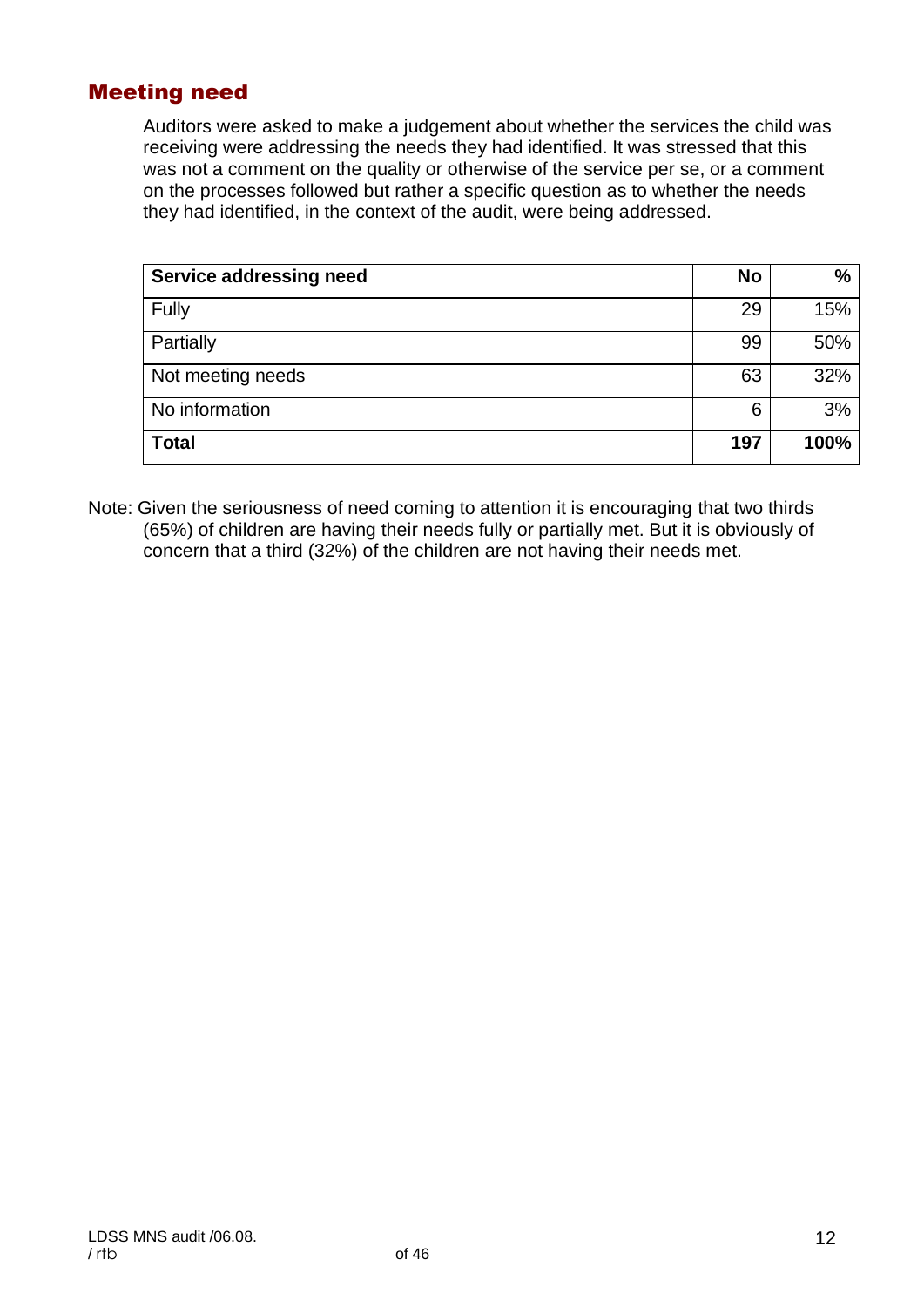## Summary of quantitative data

- Children in the sample and their parents have a wide range of needs and those needs are serious. Almost half (37%) are judged to have reached the significant impairment threshold.
- 60% of children in the sample live in lone parent households.
- For 22% of children in the sample domestic violence is, or has been, a feature of their lives.
- More than a third (44%) of the children have behaviour problems at home and just under a quarter (21%) have offended. Just under a third (28%) have poor social skills.
- More than a third of children (35%) have emotional/mental health problems as do a quarter (25%) of their parents. Almost a fifth (19%) of children are described as having low self esteem and the same number have physical health problems.
- Just over a fifth (22%) of children have a parent who misuses drugs and/or alcohol.
- Children are struggling at school. Almost a third (29%) have behaviour problems in school and (87%) have attendance problems. 15% have been excluded.
- It is clear that in order to address the serious needs identified children and their families will need a spread of well integrated, outcome-focused service responses from a range of agencies in both children's and adult services.
- Given the seriousness of the needs and the extent of adult difficulties it is encouraging that two thirds (65%) of children's needs are judged to have been met fully or partially. It should be recognised that in many cases this is down to the skilled and committed work of EWS professionals struggling to fill gaps in service provision arising from the lack of available services in the area or poor inter-agency co-operation in responding to needs.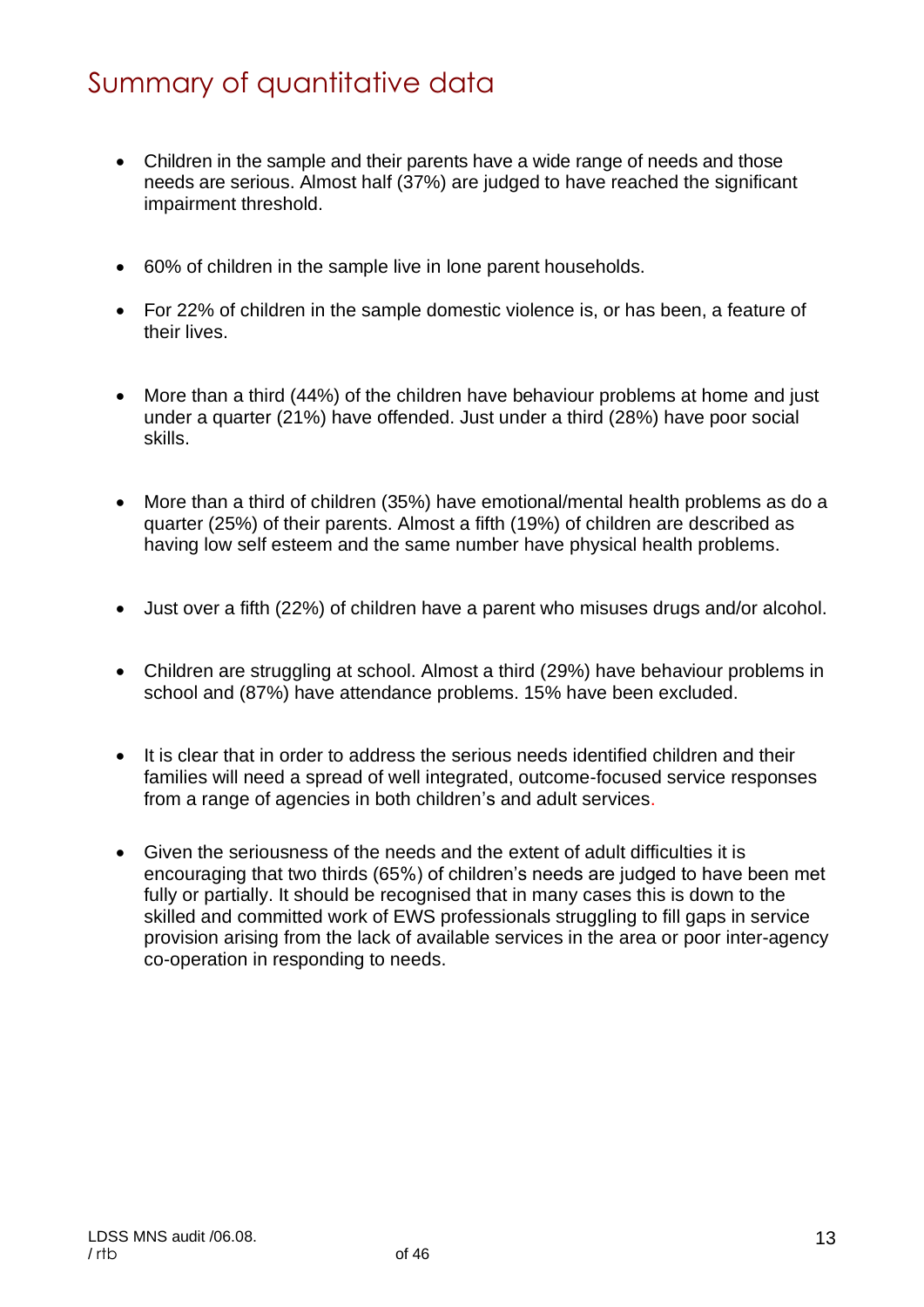## The Need Groups that emerged

The table below gives an overall picture of the need groups, in descending order of magnitude, that emerged from the aggregation exercise described on page 4. Each need group is based on judgements about the child's **most pressing need** and children are allocated to a need group with other children who have a similar pressing need. Children can only be allocated to one need group.

| Need group                                     |     |
|------------------------------------------------|-----|
| Behaviour to be understood and managed         | 33  |
| Adult mental health to improve                 | 31  |
| Much improved care at home                     | 30  |
| Adult/child relationships to improve           | 26  |
| Adult relationships to improve                 | 21  |
| Impact of loss and trauma to be reduced        | 19  |
| Protection from domestic abuse and its impact  | 14  |
| School and family to work in partnership       | 11  |
| Practical help at home                         | 7   |
| Education to be accessible to child and family | 5   |
| Total                                          | 197 |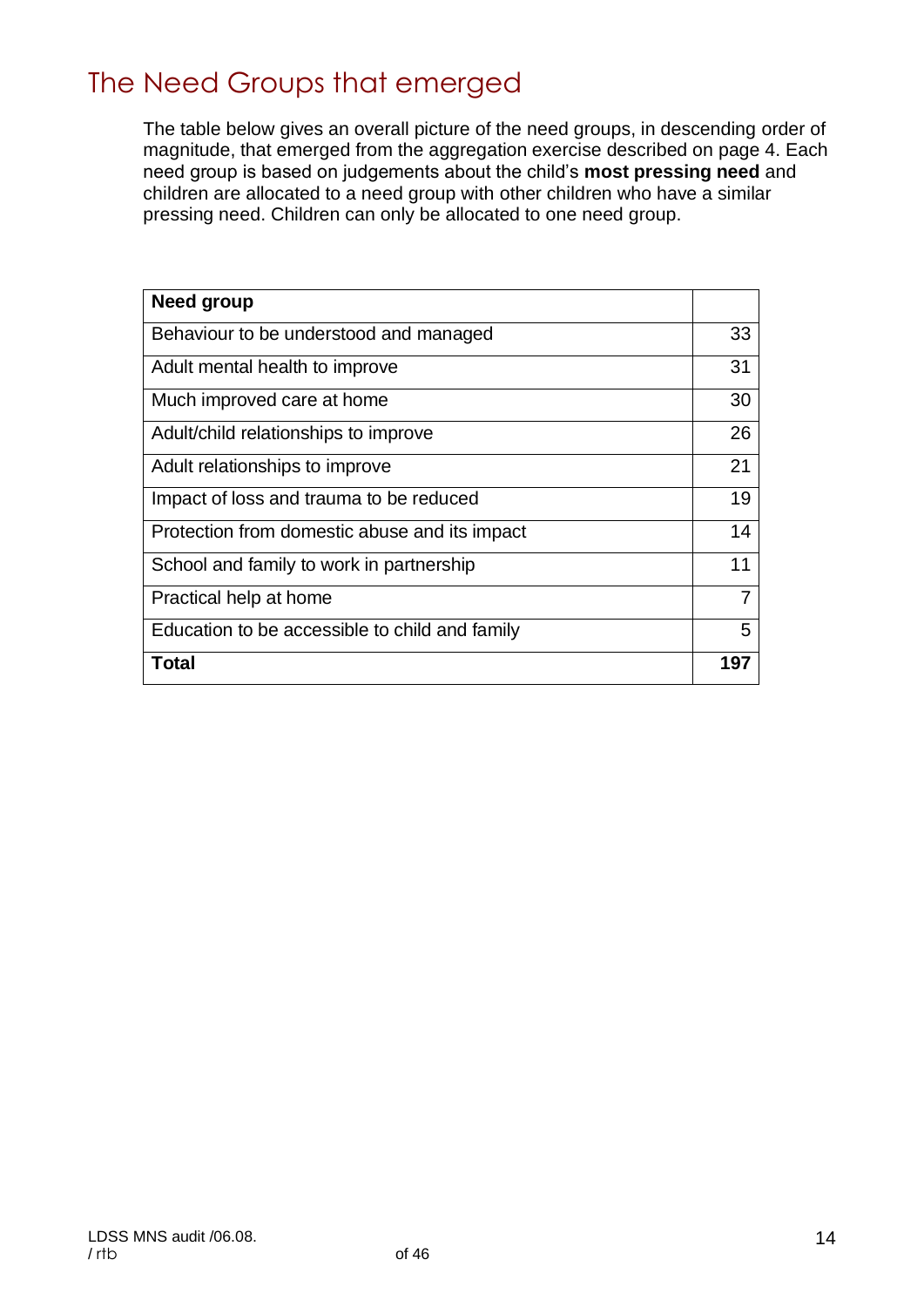## **Clustering**

The table below clusters the need groups around three main themes; family relationships, parenting and the emotional needs of parents and children.

| <b>Family relationships</b>                    | <b>Total</b> |      |
|------------------------------------------------|--------------|------|
| Adult/child relationships to improve           | 26           | 43%  |
| Adult relationships to improve                 | 21           | 34%  |
| Protection from domestic abuse and its impact  | 14           | 23%  |
| Sub total                                      | 61           | 31%  |
| <b>Parenting</b>                               |              |      |
| Behaviour to be understood and managed         | 33           | 38%  |
| Much improved care at home                     | 30           | 35%  |
| School and family to work in partnership       | 11           | 13%  |
| Practical help at home                         | 7            | 8%   |
| Education to be accessible to child and family | 5            | 6%   |
| Sub total                                      | 86           | 44%  |
| <b>Emotional needs</b>                         |              |      |
| Adult mental health to improve                 | 31           | 62%  |
| Impact of loss and trauma to be reduced        | 19           | 38%  |
| Sub total                                      | 50           | 25%  |
| <b>Total</b>                                   | 197          | 100% |

Note: There is slightly larger proportion of cases in the Parenting group.

- Family relationships 31% • Parenting 44%
- Emotional needs 25%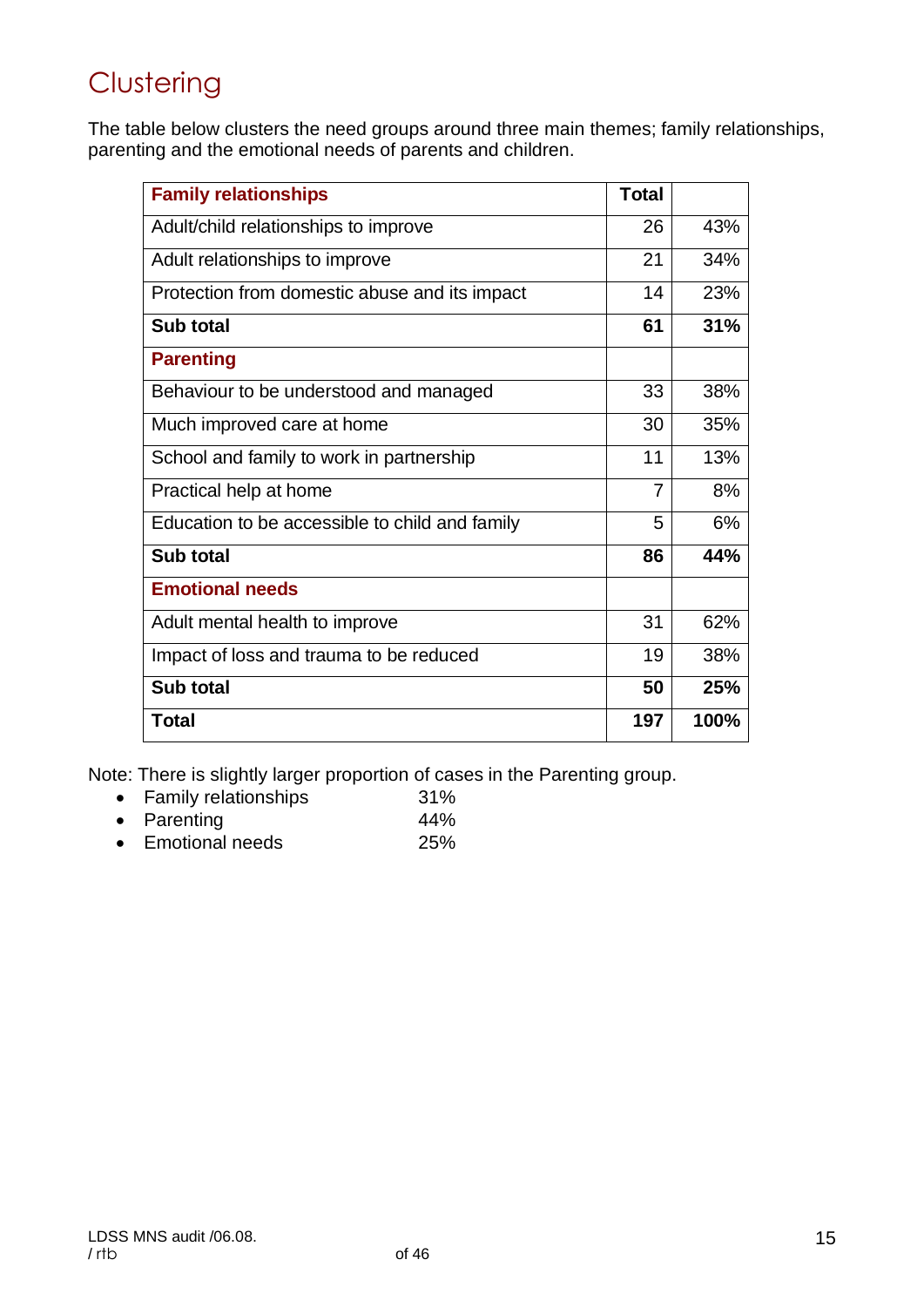## Distribution of cases from the 3 samples

W = Warwickshire

- $C =$  Cumbria
- $B =$  Bromley
- $H = H$ avering

| <b>Family relationships</b>                    | W              | C              | B              | H              |
|------------------------------------------------|----------------|----------------|----------------|----------------|
| Adult/child relationships to improve           | 6              | 5              | 10             | 5              |
| Adult relationships to improve                 | 5              | 3              | 6              | $\overline{7}$ |
| Protection from domestic abuse and its impact  | $\overline{2}$ | 10             | $\overline{2}$ | $\Omega$       |
| Sub total                                      | 13             | 18             | 18             | 12             |
| <b>Parenting</b>                               |                |                |                |                |
| Behaviour to be understood and managed         | 13             | $\overline{7}$ | 10             | 3              |
| Much improved care at home                     | 10             | 3              | 10             | $\overline{7}$ |
| School and family to work in partnership       | $\Omega$       | $\overline{7}$ | 1              | 3              |
| Practical help at home                         | $\Omega$       | 1              | 3              | 3              |
| Education to be accessible to child and family | $\overline{0}$ | 4              |                | 1              |
| Sub total                                      | 23             | 22             | 24             | 17             |
| <b>Emotional needs</b>                         |                |                |                |                |
| Adult mental health to improve                 | 3              | $\overline{7}$ | 16             | 5              |
| Impact of loss and trauma to be reduced        | 8              | 3              | 5              | 3              |
| Sub total                                      | 11             | 10             | 21             | 8              |
| <b>Total</b>                                   | 47             | 50             | 63             | 37             |

Note: There is a similar distribution of cases across the ten need groups indicating that the four agencies are working with children with similar needs.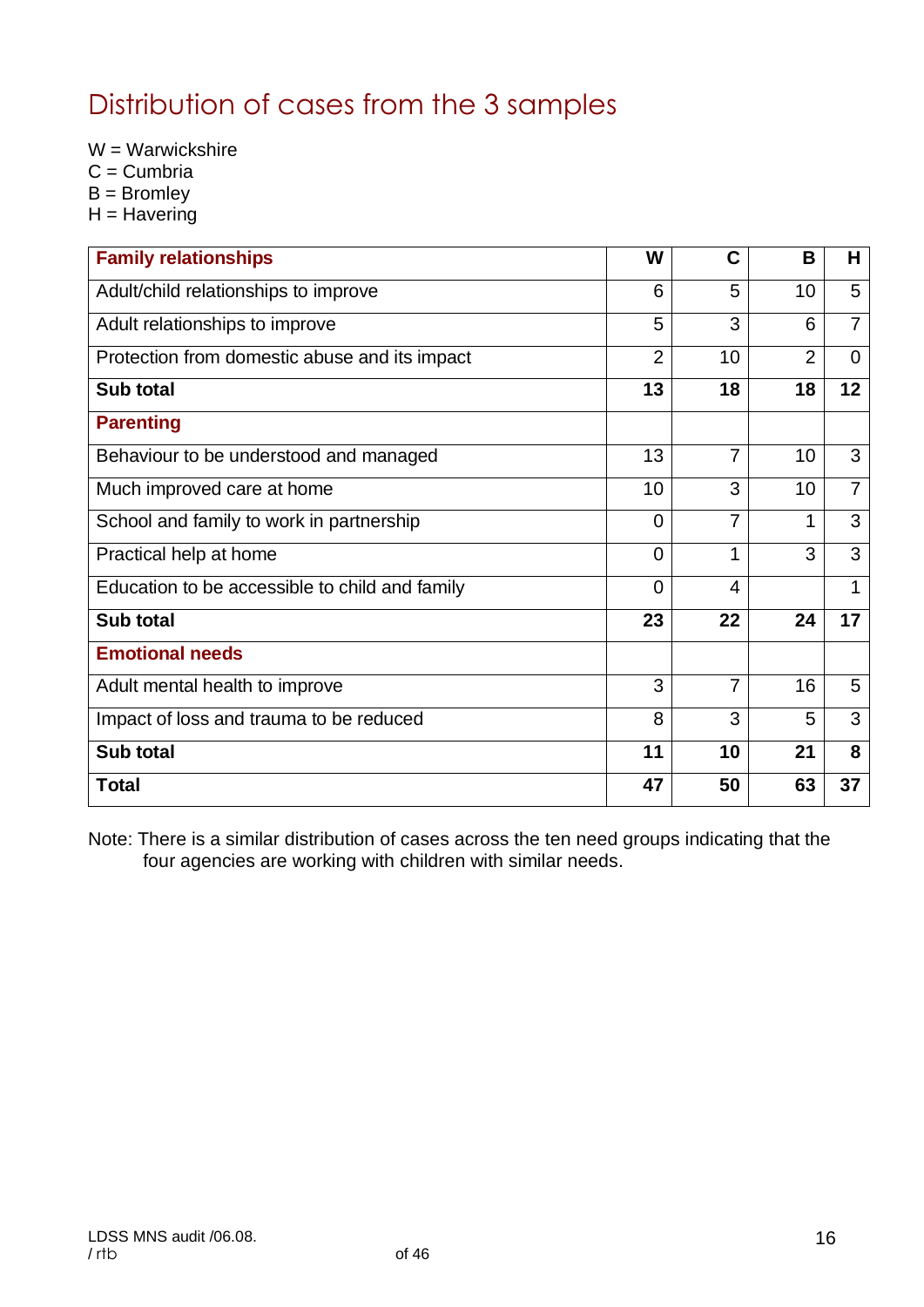## Detailed description of the Need Groups

The following pages contain a more detailed description of the children in each need group. This is linked to an analysis of the judgements about seriousness of the needs of children in each group and success in addressing need. The auditors' descriptions of services being provided and explanations for partially meeting needs are included for each need group. Only those services described quite specifically are included here. So if it was noted on the form that referrals were made to other agencies, letters were sent, assessments undertaken or non specific 'visits' made, then these were not included as services. Auditors were asked to describe the services provided directly by, or organised by, EWS and services provided by other agencies. For some need groups no information was given about services provided by other agencies. While this may be because no such services were being provided it could simply mean the auditors were not aware of what other services were being received by the child and family.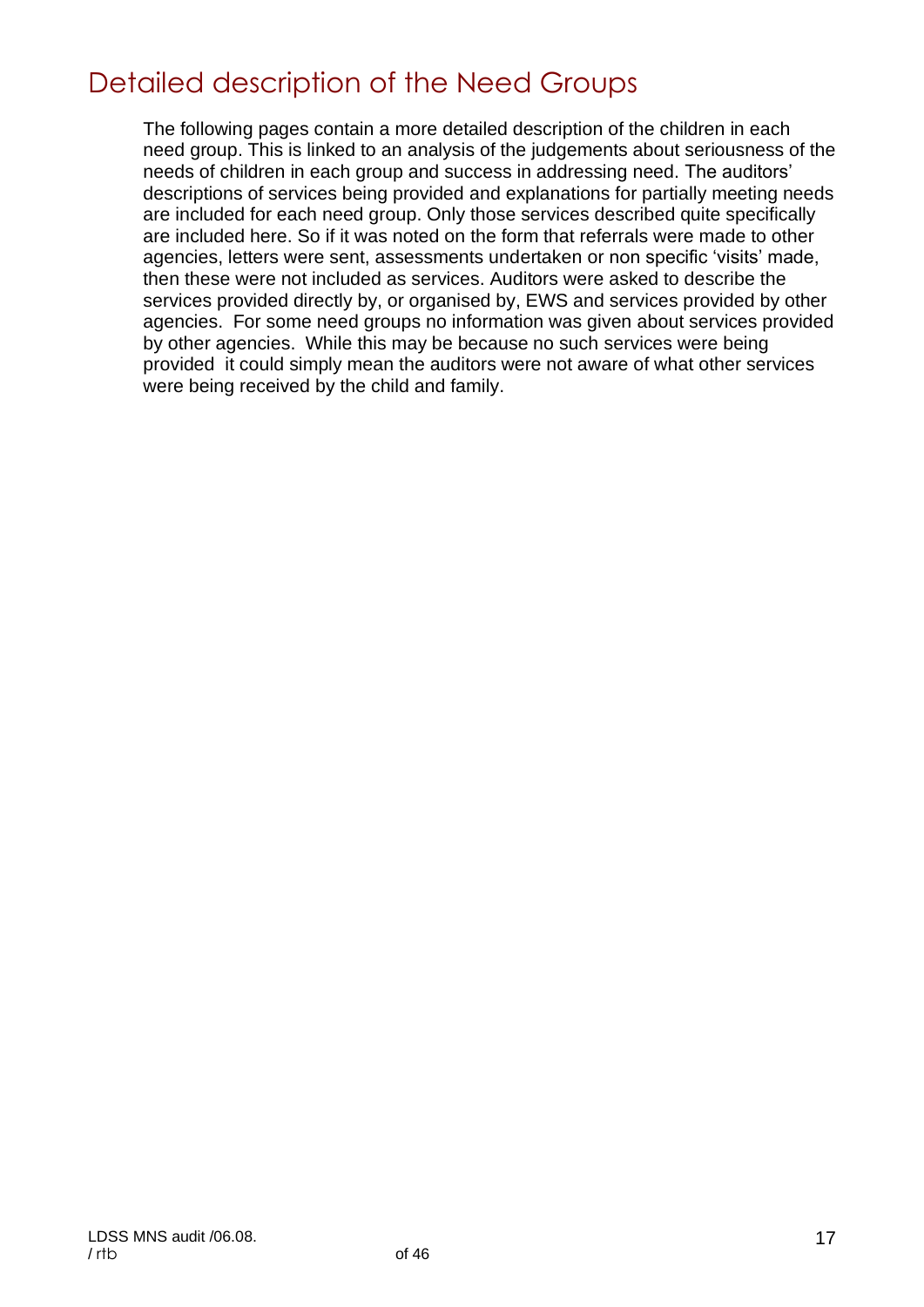## Cluster A – Family relationships

### **1. Parent/Child relationships to improve**

### **26 children**

The primary need is for relationships between parents and their children to improve. It is difficult for parents to see the world from their child's point of view and expectations of children are often unrealistic. In some cases parents speak to their children in negative and critical ways. Some parents treat their children as friends which means the children lack clear boundaries and feel insecure as a result. Some children have disabilities and parents have been over-protective which has led to relationship difficulties and children are not able to develop independence skills. For some children a lack of emotional warmth causes them to behave aggressively which alienates them further from their family. Several children find it hard to get on with a step parent and this situation affects the relationship with their natural parent. Most children are teenagers and relationship difficulties are long standing. Their emotional well being is being affected. They show their distress in difficult behaviour: staying away from home, arguing, drinking excessively, not going to school. Several parents are dealing with depression, and some are trying to deal with their own difficult childhood experiences.

The group includes:

- A 14 year old whose mother treats her as a peer they go drinking together and mother does not insist she goes to school. Her attendance is poor and her behaviour increasingly disruptive.
- A 16 year old whose relationship with her mother has broken down. She is refusing to return home.
- A 13 year old whose older brother is disabled. He is very overweight, has low self esteem and can become aggressive with his mother who is over powering and embarrasses him by speaking for him.
- A 14 year old who has had a difficult relationship with his mother who makes it clear the two younger children are her priority. His behaviour towards his mother is difficult but outside of the home he is 'personable and likeable'.
- A 14 year old who has a difficult relationship with her mother. This mother had poor childhood experiences and seems to find it hard to put rules in place and to stick to them. The atmosphere at home is tense and the child's behaviour is difficult at home and at school.
- A 13 year old whose mother is over-protective. She will not allow him to travel to school on the bus as the other children do.
- A 13 year old's mother will not allow her son to go to school because she says he is being bullied. There is no evidence that this is the case and it is thought that since her relationship ended she needs her son to stay at home with her.
- The mother of a 9 year old finds it very difficult to separate from her son. He does not socialise outside of the family and the whole household revolves around him. He has not been to school for eighteen months.

Relationships need to improve and parents need to let children know that they are important and that they want to put their needs first.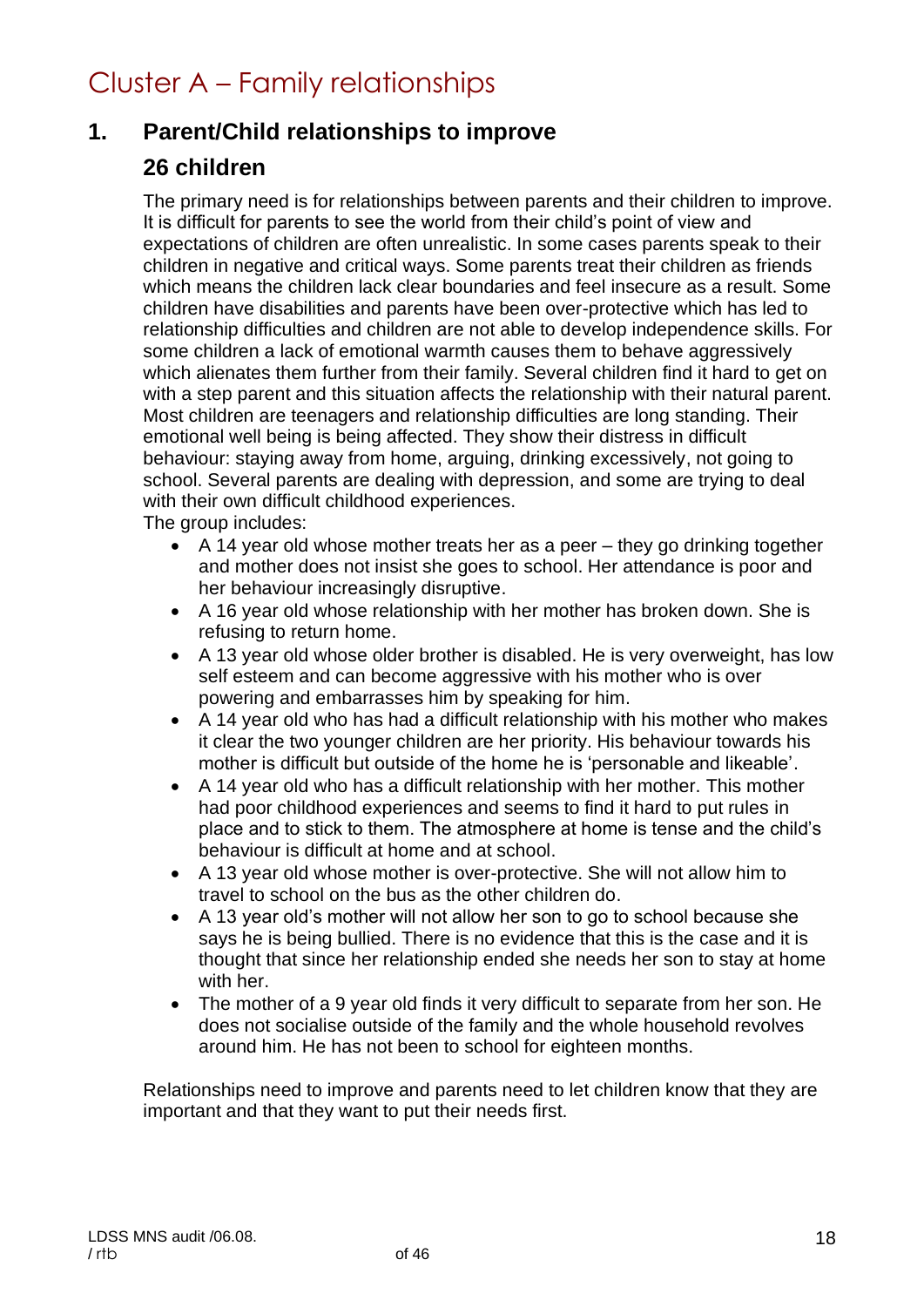### How serious is the need?

|                           | Total |
|---------------------------|-------|
| Likely future impairment  |       |
| <b>Current impairment</b> | 17    |
| Significant impairment    |       |
| Total                     | 26    |

### Are needs being addressed?

| Yes - fully  |    |
|--------------|----|
| Partially    | 11 |
| No           |    |
| No info      |    |
| <b>Total</b> | 26 |

#### What services were in place?

The children in this group have a range of needs associated with poor relationships with parents. Auditors describe many unspecific services such as 'advice', one to one sessions, and phone conversations with mother. The services listed here are the more specific ones. It is noticeable that in these cases auditors did not note any services being provided by other agencies, instead all services were provided by EWS, either directly or through family support or health services based at the school.

#### **Range of services offered**

- Parenting groups or classes sometimes combined with one to one advice for a parent.
- One to one sessions to improve young person's self esteem plus health advice.
- Escorting to school.
- Intensive sessions with a family focus.
- Support from school nurse providing information about particular health problems.
- Advice on routines and boundary setting.
- Behaviour support in school.
- Helping parents to understand how ADHD affects children and how best to manage their behaviour at home.
- Anger management work with young people.
- Advice to parents on managing behaviour and attendance.
- Helping a mother to separate from her child.
- Advice on routines, taken to buy furniture, reward chart for routines achieved, repairs to house, budgeting support.
- Family sessions to look at the way mother and child relate together.
- Bus pass and advice on safe route to school.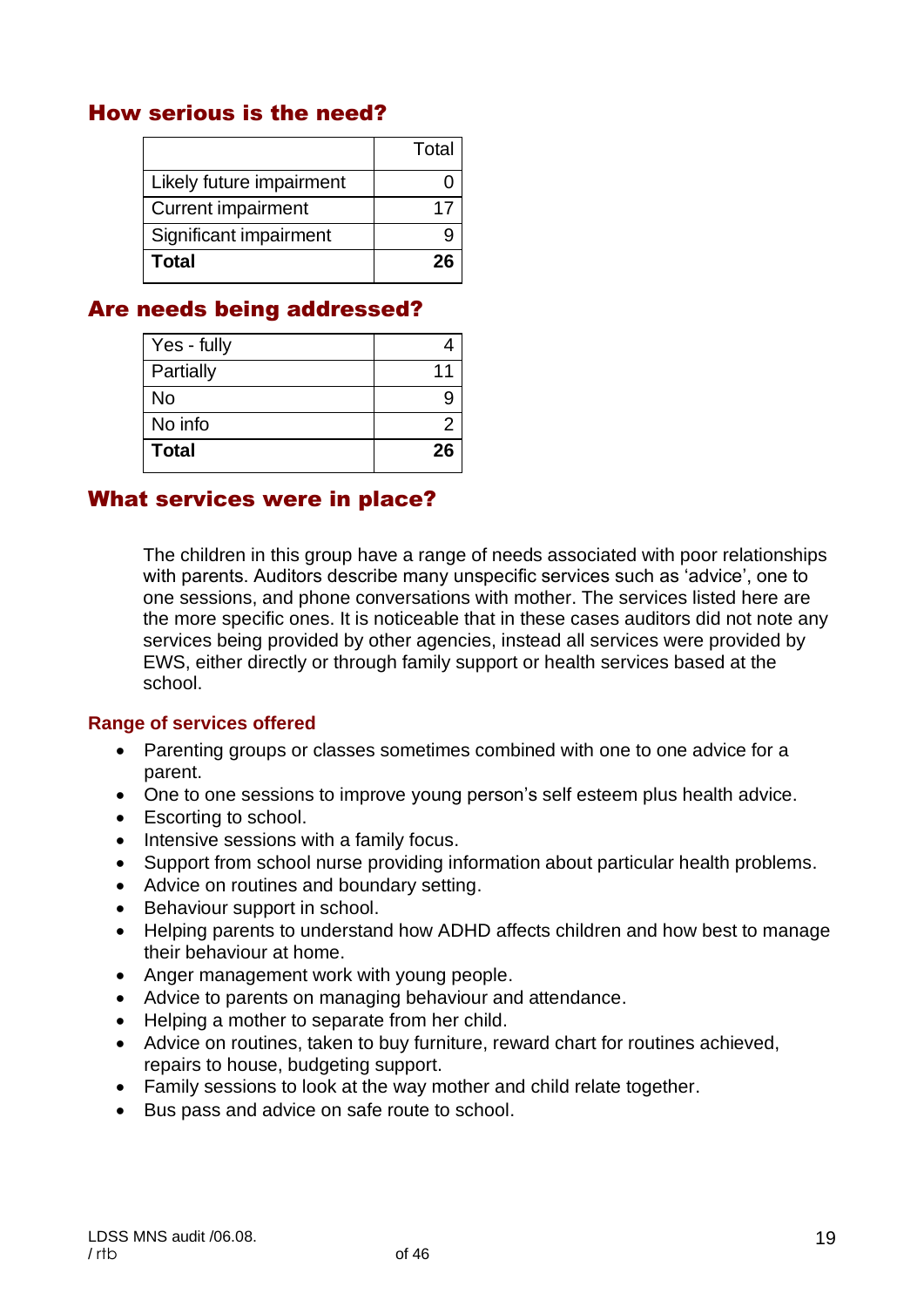#### **Reasons given by auditors for partially meeting needs**

- A lack of practical support for parents in the home, including when parents have serious physical health problems.
- A lack of work on improving relationships between the parent and child which affects all other areas.
- Difficulties in getting social care services to respond.
- Parents who refuse to work with anyone because they will not acknowledge the problems that exist.
- The need for other issues, such as the child's self esteem to improve before the parent/child relationship will improve.
- The need for a 'team around the child' approach which is currently lacking.
- The mother's rejection of the child is the key factor and this is not being addressed.
- A lack of flexible options available for supporting parents such as help in the home to establish routines and boundaries rather than attending parenting classes.
- Children not receiving support which is available because it is dependent on them attending school more regularly.
- Parental mental health problems not being addressed
- A child's need for social contact outside the home not being met (home tuition).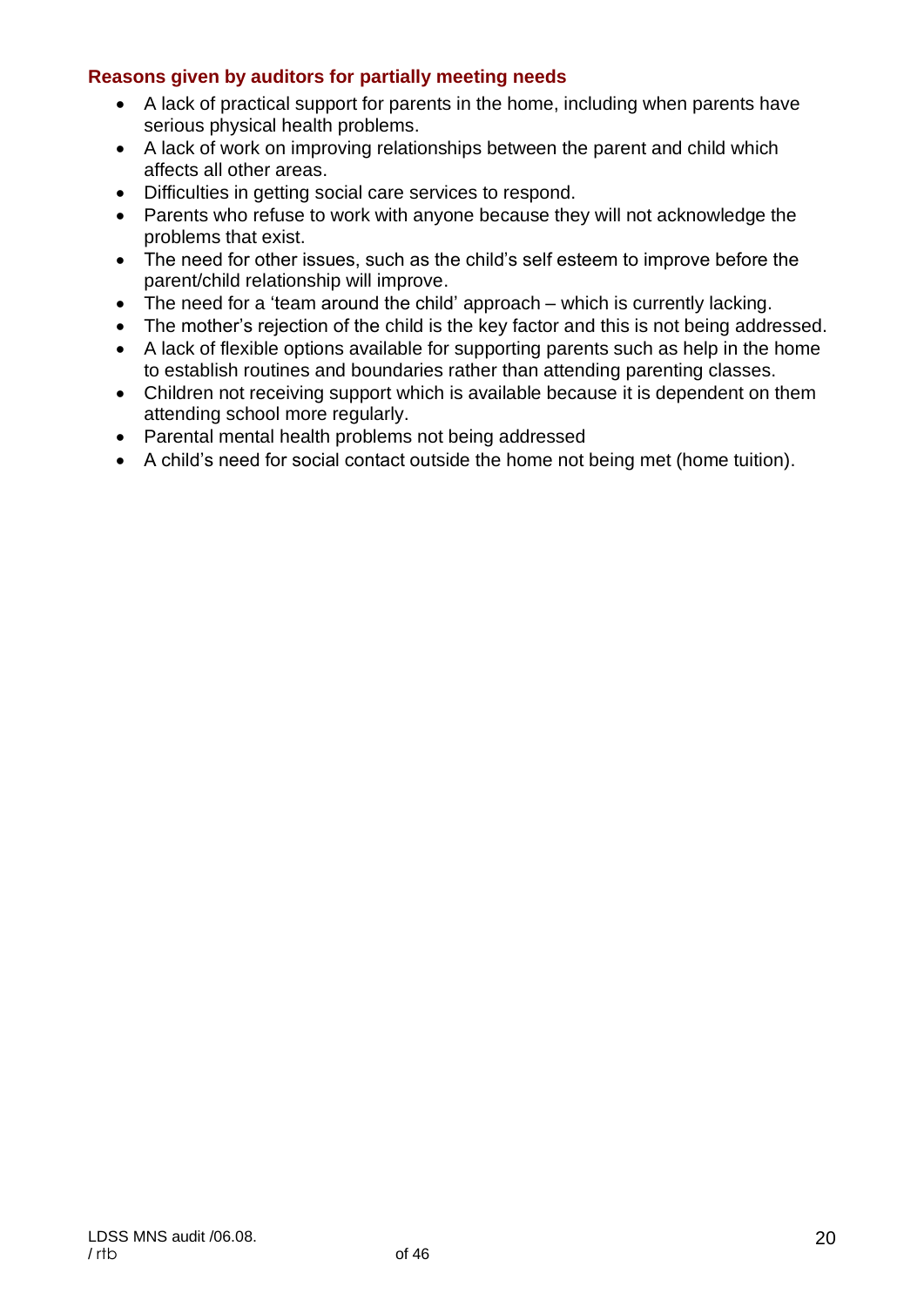### **2 Adult relationships to improve 21 cases**

The primary need is for parents to resolve conflict in their relationship and reduce the affect of conflict on their children. All the parents except two are living apart and relationships remain acrimonious including threats, verbal abuse. Domestic abuse has been an issue for many families. Children are frequently caught up in parental arguments. In some cases children have moved from the home of one parent to the home of the other causing disruption to their lives in general and education in particular.

Many mothers have become lone parents and are struggling to manage their children and home on their own. For some a preoccupation with their own issues has meant overlooking their children's needs and many children lack clear boundaries. Many parents have substance misuse issues and emotional and mental health difficulties including depression.

The group includes:

- A 6 year old whose school attendance is 54%.There is on-going conflict between his parents who are separated and concerns about neglect and mother's drug misuse.
- A 14 year old who lives in temporary accommodation with his father. He became involved in a fight between his parents and hit his mother.
- A 13 year old whose father is now living with another parent from her school. She refuses to go to school, is depressed and not caring for herself.
- A 12 year old whose separated parents constantly fight and argue. The child has low self esteem and is anxious about leaving her mother to go to school.
- A 6 year old who has moved to live with her father some way from school. She only attends 3 days per week because her father cannot afford the bus fare. There are frequent arguments between the parents and concerns that father has an alcohol problem.

Adolescents are showing their distress in difficult, oppositional behaviour. Younger children are frequently withdrawn and have behaviour problems which include soiling.

Adults need to understand the adverse impact of their difficulties on children. Children need their parents to be less preoccupied with feelings of resentment and bitterness, and to receive reassurance about their future living situation, and, where necessary, contact arrangements with parents, siblings and other relatives that are clear and agreed.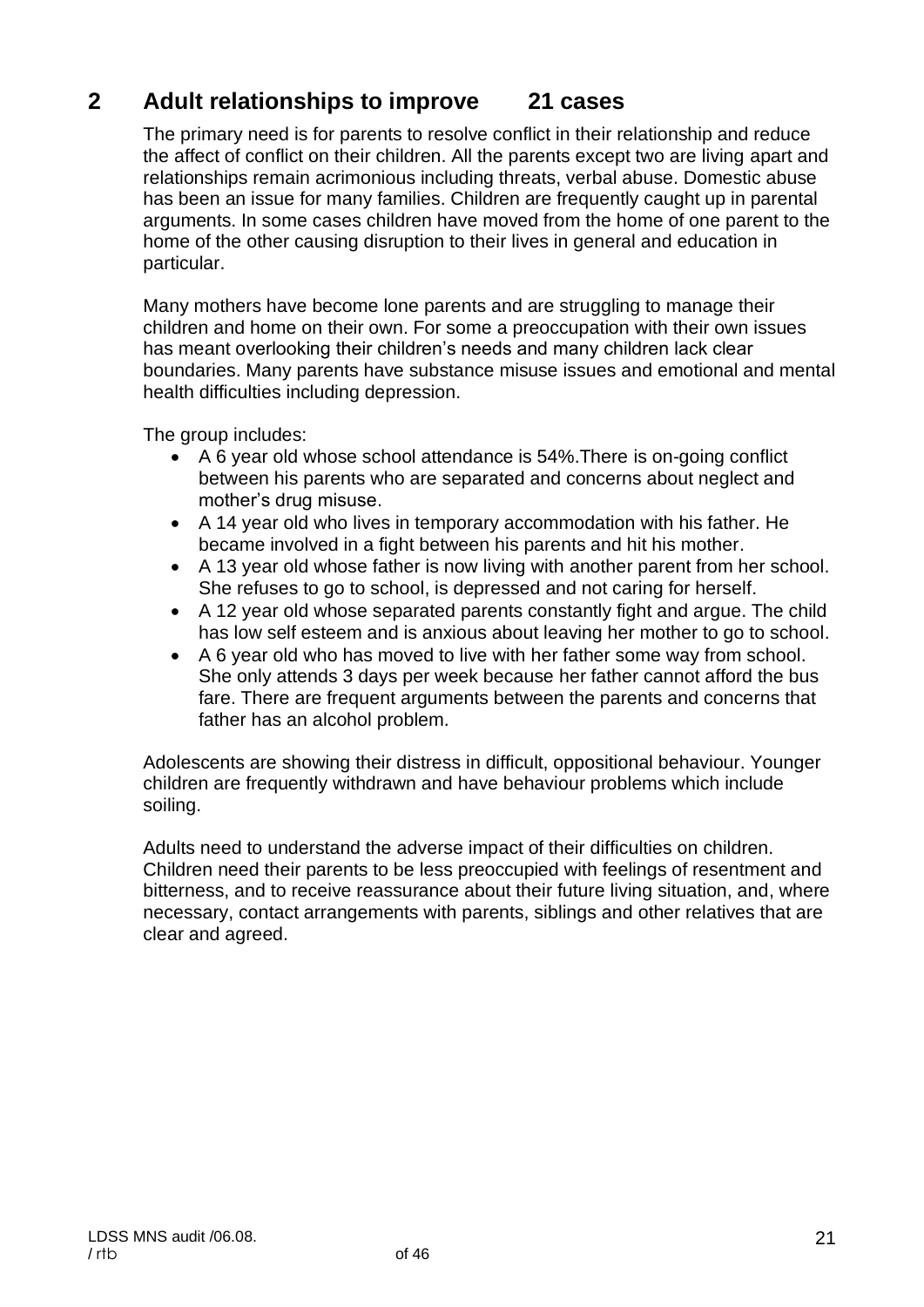### How serious is the need?

|                           | Total |
|---------------------------|-------|
| Likely future impairment  |       |
| <b>Current impairment</b> | 14    |
| Significant impairment    |       |
| Total                     | 21    |

### Are needs being addressed?

| Yes - fully  |    |
|--------------|----|
| Partially    | 12 |
| No           |    |
| No info      |    |
| <b>Total</b> | 21 |

#### What services were in place?

In this need group services were being provided by other agencies as well as by or through EWS.

#### **Range of services in place**

**EWS**

- Support, including one to one work, and advice on setting and maintaining routines and boundaries and managing behaviour.
- Monthly sessions with parents to talk about the impact of parental behaviour on the child.
- One to one work with parent and child together.
- Weekly parenting classes.
- Calling in morning to make sure child is up, driving or escorting children to school if necessary.
- One to one work with the child including encouragement and praise in conjunction with head of year, learning mentor and Connexions
- Advice to ensure that home and school are working together on managing behaviour.
- Provision of youth projects over the summer holiday.
- Advice given to school on monitoring and celebrating improved attendance.

#### **Other services**

- Anger Management provided by social care for father.
- Larger flat provided by housing department.
- Family counselling from voluntary organisation.
- Work to manage behaviour provided by YISP.
- Parenting classes provided by YISP.
- Help for child to deal with anxiety provided by CAMHS.
- Family Therapy provided by CAMHS.
- Summer programme provided by EWS/Police.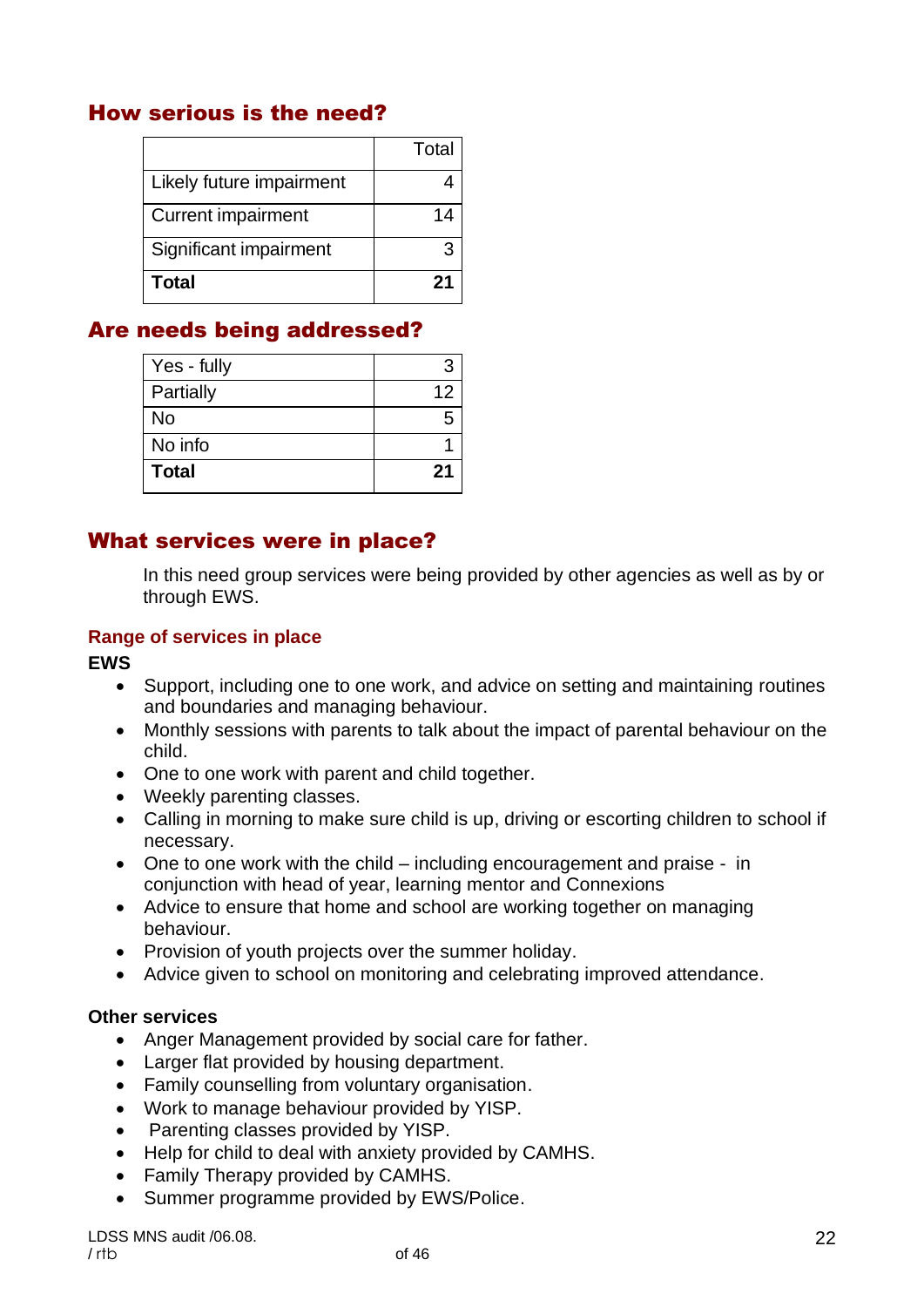• One to one sessions with the Fire Brigade.

#### **Reasons given by auditors for partially meeting needs**

- No relationship work being undertaken with parents to help them resolve the conflict or recognise its impact on their children.
- Parents' low level mental health needs (depression) not being addressed.
- A school refusing to offer a place to a child because of their previous nonattendance.
- Although the family need help with transport to school their application for assistance was declined.
- A failure on the part of services generally to take a pro-active approach, closing cases if families do not engage voluntarily.
- Difficulties in accessing specialist Child and Adolescent Mental Health Services (CAMHS)
- Difficulties in persuading children's social care to be concerned about parental neglect linked to substance misuse combined with frustration that they are more worried about a father and daughter having to share a bed-sit. Frustration also that children's social care services are still the gateway to children and their families being offered a wider range of support but that high thresholds make these difficult to access.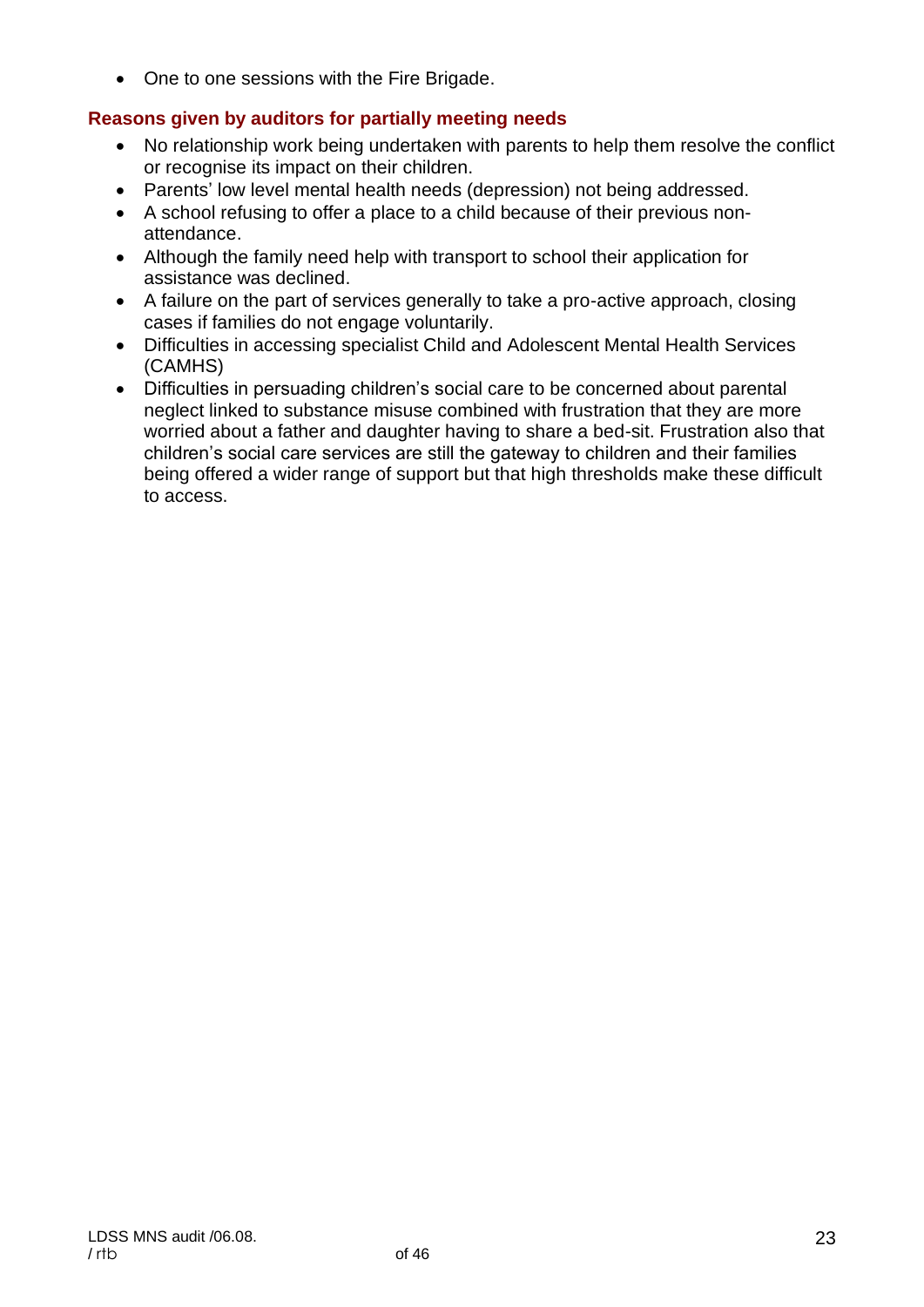### **3 Protection from domestic abuse and its impact**

### **14 children**

The primary need is for domestic abuse to stop and for children to be helped to overcome the impact of violence in the home on their day to day lives and the life of their families. For some children domestic violence is on-going and needs to stop. For other children the violence is not on-going but continues to affect their lives. In several of these cases domestic abuse has been a feature of family life for some time. A significant number of older children in the group have problems managing their anger and for several this has resulted in offending behaviour. Several are misusing drugs and alcohol and many have emotional and mental health difficulties. In addition their behaviour is affecting their school life and exclusion and poor attendance are issues. Grandparents provide a significant source of support in some cases. Mothers who have separated from violent partners are suffering from depression and other emotional and mental health difficulties. In two cases they are overly dependant on their children. They are all struggling with the practical difficulties of being a lone parent.

The group includes:

- A 15 year old who has moved to live with grandparents because of violence at home. Her school attendance is irregular, there are concerns about substance misuse and the police have been called several times when she has been missing.
- A 15 year old who lives in a violent home. The family are not well liked in the local community and the child is very isolated. He has offending behaviour and has made threats to harm himself.
- A 10 year old who finds it difficult to interact with other children and constantly asks if he is like his father. The police visit daily and there are window locks in his home and barbed wire fencing around the garden.
- A five year old whose step father forces her mother to drink alcohol until she passes out.
- A 6 year old who has witnessed violence at home. School are worried about his withdrawn behaviour and difficulty in making friends. His father was recently arrested.

### How serious is the need?

|                           | Total |
|---------------------------|-------|
| Likely future impairment  |       |
| <b>Current impairment</b> | 11    |
| Significant impairment    |       |
| Total                     | 14    |

### Are needs being addressed?

| Yes - fully  |    |
|--------------|----|
| Partially    |    |
| No           |    |
| <b>Total</b> | 14 |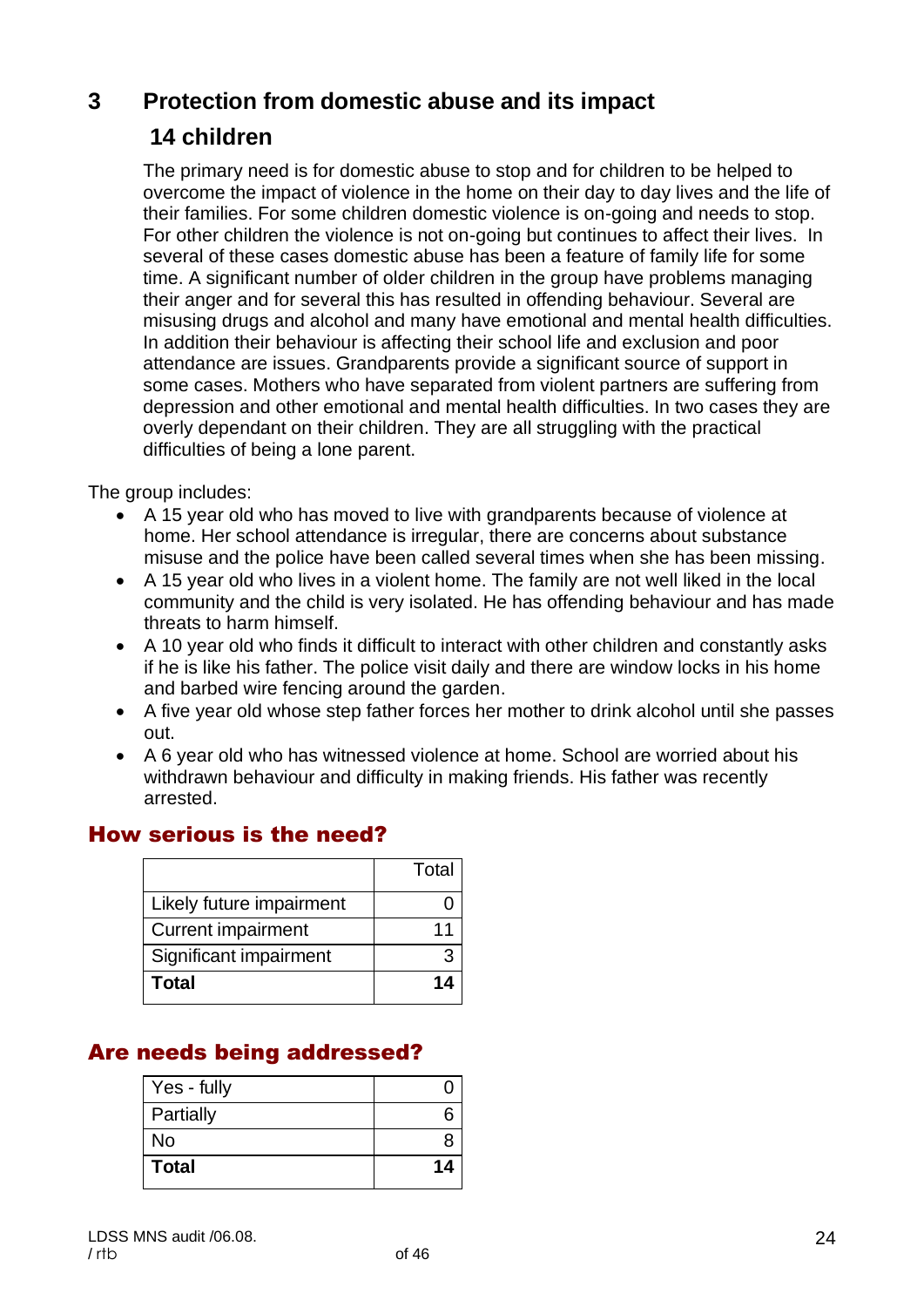### What services were in place?

In this need group services noted were provided mainly by EWS or the school apart from the support of the police in one case.

#### **Range of services offered**

- Discussion with child about getting to school.
- Taking the child to school for one week.
- Transport arrangements to enable child to get to school.
- Regular discussion with a mother about her relationship.
- A managed move arranged to avoid permanent exclusion.
- One to one support for the child from learning mentor in school.
- Support from police.

#### **Reasons given by auditors for partially meeting needs**

- Psychological issues were not being addressed.
- Parents not able to engage.
- A mother's inability to leave her partner which puts the whole family in danger.
- Father needs support to address his own needs.
- Professionals need to work together to address the range of need.
- Issue of domestic violence still not resolved

#### **Comment**

In very few cases was a service offered that addressed the domestic violence.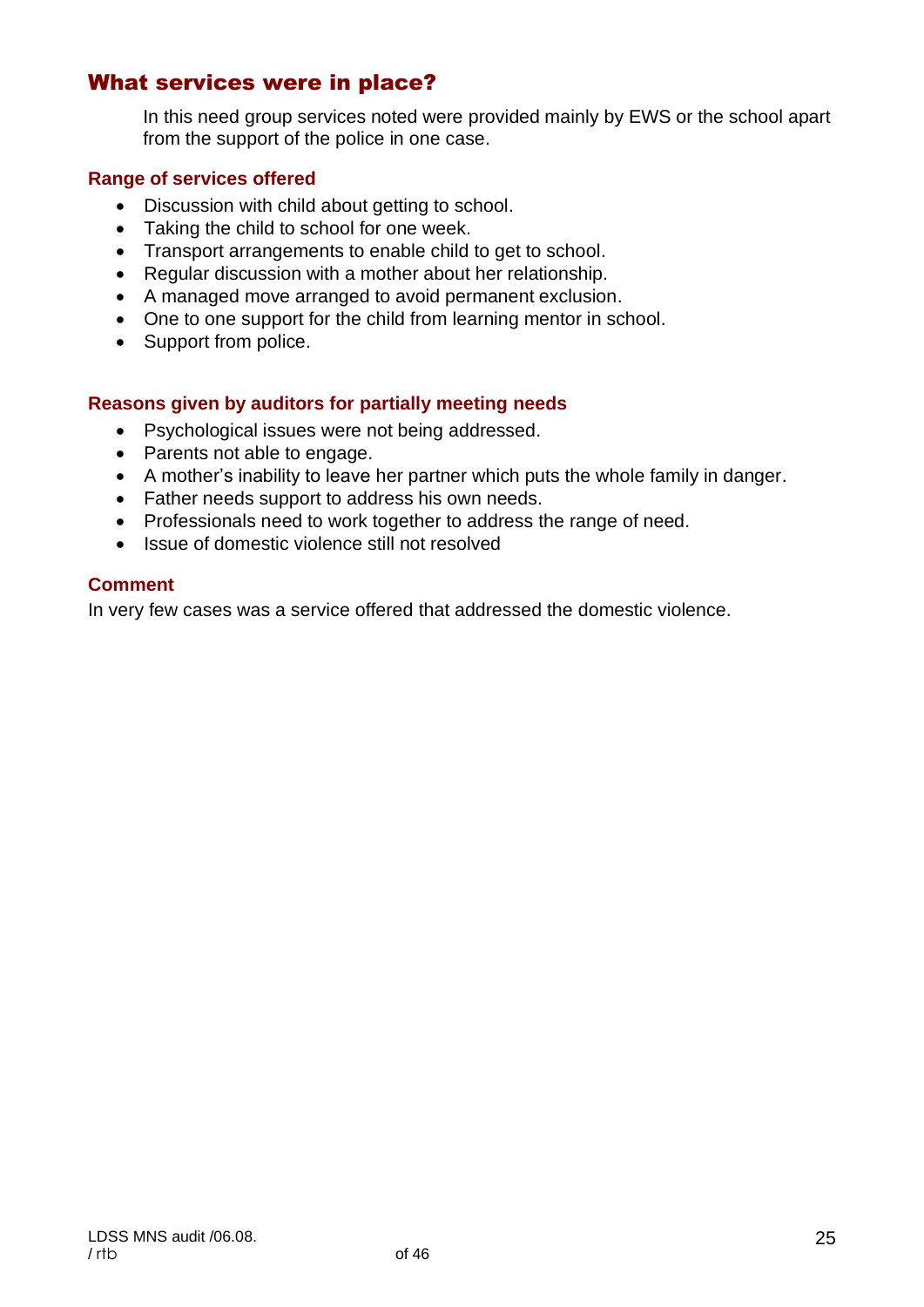## Cluster B - Parenting

## **4 Child's behaviour to be understood and managed 33 children**

The primary need is for parents to be helped to manage their child's behaviour better and to be consistent in setting boundaries. For some children in this group the child's behaviour problems clearly have their roots in long standing relationship problems at home. In other cases parents are committed to their children but do not know how to set clear rules and then to stick to them.

The behaviour of many of the children in this group is out of control and in some cases includes offending behaviour such as theft, assault and criminal damage. Children dislike being told what to do, have difficulty managing anger, misuse drugs and alcohol and frequently spend time away from home without parental consent or knowledge. For many children their behaviour is a problem at school and interrupts their learning and ability to make friends. Challenging behaviour includes violence to other children and family members, angry outbursts, wandering off and staying out late.

Several parents have their own difficulties, including debt problems, physical health problems and relationship difficulties. Many parents are separated and children are living with a lone parent. Several of these lone parents feel unable to go out to work because of their children's behaviour.

The group includes:

- A 13 year old Polish boy who is angry and aggressive to his mother and refuses to do anything she asks. He refuses to go to school and says he wants to go back to Poland to live with his father.
- A 15 year old who has not been to school for over a year. She drinks heavily and misuses drugs. If her parents refuse to give her money she shouts and screams at them.
- A 6 year old whose family all have learning difficulties. She is more able intellectually than her family members and so is allowed to 'rule the roost' and does as she likes. She is not attending school.
- A 15 year old who like her father is a drug user. She spends most of her time with her 20 year old boyfriend who also misuses drugs. She refuses to accept any of the rules her mother tries to establish.
- A 13 year old whose father is in prison. He recently moved in to the area and became involved with a criminal peer group. He has just received a 4 month custodial sentence.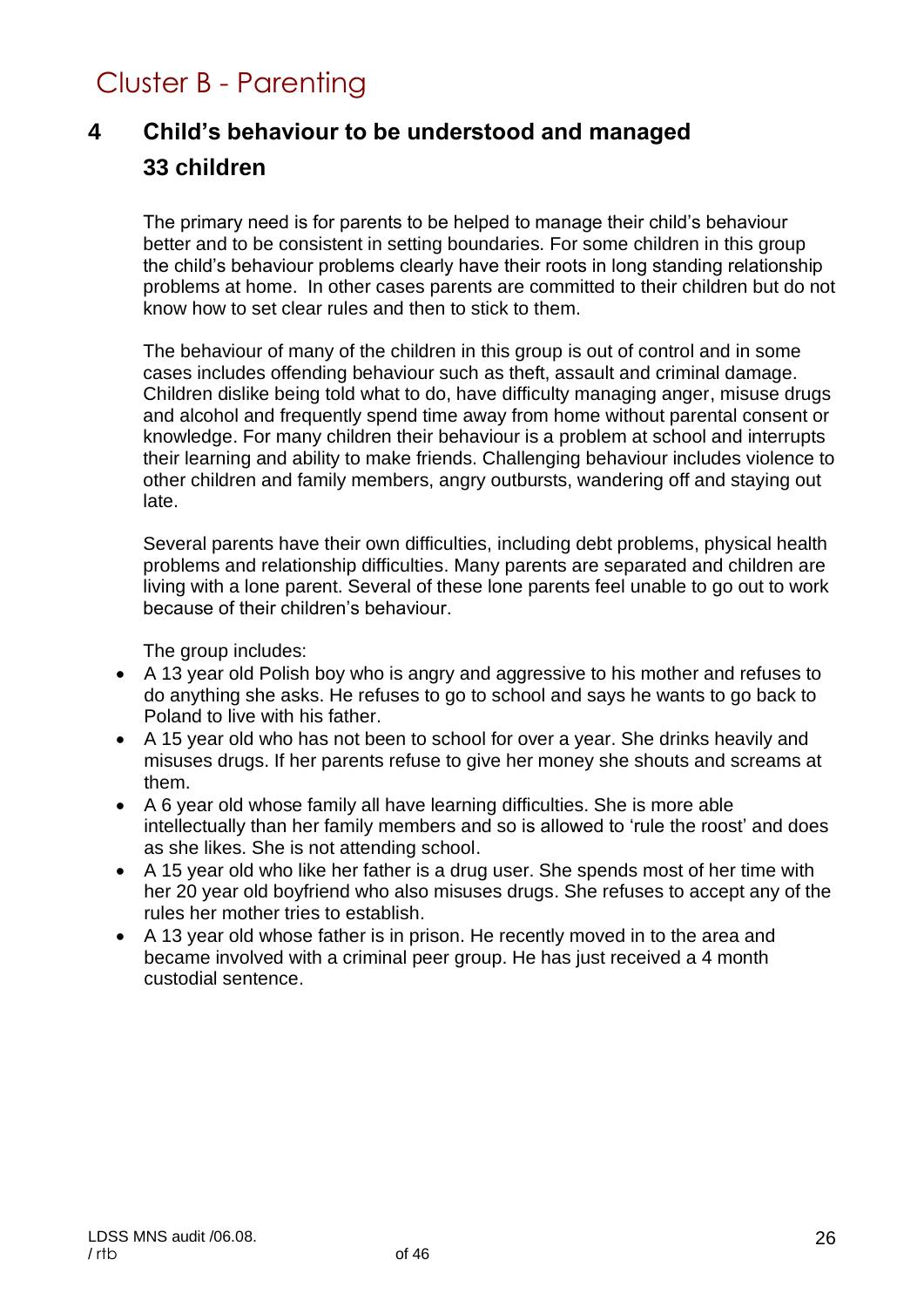### How serious is the need?

|                           | Total |
|---------------------------|-------|
| Likely future impairment  |       |
| <b>Current impairment</b> | 18    |
| Significant impairment    | 14    |
| <b>Total</b>              | 33    |

### Are needs being addressed?

| Yes - fully  |    |
|--------------|----|
|              |    |
| Partially    | 18 |
| No           |    |
| Info missing |    |
| <b>Total</b> | 33 |
|              |    |

### What services were in place?

#### **Range of services provided**

#### **EWS**

- Parenting classes.
- YOT and EWS working together to reduce offending behaviour.
- Weekly one to one sessions with the child to support attendance, including discussions about the reasons for non-attendance.
- Meetings with both the family and the school to identify issues that may be affecting attendance.
- Advice to the parents on managing difficult behaviour.
- Liaison between home and school.
- Advice to parents on getting child to school.
- Transporting children to school for a limited period.
- Advocacy on behalf of mother and child.
- Help to re-establish attendance after a long absence.
- Family sessions to talk about the impact difficult family relationships are having on child.

#### **Other agencies**

- Parenting support provided by social care.
- Mentor provided by Afro Caribbean youth support.
- Support to reduce offending provided by YOT.
- Parenting course provided by YOT.
- Help to reduce substance misuse provided by YOT.
- Group work provided by YISP.
- Counselling for child provided by CAMHS.
- Group work provided by CAMHS.
- Work on self esteem provided by fire service and Connexions.

#### **Reasons given by auditors for partially meeting needs**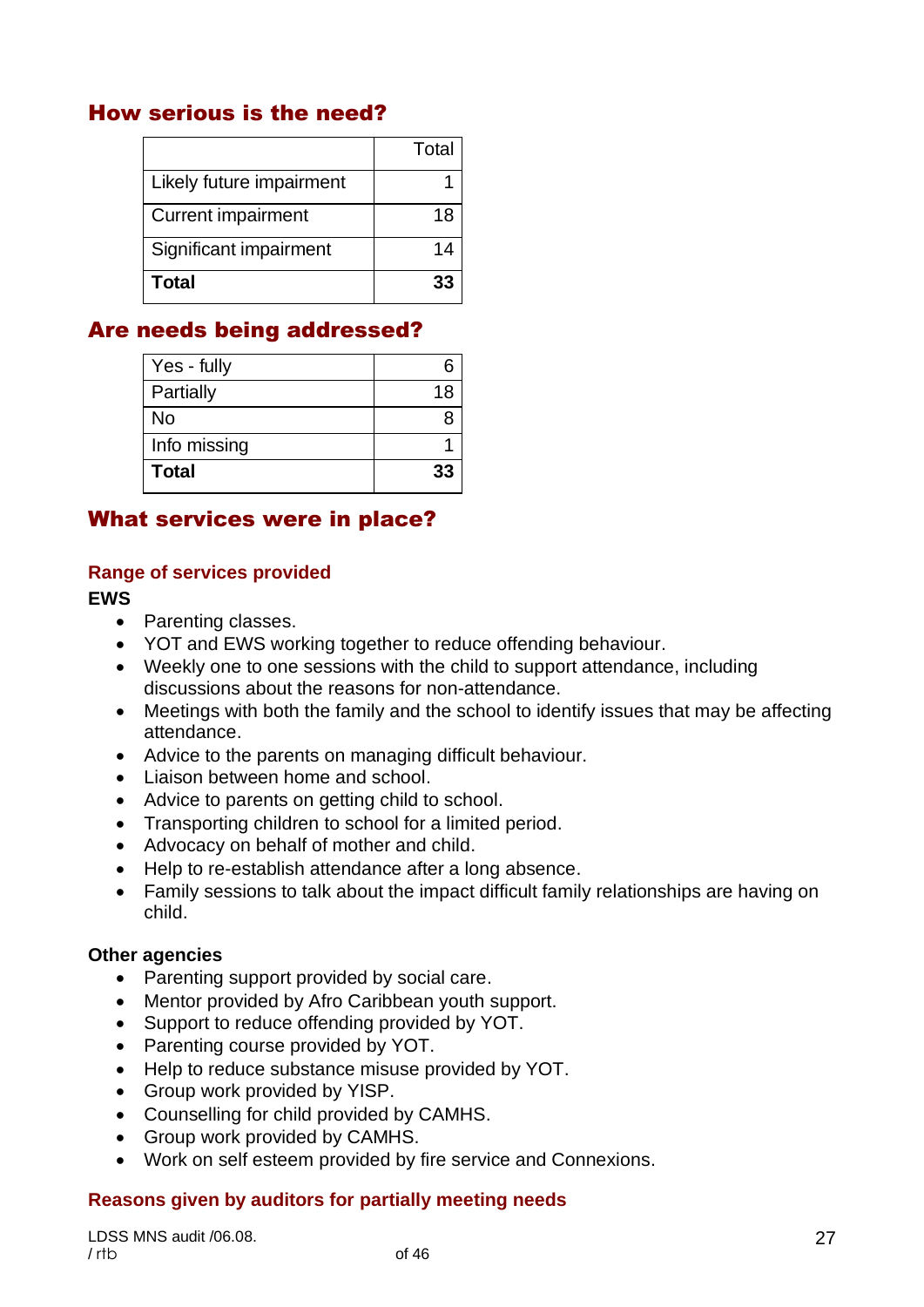- Lack of co-ordination among the different services involved with the family.
- No additional classroom support available.
- No service offered to address offending behaviour.
- Parents with learning disabilities failing to meet the threshold for adult social care services.
- Lack of services to help resolve relationship issues.
- Cases failing to meet the threshold for social care involvement.
- A lack of engagement on the part of parents and/or the child.
- Limitations on the service EWS can provide when children reside in another Borough or area, for example being unable to do a home visit even when a child is not attending school at all.
- Difficulties in achieving change or improvement in family relationships when difficulties are long-standing.
- No agency taking responsibility for work with parents around setting boundaries.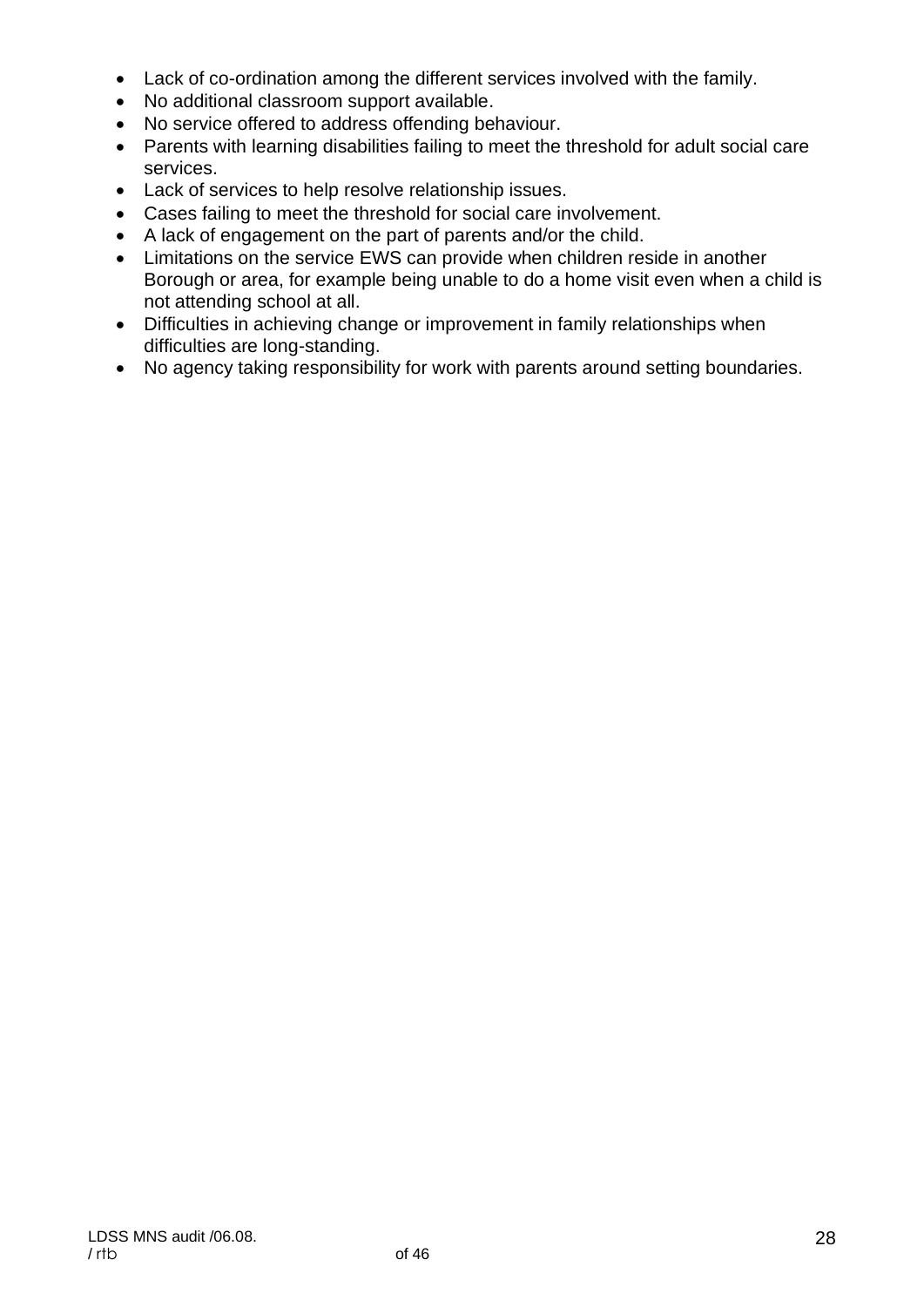### **5 Much better care at home**

### **30 children**

The need is for children to receive much better care and protection at home than at present. Parents need support and help with a wide range of issues and problems, including alcohol and drug misuse, social isolation, sexual abuse, self harm, mental health and bereavement issues. Many of the children in the group are living in homes where there are few household routines and where hygiene is an issue. This is affecting children's health and development. There are concerns about inadequate diet, lack of routines and boundaries, poor supervision, poor sleep patterns and bedtime routines, lack of stimulation, children caring for younger siblings, weight problems, untreated tooth decay, isolation, frequent moves and emotional and behavioural problems. These children and their families are very isolated and children find it hard to make friends.

The group includes:

- A 15 year old who lives at home with an alcoholic father. She cares for her father when he has had a drinking bout and misses school. When in school she complains frequently of minor ailments and finds it hard to get on with other young people
- A 9 year old who has seen her mother fall off the balcony when drunk. Her school attendance is poor. Her family are all banned from the local shop because of shoplifting
- A 10 year old whose mother is a heroin and crack user. He refuses to go to school and so has no chance to make friends of his own age. He has seen his mother overdose and has called the ambulance. The child soils himself regularly
- An 11 year old whose mother misuses drugs and leaves him at home on his own for several days at a time
- A 5 year old who is under weight and who has untreated head lice. Her mother finds it very hard to maintain household routines and the family are very isolated. Good outcomes for these children will be hard to achieve

### How serious is the need?

|                           | Total |
|---------------------------|-------|
| Likely future impairment  |       |
| <b>Current impairment</b> | 10    |
| Significant impairment    | 19    |
| <b>Below threshold</b>    |       |
| Total                     |       |

### Are needs being addressed?

| Yes - fully  |    |
|--------------|----|
| Partially    | 18 |
| No           | 10 |
| Info missing |    |
| <b>Total</b> | 30 |
|              |    |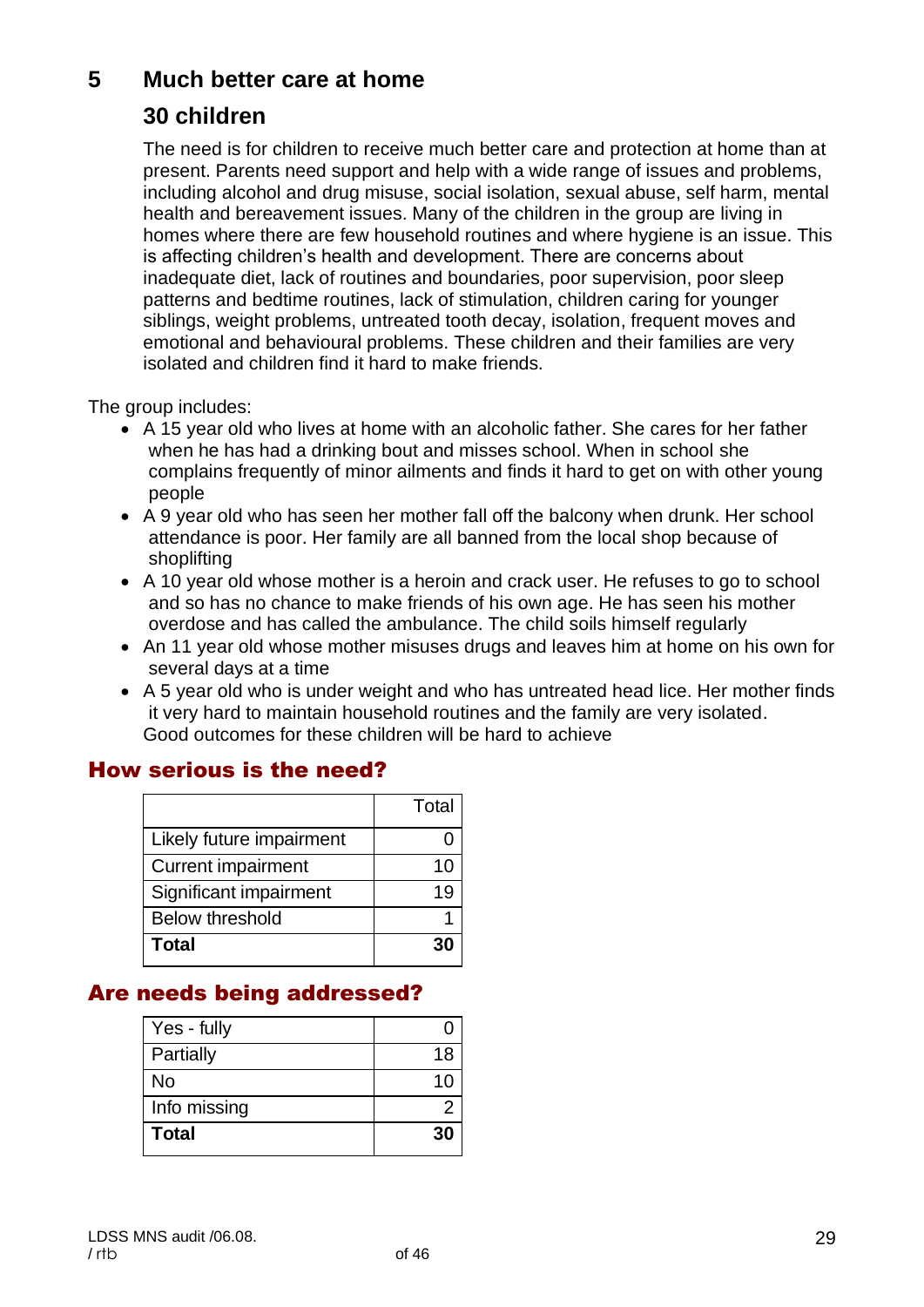### What services were in place?

#### **Range of services provided**

**EWS**

- One to one sessions with children focusing on feelings, worries, self esteem, showing respect to others, organising/motivating oneself.
- Learning mentor working with the child in school to improve their confidence.
- Escorting children to school.
- Helping children return to school.
- Advising parents on how to promote attendance at school and encouragement to them to recognise the value of education.
- Organising joint activities for mother and child to promote their relationship e.g. cooking.
- Organising out of school social activities for children.
- Advising parents on routines, setting boundaries, managing difficult behaviour and generally providing adequate care.
- Practical parenting advice including how to manage head lice.
- Advice to the parents on help available for drug misuse problems.

#### **Other services**

- Housing and environmental health involved to improve housing conditions.
- Financial and housing advice.
- Friendship work provided by YISP.
- Parenting classes provided by YISP.
- Mental health and support to manage anger provided by CAMHS.
- Family counselling provided by CAMHS.
- Hospital admission for child who was self harming.
- Sexual health advice for child provided by the school nurse.
- Mental health advocacy or other support provided for mothers by MIND.
- Practical help for mother with several very young children provided by a volunteer through children's social care.
- Drug counselling provided for parents.

#### **Reasons given by auditors for partially meeting needs**

- Although there has been work done on getting the child to school, issues around relationships and practical parenting support have not been addressed.
- High thresholds for children's social care means that child protection concerns are not adequately addressed, multi-agency meetings are not called as often as they should be and/or intensive family support services are not provided.
- The lack of a pro-active approach by agencies means that cases are closed when parents fail to engage, or drop out of services, and many parents in this group are resistant to services or simply unable to keep to appointments because of their disorganised lives.
- There is a lack of services which can be provided for families for long periods of time – they are often time limited, whereas support needs to be sustained.
- Parents are unwilling to acknowledge they have problems particularly around drug or alcohol misuse, which makes it difficult for the problems to be addressed.
- There is a lack of co-ordinated multi-agency working.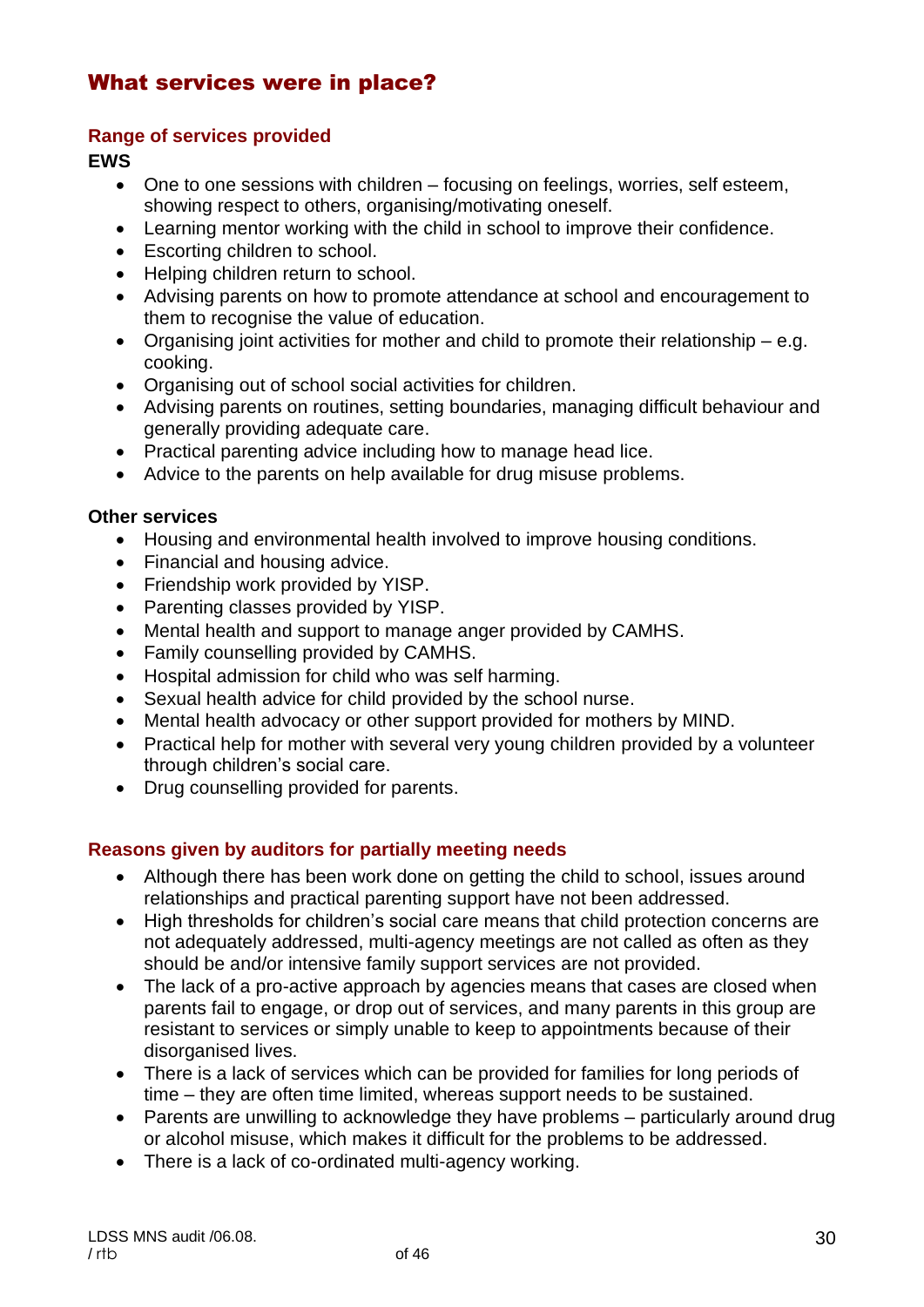### **6 School and family to work in partnership 11 children**

The primary need is for parents to work in partnership with schools to enable their children to go to school regularly. Parents need to help their children understand the value of education and to feel confident about talking to schools when problems arise. Schools need to understand why families are struggling and to be available to find practical solutions to the problems families are facing.

The group includes:

- A 15 year old who leaves home after his parents in the morning and frequently misses the school bus.
- A 16 year old whose father has found him a job although he has not yet reached the statutory school leaving age.
- A 13 year old whose attendance dropped when she moved to secondary school. Her older brother dislikes school and tells her she need not go.
- A 7 year old who I diabetic and whose mother struggles to get him to school as she is pregnant.

#### How serious is the need?

|                           | Total |
|---------------------------|-------|
| Likely future impairment  |       |
| <b>Current impairment</b> |       |
| Significant impairment    |       |
| Total                     |       |

### Are needs being addressed?

| Yes - fully  |    |
|--------------|----|
| Partially    |    |
| No           |    |
| <b>Total</b> | 11 |

### What services were in place?

#### **Range of services offered**

**EWS**

- Youth work in school.
- Work experience placement leading to apprenticeship.
- Work with parents to encourage them to contact school when difficulties arise.
- Parents encouraged to provide the child with a bicycle to use when he misses the bus.
- Support to ensure the child succeeds when she does attend.
- Home visit to find practical solutions to improve attendance.

#### **Reasons given by auditors for partially meeting needs**

- Work needs to be done with parents to enable them to understand their child's needs as well as their own.
- Parents are not able to access family support services.

LDSS MNS audit /06.08. / rtb of 46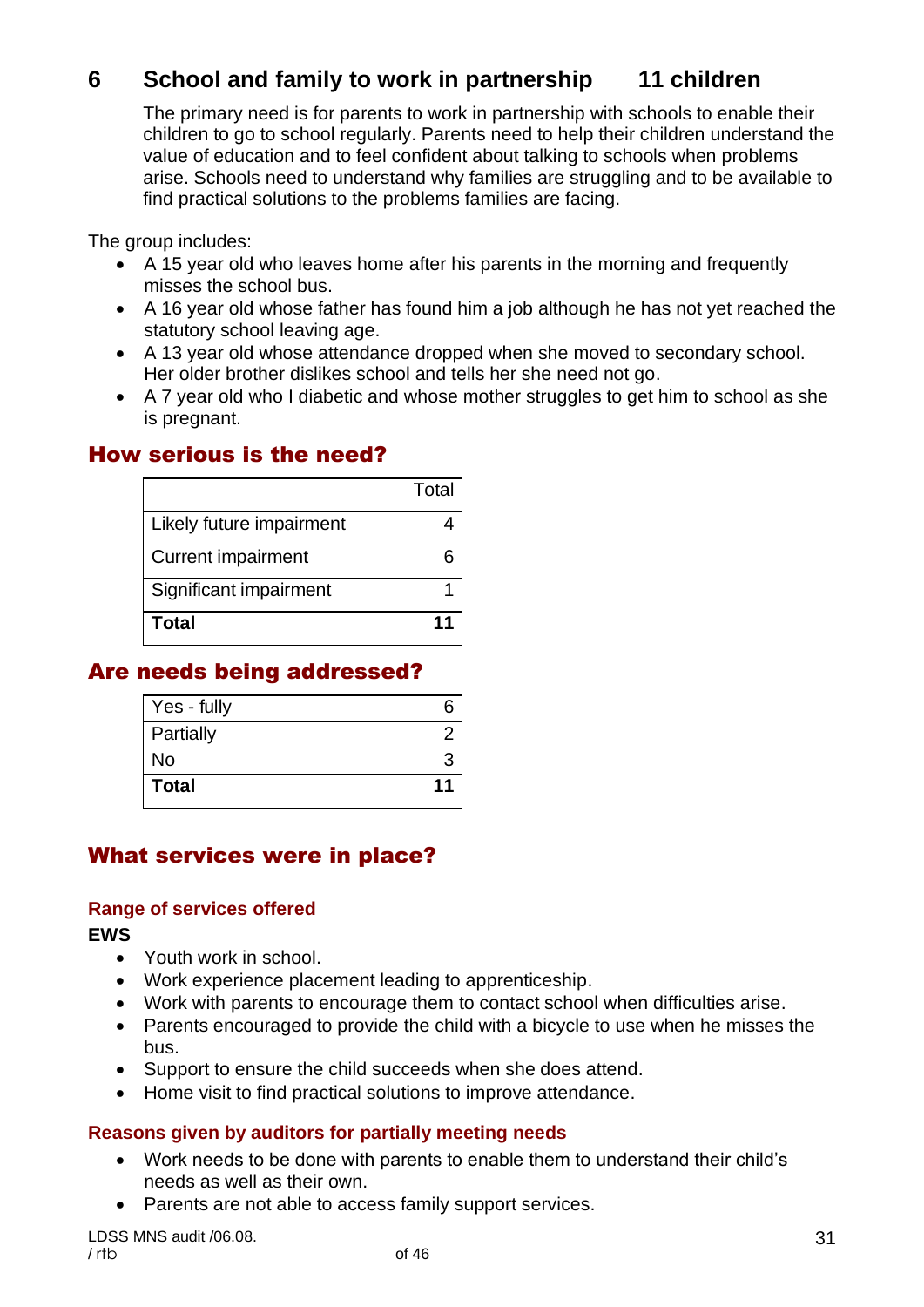• Services need to work in partnership to be able to meet the needs identified.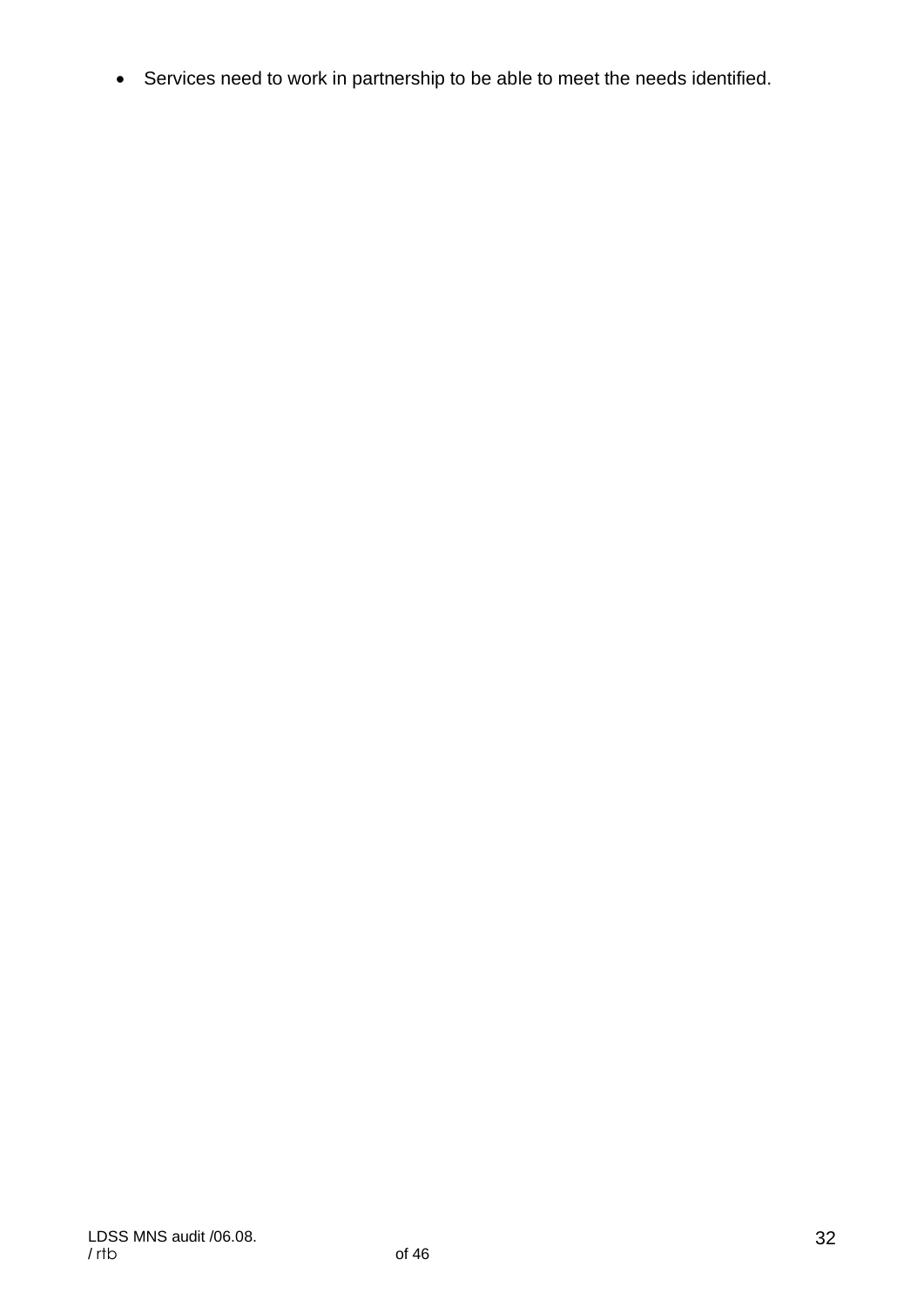### **7 Practical help at home 7 children**

The primary need is for parents to be given practical support at home because particular circumstances make it especially hard for them to be a parent. For all the children in the group housing is an issue. Housing problems include overcrowding, poor condition, and imminent eviction. In addition families are struggling with health issues. All the families except one are headed by a lone parent and frequent moves and isolation are common features of their lives.

Parents need to be supported with the practical aspects of parenting and to be supported in finding housing suitable for their families' needs.

The group includes:

- An 8 year old who lives in a flat with her parents and two younger siblings. The flat is very damp and aggravates her asthma which then affects her school attendance. Her sister has a sleep disorder and keeps the whole family awake.
- An 11 year old whose family has a long history of housing difficulties. They are about to be evicted from overcrowded accommodation. Parents have not applied for a place at secondary school for their child as they do not know where they will be living.
- A 15 year old who cares for her mother and younger sibling who both have medical problems. She has to get up in the night to care for her mother. She is exhausted and has no space at home to complete homework.
- An 11 year old whose attendance has been affected by living in a home deemed unfit for habitation.

All the children need to be relieved from worrying about their parents and/or siblings; they need to be settled in homes that address their families' needs and to be able to go to school regularly and make friends at school and in the local community.

### How serious is the need?

|                           | Total |
|---------------------------|-------|
| Likely future impairment  |       |
| <b>Current impairment</b> |       |
| Significant impairment    |       |
| Total                     |       |

### Are needs being addressed?

| Yes - fully  |  |
|--------------|--|
| Partially    |  |
| <b>No</b>    |  |
| <b>Total</b> |  |

### What services were in place?

#### **Range of services offered EWS**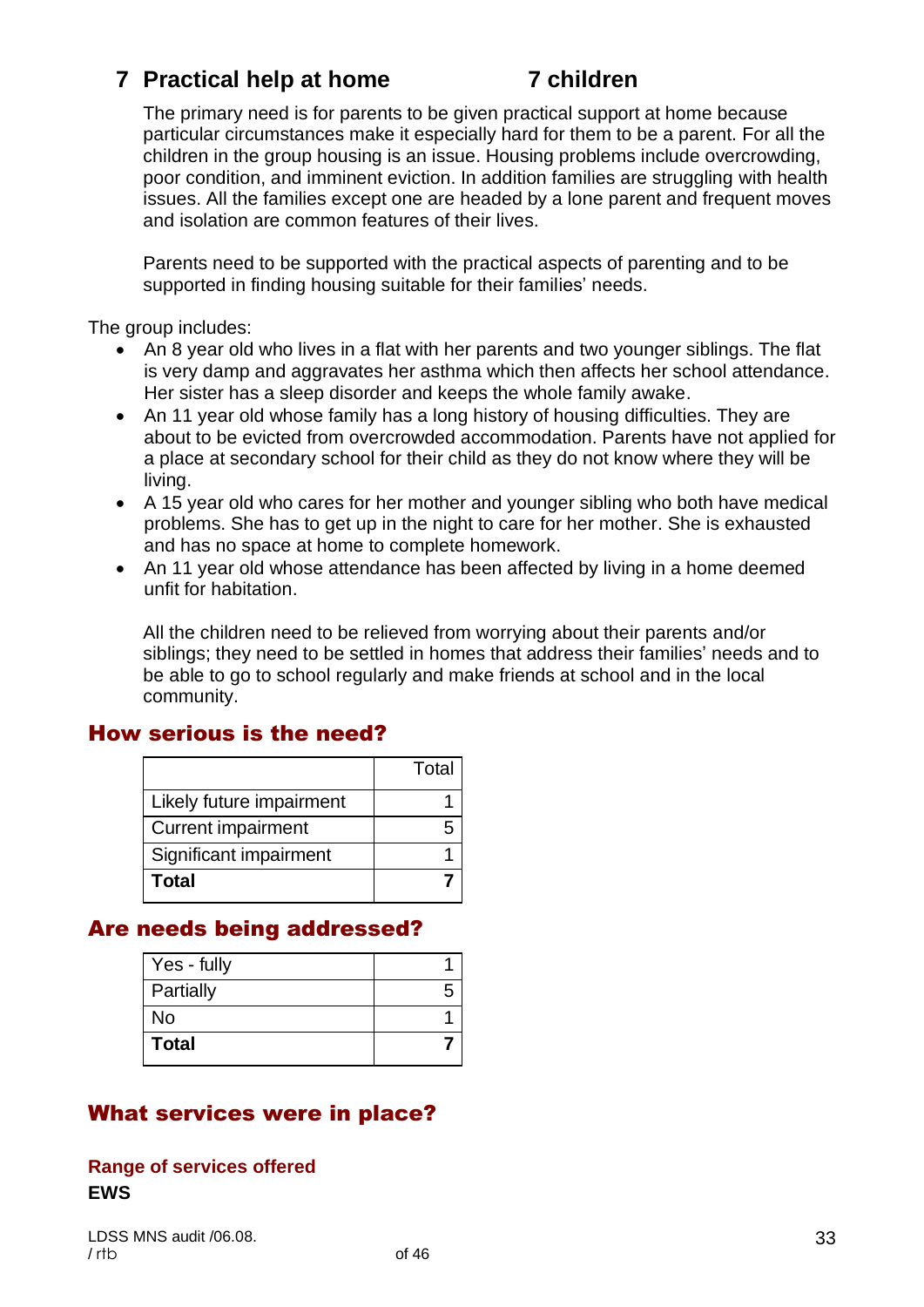- Advocacy in relation to housing.
- Providing a certificate for improved attendance on a weekly basis and or using a chart both at home and at school for improved attendance.
- One to one advice to parents about routines and the importance of improved attendance and punctuality.

#### **Other agencies**

- Support from Young Carers.
- Help from housing re-housed.
- Advice on routines and diet provided by sleep clinic.

#### **Reasons given by auditors for partially meeting needs**

- Parents overwhelmed by one need, for example housing, find it difficult to make use of services to address other needs.
- Housing needs not addressed
- Family need more practical help at home.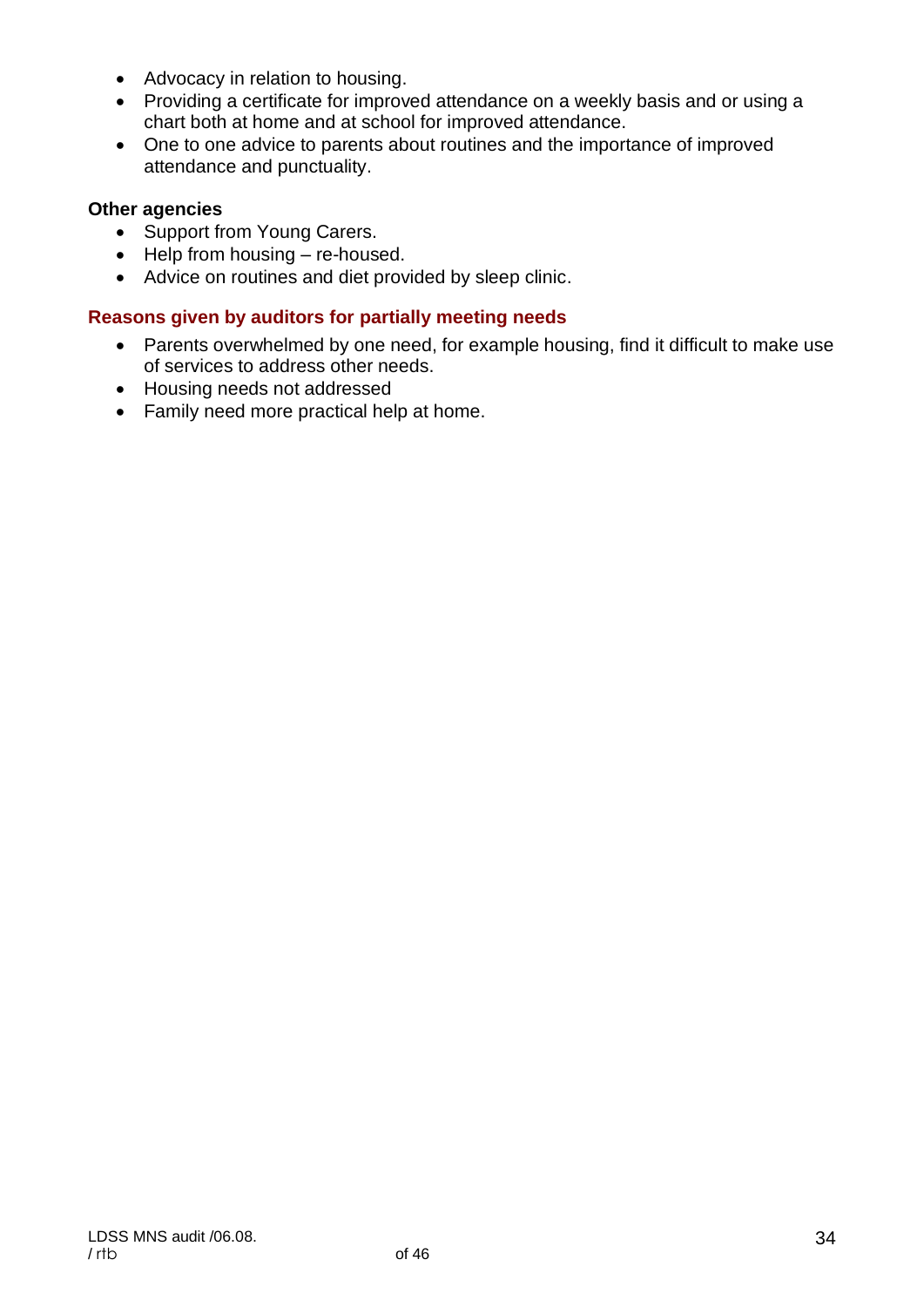### **8 Accessible education 5 children**

The primary need is for children to be able to go to a school which understands and is responsive to their particular circumstances.

The group includes:

- A travelling family who have reservations about their child going to school with nontraveller children.
- A thirteen year old who has recently moved to the area. He is shy, over weight and finds it hard to make friends. His mother is worried that he could end up offending if he cannot go to school.

### How serious is the need?

|                           | Total |
|---------------------------|-------|
| Likely future impairment  |       |
| <b>Current impairment</b> | 2     |
| Significant impairment    |       |
| <b>Below threshold</b>    |       |
| Total                     |       |

### Are needs being addressed?

| Yes - fully  |  |
|--------------|--|
| Partially    |  |
| No           |  |
| <b>Total</b> |  |

#### What services were in place?

#### **Range of services offered**

- Flexible agreement with mainstream school/home education.
- Support provided to parents to find new school place for child, including help with paperwork.
- Help to effect a managed move and re-integration into a new school.

#### **Reasons given by auditors for partially meeting needs**

- Schools failing to respond to parents for unreasonably long periods of time.
- Length of time to find an appropriate school causes considerable anxiety in parents and children.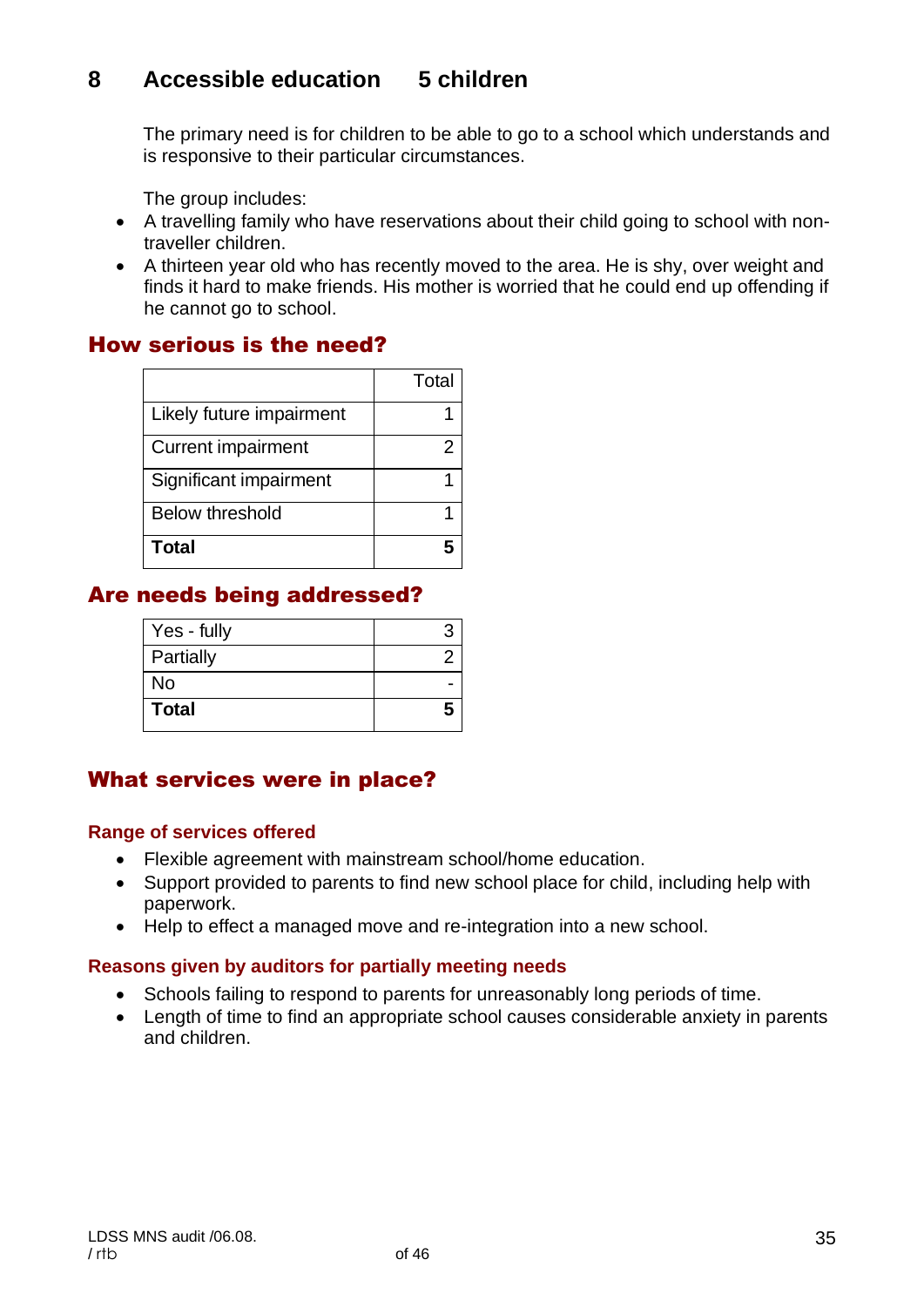## Cluster C – Emotional Needs of Parent or Child

## **9 Help for emotional/mental health problems 31 children**

The primary need is to understand and address the mental health problems of parents and in some cases children too. Parents need practical and emotional support to address difficulties which affect the life of the whole family and their ability to parent. In some cases the behaviour of parents creates problems in the local neighbourhood and families are isolated. Many children have behaviour problems including violent outbursts. Some children are also withdrawn, have low self-esteem, anxiety and struggle to make friends. Difficulties affect children's schooling and several have attendance problems because they are staying home to care for parents or are anxious about leaving them alone. Many are not achieving well.

Six children in the group also have mental health problems. For three of these emotional difficulties appear to have developed as a result of parental mental health issues.

The group includes:

- A 14 year old whose mother is agoraphobic. He stays at home with her and is physically sick at the thought of going to school
- An 11 year old who stays at home to look after his mother who is depressed. His father died three years ago.
- A 16 year old whose mother is depressed. She takes the role of the adult in the family and spends nights away from the family home with a man much older than her.
- A twelve year old who lives with her mother who is depressed. She can become very frustrated and angry with her. She has a long history of poor attendance and is currently refusing to attend.
- A 14 year old whose mother has mental health difficulties which have made it hard for her to parent him. He is isolated, finds it hard to make friends, has offending behaviour, encopresis and is obsessed with weapons.
- An 8 year old whose father is in prison for assaulting his mother who has mental health problems. He rarely attends school and finds it difficult to make friends.
- A 5 year old who lives in a small flat with her pregnant mother who suffers from depression. Mother finds it hard to maintain any household routines and to get the child to school. There are concerns that the situation will deteriorate further when the new baby is born.

Parents need help in their own right and to be supported as parents. Children need to be reassured and to know their parents will get the help they need and – where appropriate – to know who will care for them when their parents are ill. They need activities they can enjoy outside of their homes and to be relieved of the burden of caring for their parents. Those who themselves have emotional difficulties need these to be attended to and their parents need to understand their child's behaviour and how to support them to change.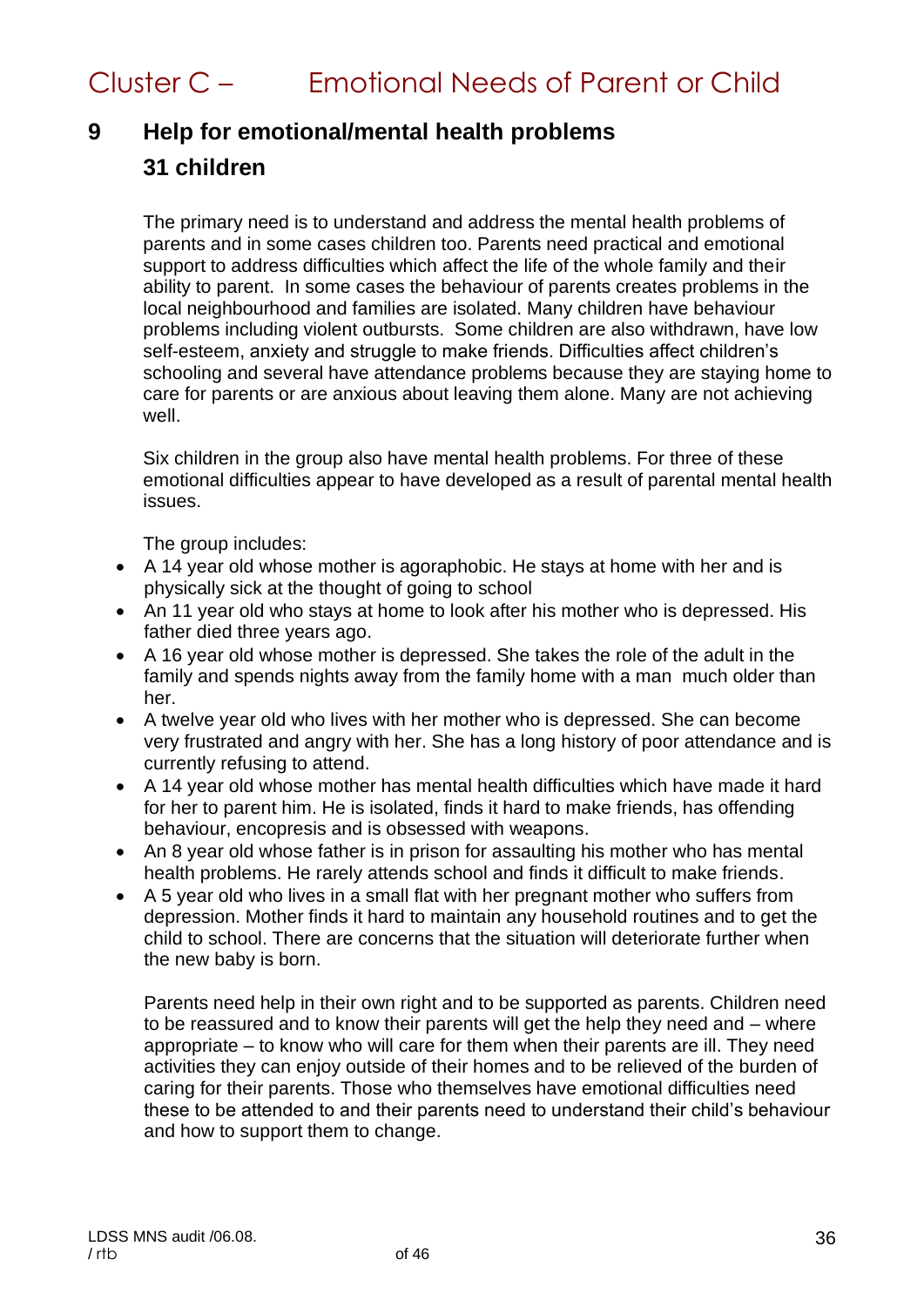### How serious is the need?

|                           | Total |
|---------------------------|-------|
| Likely future impairment  |       |
| <b>Current impairment</b> | 20    |
| Significant impairment    | 12    |
| <b>Total</b>              | 31    |

### Are needs being addressed?

| Yes - fully  |    |
|--------------|----|
| Partially    | 16 |
| No           |    |
| <b>Total</b> | 31 |

### What services were in place?

#### **Range of services offered**

**EWS**

- Helping and advising parents, including one to one sessions, on routines, setting and maintaining boundaries and understanding the importance of education.
- Volunteer provided to help with routines at home.
- Helping parents access available support around pregnancy and parenting.
- Helping parents access parenting classes.
- Advocacy and advice in relation to housing issues and finance.
- Advocacy for provision of transport
- One to one support for school staff to help them understand child's problems and suggest ways of managing behaviour, including sexualised behaviour.
- Arranging meetings between home and school to discuss a package of support.
- Negotiating reduced timetable with the school.
- Working with the school to provide extra lessons in subjects the child enjoys.
- Taking children to school and/or visiting at home on days when the child is refusing to attend.
- Help to access a gym.
- Help to access family holiday.
- Support to fill in job application.
- Provision of a life coach.
- Provision of breakfast club at school.
- Mentor in school

#### **Other agencies**

- Support from school phobic advisor provided by Connexions.
- Involvement of home-school support worker.
- Regular meetings with school nurse.
- Family therapy provided by CAMHS.
- Adult mental health service for mother.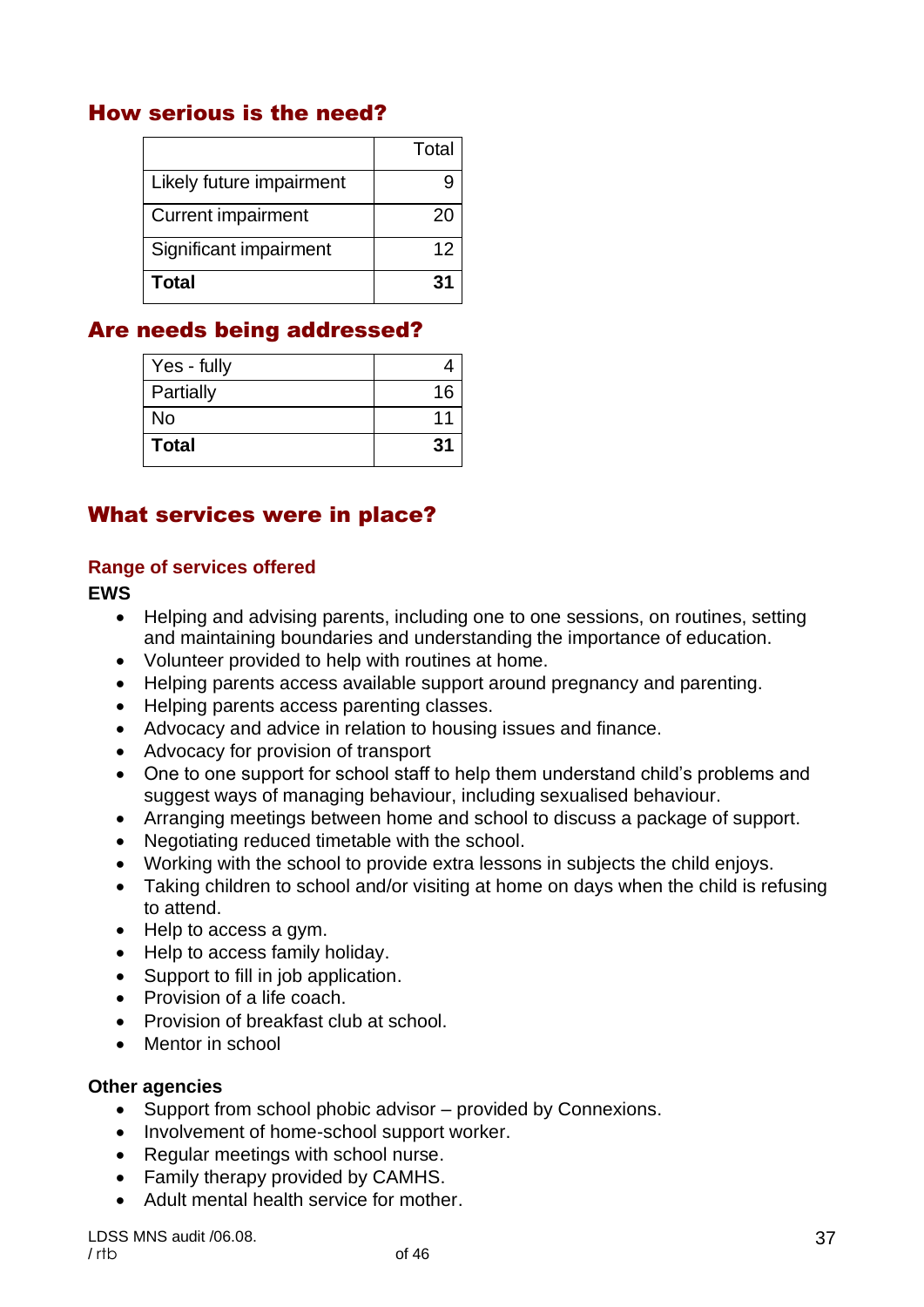- Counselling for child from voluntary organisation.
- Strategies to cope with sleep problems sleep clinic.
- Family support voluntary organisation.
- Victim support for child because of bullying and for mother because of neighbour harassment.

#### **Reasons given by auditors for partially meeting needs**

- Difficulties in ensuring a good co-ordination of a range of different services for the family.
- Long waiting lists for services from other agencies and delays in carrying out assessments.
- Lack of attention to adult mental health problems and its impact on the family.
- More time is needed for services to address all the needs.
- Services in place do not appear to be being effective.
- A need to ensure that underlying issues are addressed now that attendance has improved.
- Lack of a proactive approach from children's social care services where parental mental health makes it difficult for the parent to engage with services, compounded by problems of continuity with frequent changes of social worker.
- High thresholds for accessing children's social care services and concerns about lack of support after s.47 enquiries have taken place.
- Problems of transport to special schools undermine attempts to improve attendance. One child has a four hour return journey on several buses to access two hours of education a day.
- The lack of long term support services for some families with chronic problems.
- Difficulties finding someone to work with the child who will be sufficiently consistent so that the child can develop trust in them and talk about issues of bullying.

Comment: In only one case is there evidence of the involvement of adult mental health services. In addition there is little evidence of multi-agency planning to address the needs of the whole family.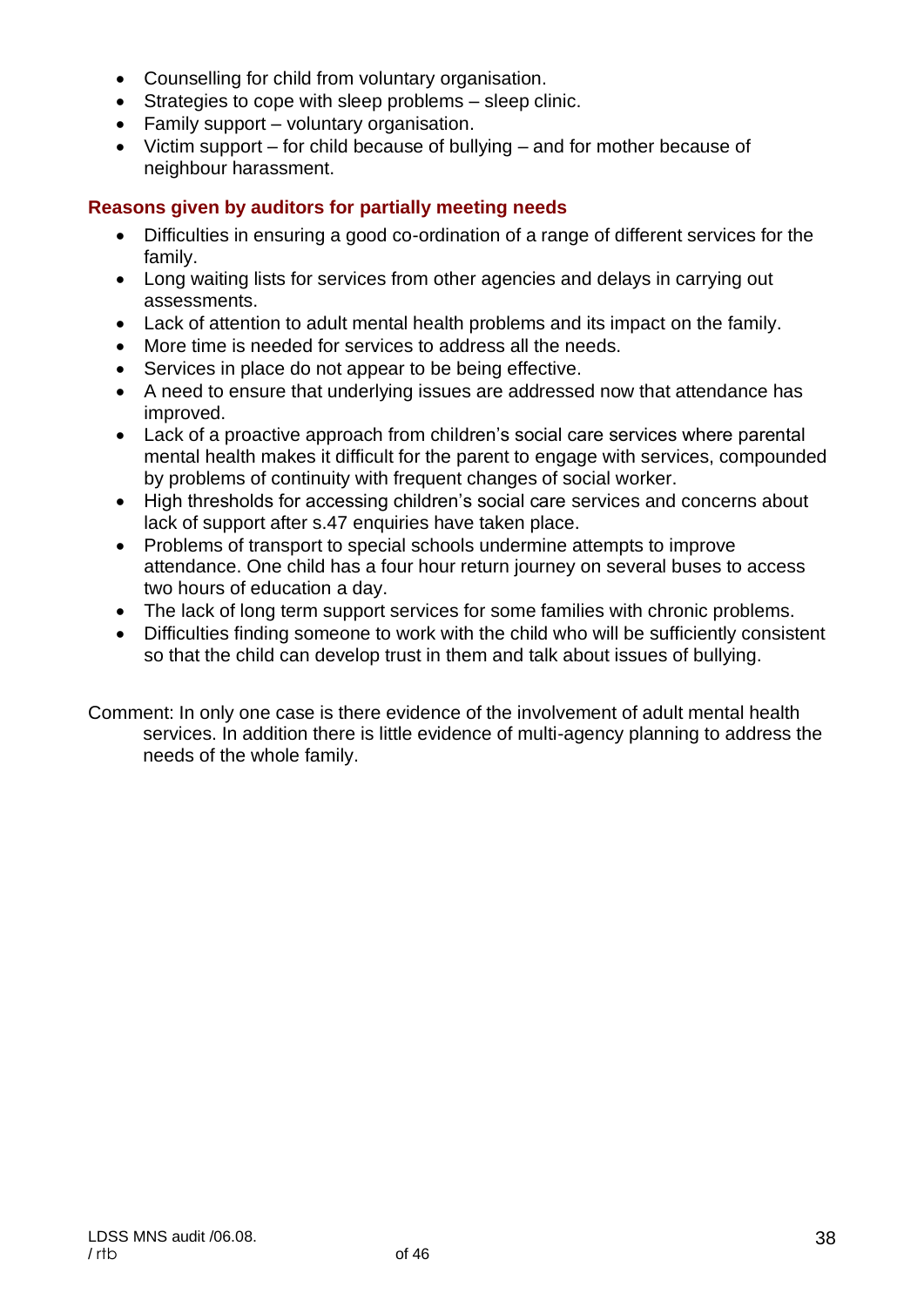### **10 Coping with trauma 19 children**

The primary need is for children to be able to cope better with past or current traumatic events and to reduce the impact of those events on their day-to-day life. The trauma arises from a range of events including domestic violence, sexual abuse, rejection, the death of a family member, witnessing murder, being subject to serious assault and rape. The children are showing their distress in a variety of ways – inappropriate sexual behaviour; self harm; damaging property; criminal behaviour; running away; eating disorders; suicidal thoughts; threatening behaviour and nightmares.

Many parents have also been affected by these same events and need practical help to put their lives back together and assistance in providing emotional support for their children.

The group includes:

- A 15 year old whose father is in prison as a result of domestic violence and physical abuse of him and his sisters. His sisters have now been adopted and he is living with his step father. He has not been to school for some time.
- An 8 year old who found her father in bed with a drugs overdose. She tried to revive him unsuccessfully.
- A 12 year old whose father was murdered when he was travelling abroad. His mother is anxious and over-protective. He has not been to school for 3 months.
- A 13 year old whose father is in prison for sexually abusing her older sister. The family have moved from northern England and are very isolated.
- A 15 year old whose disabled father died last year and alcoholic mother soon after. He was left with his mother's boyfriend until he knocked on a neighbour's door. Neighbour has now become his foster carer. He has behaviour difficulties and is not attending school.
- A 6 year old who is one of five children. There is a history of inter-generational abuse in her family. At school she complains of feeling ill and wanting to go home.

#### How serious is the need?

|                           | Total |
|---------------------------|-------|
| Likely future impairment  |       |
| <b>Current impairment</b> |       |
| Significant impairment    |       |
| Total                     |       |

### Are needs being addressed?

| $Yes - fully$ |    |
|---------------|----|
| Partially     | 10 |
| No            |    |
| <b>Total</b>  | 19 |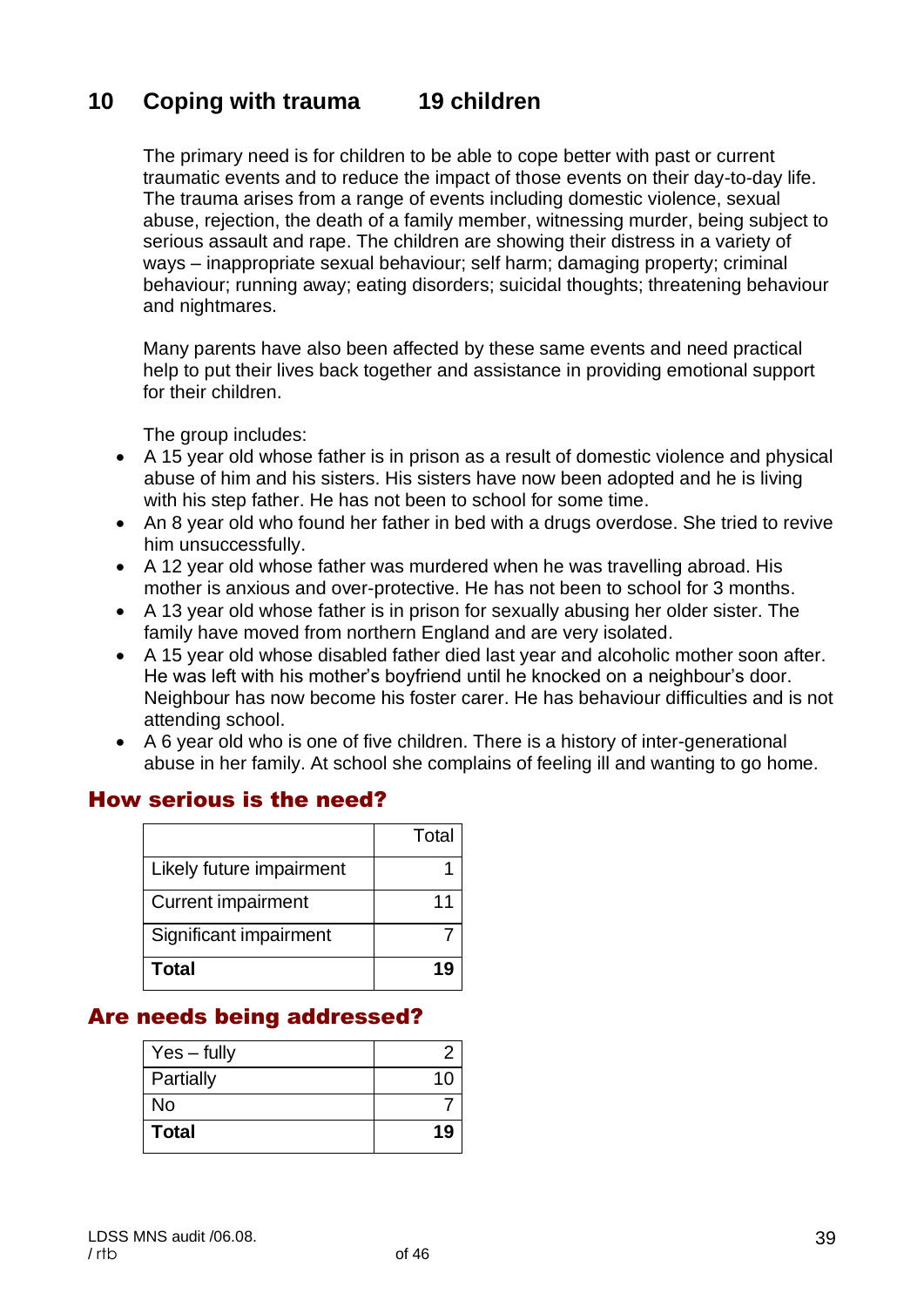### What services were in place?

#### **Range of service offered**

#### **EWS**

- Help to improve self esteem.
- Work to try and engage father.
- One to one work with child regarding physical abuse and domestic violence.
- Helping child to communicate in ways that don't involve speech e.g. using a diary, communication book. Providing school with information about mutism.
- One to one work with parents to help them understand the impact of their drug use.
- Literacy support for parents.
- One to one support to help child express her feelings about mother's death help for older sister to find work – advice to school on managing child's behaviour – benefits advice for father.
- Work with mother to identify what support child with disability will need to return to school after a period of home education.
- Negotiating a mentor for child in school.
- Arranged summer scheme placement at secondary school to help with transition.

#### **Other agencies**

- Alternative education provided by the Youth Service.
- Counselling from CAMHS.
- Help from Young carers to support child in her role as a carer.
- Counselling from voluntary agency working with young people.
- Parenting classes organised by social care.
- Home care and regular contact from children's social care as children are on the CP register.
- Child accommodated by the local authority.

#### **Reasons given by auditors for partially meeting needs**

- No support offered to help child come to terms with abuse of family member.
- Work focused on attendance rather than bereavement issues.
- EWS are the only agency involved in this case although there are a range of needs including serious drug misuse.
- Work needed to address child's behaviour.
- Counselling not provided for a child coming to terms with sexual assault or for parent and child in relation to loss and/or bereavement.
- Case not meeting threshold for social care involvement.
- Parent refusing to agree to home visits or one-to-one sessions for child in school.
- Parent unable to focus on the child's needs.
- Delays in assessment.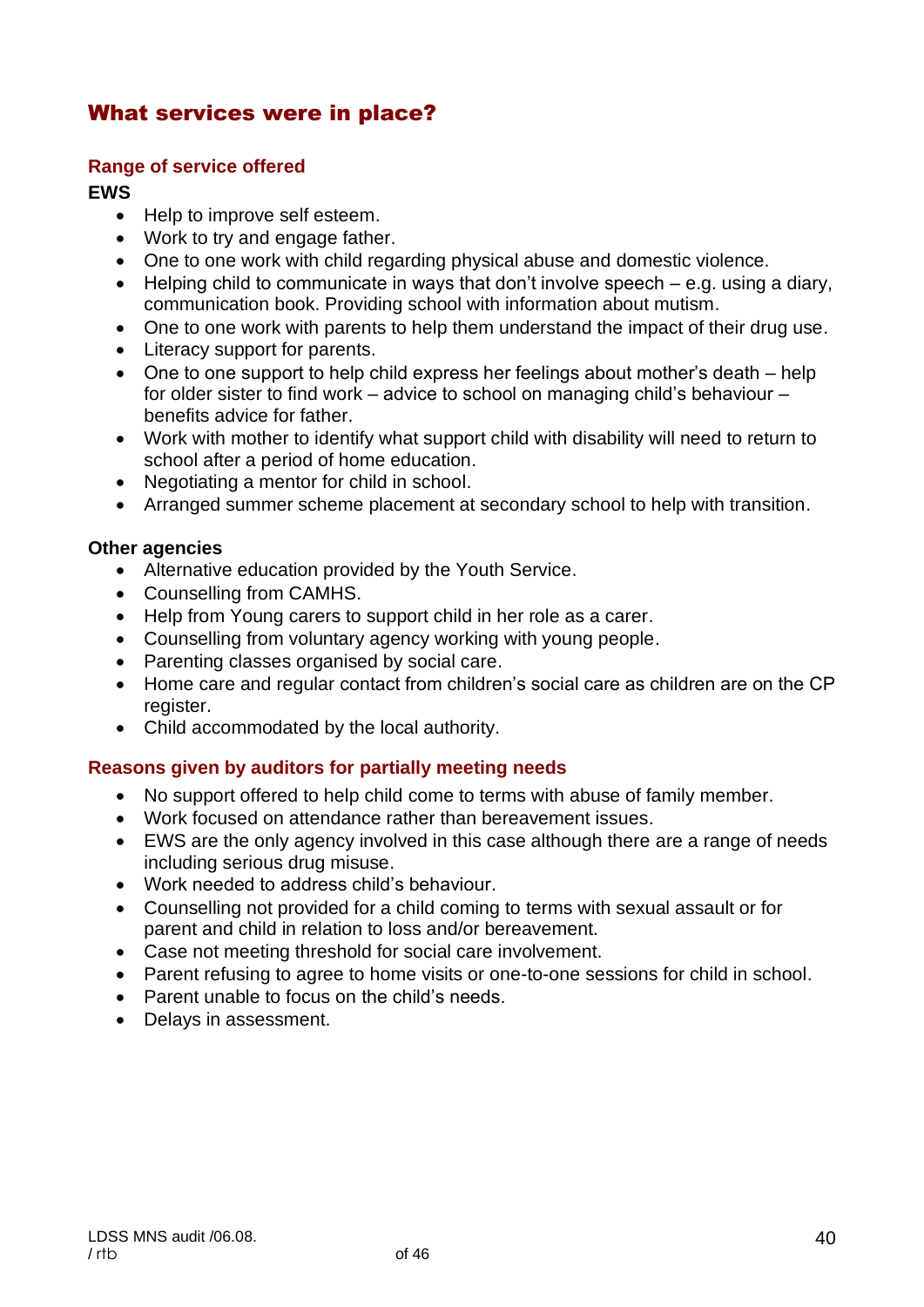## Spread of significant impairment cases across the need groups



Key to Need groups

- Adult/child relationships to improve
- Adult relationships to improve
- Protection from domestic abuse and its impact
- Behaviour to be understood and managed
- Much improved care at home
- School and family to work in partnership
- Practical help at home
- Education to be accessible to child and family
- Adult mental health to improve
- Impact of loss and trauma to be reduced
- Note: Need group 5 Much Improved care at home has the largest number of children with serious needs.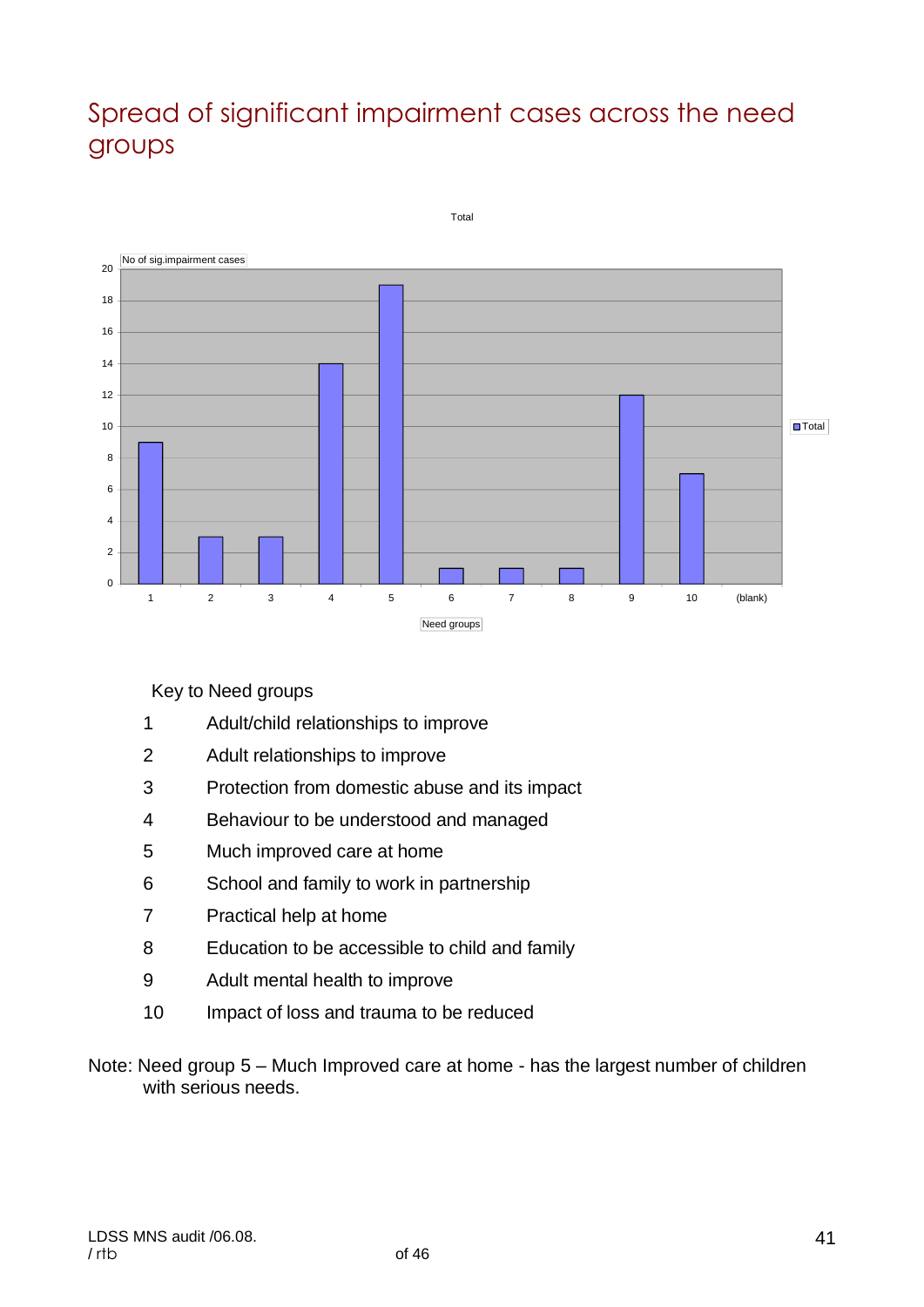## Spread of cases where needs not met across the need groups



Note: Outcomes are poorest for children in the following groups:

- Adult mental health to improve
- Much improved care at home
- Adult/child relationships to improve
- Impact of loss and trauma
- Protection from domestic abuse and its impact and behaviour to be understood and managed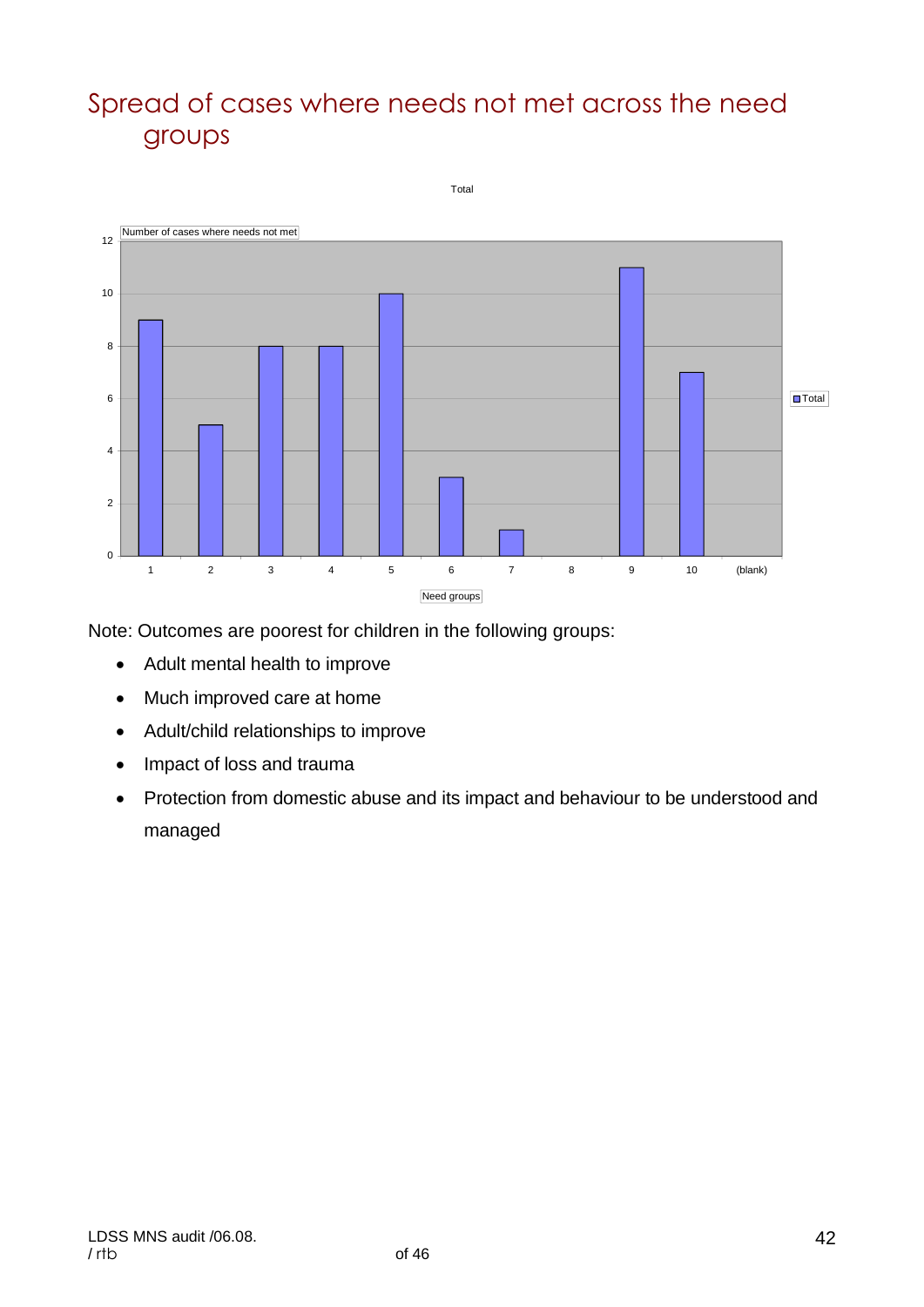## Conclusions

- Children in the sample and their parents have very high levels of need. Auditors judged that 37% of the children were experiencing significant impairment and 56% current impairment of their health and development. Particularly high levels of significant impairment were evident in five of the need groups: adult/child relationships; child's behaviour; the need for improved care at home; adult mental health and the impact of loss and trauma. These were also the need groups where outcomes for children were poorest.
- A high proportion of the cases required a co-ordinated multi-agency response to meet the needs identified. In many cases there was evidence of multi-agency involvement with the family but little evidence of this being delivered in a planned and co-ordinated way. Co-ordination is needed not only across children's services but with adult services too.
- Considerable frustration was expressed by the auditors about the high thresholds for children's social care services, or alternatively with the work being done in relation to cases open to social care, or with the early closing of cases that had been accepted as referrals.
- Concern was also expressed about the difficulties in accessing specialist CAMHS provision because of long waiting lists and the lack of support for low level but chronic adult mental health problems such as depression. It was notable that in group 9 where the pressing need was adult or child mental health problems, there was only one reference to the involvement of adult mental health services.
- Auditors made frequent reference to the need for services to be more pro-active. In particular references were made for the need for greater outreach work and frustration expressed at services which were quick to close cases when parents or children did not attend appointments or were seen to be reluctant to engage with services. However it is also true that a frequent reason given for services failing to meet needs or only partially meeting needs was that the parents or children would not engage with the services being offered.
- The evidence suggests that those working in Education Welfare Services are offering a wide range of effective responses and are achieving some good results in view of the seriousness and range of the needs of the children and families they are working with. There is evidence of: direct work with children, or with parents or with the family as whole, addressing parenting, behaviour and relationships; practical support in the home, in getting children to school and in helping families to access local services; advocacy on behalf of families in relation to a range of issues; working with schools and parents together to ensure a consistent response; and creative use of local voluntary sector provision to provide support to families.
- There is also evidence of the impact of the Change for Children agenda with a number of examples of quick and effective family support services, counselling and mentoring services being available directly through local schools.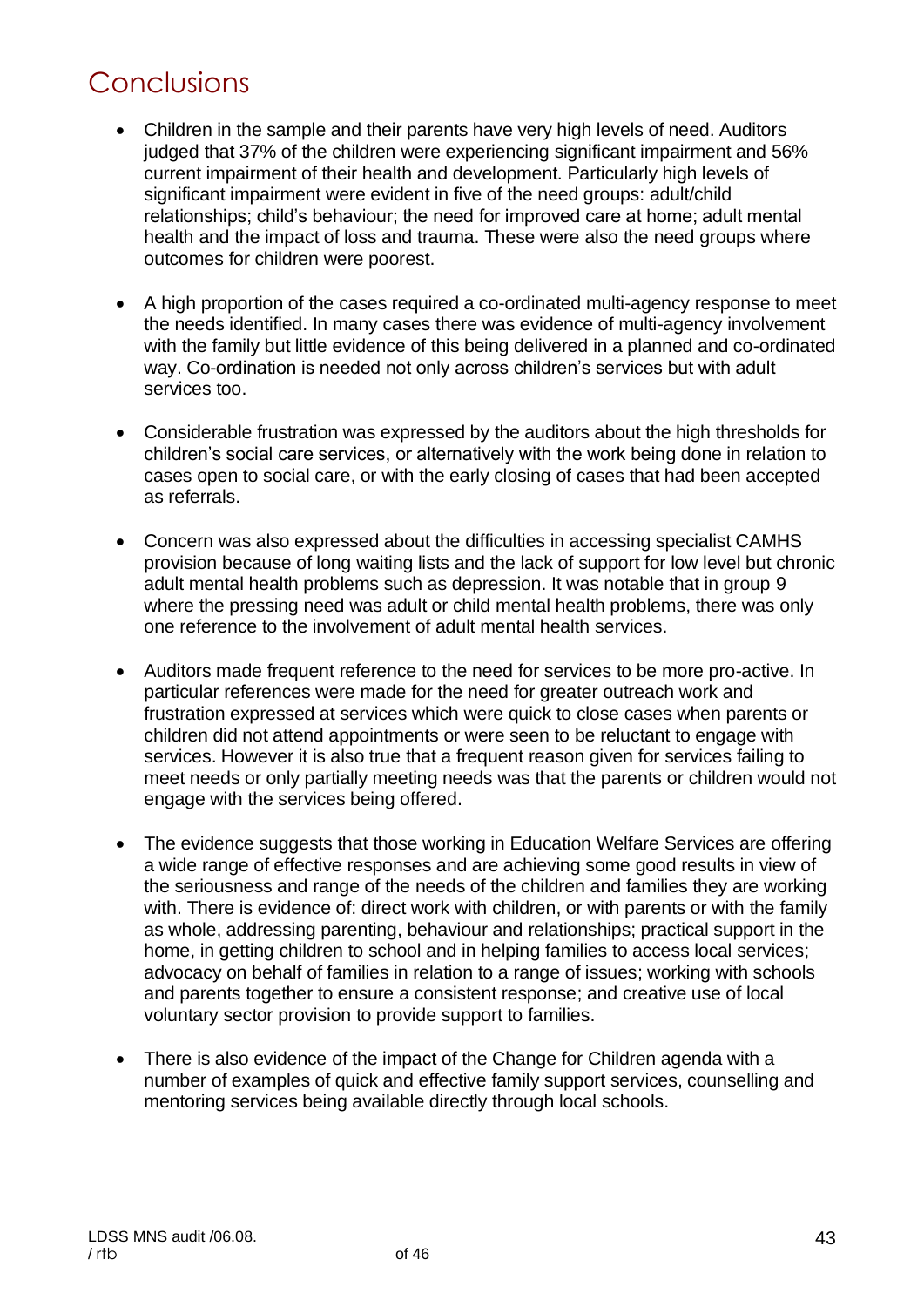- There is a strong feeling that emerges from the audit that if children's social care were more involved then children's needs would be more successfully met.
- In many cases it is difficult to see what a social worker might do that an EWO is unable to do or, indeed, is not already doing. Rather, the audit indicates that success in addressing needs would be increased if clear mechanisms were in place to enable collaboration with colleagues from other agencies, including adult services, so that multi-agency plans could be formulated and implemented to address the extent and range of need that has been identified in this audit.
- Effective collaboration will involve all agencies adopting a needs-led approach to assessment and an outcome-focused approach to drawing up plans with children and families. The implementation of the Common Assessment Framework (CAF) is an opportunity to develop and improve multi-agency working. The more recent emphasis on co-ordination across adult and children's services, particularly for cases involving adult mental health, learning disabilities or substance misuse, in the Think Family approach (2008 Social Exclusion Task Force) will also provide a helpful framework.
- Key to any multi-agency approach working is to ensure that individual cases have someone responsible for ensuring an outcome focused plan linked to the needs is drawn up and that all those involved deliver services or interventions as agreed. Members of LDSS will often be in a position to be the most effective lead professional for a child and/or family. Whether or not a lead professional can be effective in performing their role will be dependent on local areas ensuring that there are robust systems in place for identifying and resolving any problems that arise in delivering services as planned.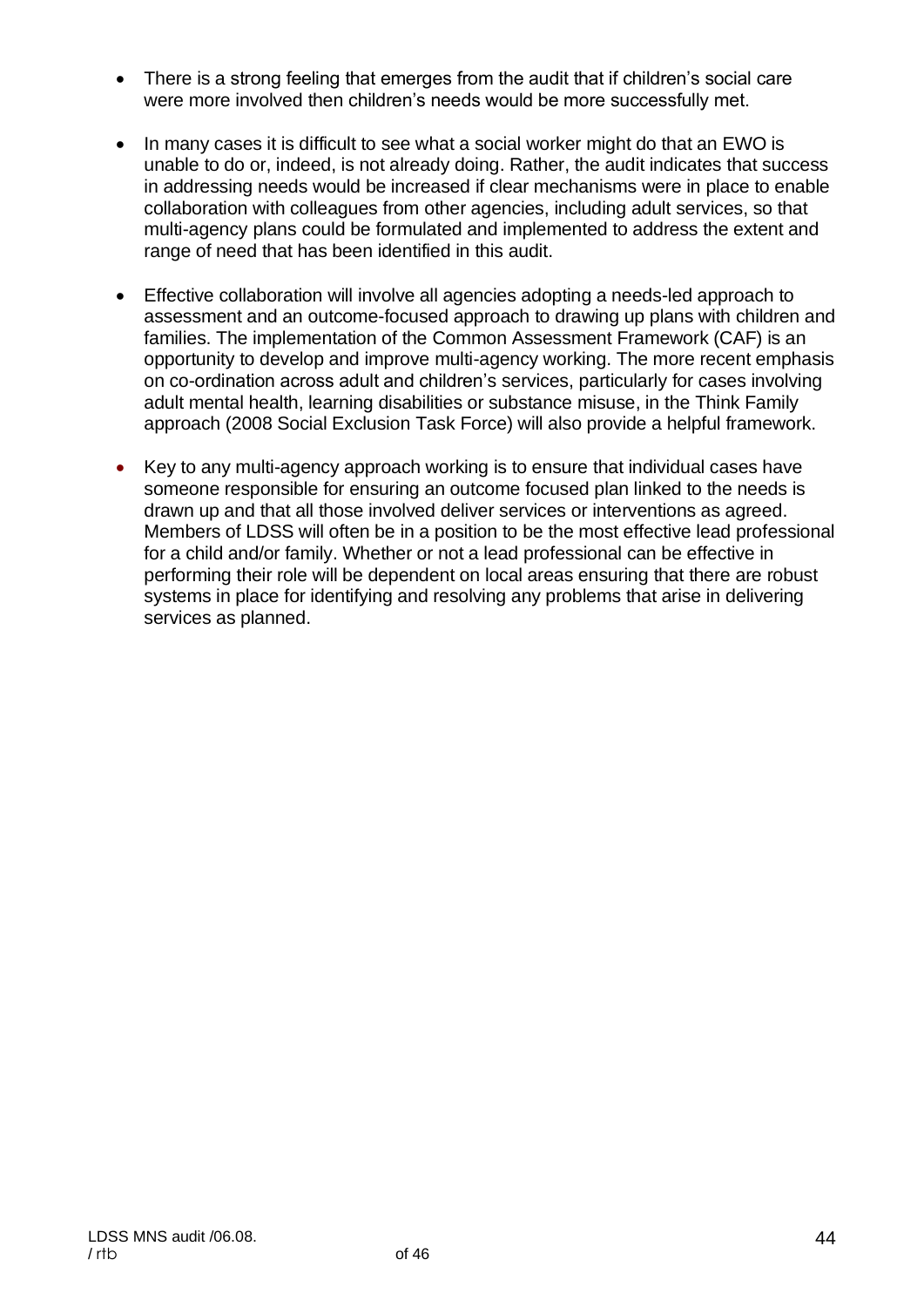## Appendices

# Appendix 1: Audit Form

**AUDIT FORM** Matching Needs and Services

#### Cumbria/NCB/EWS

| Background                   |                           |        |      |                                              |  |
|------------------------------|---------------------------|--------|------|----------------------------------------------|--|
| Identifier                   |                           |        | Team |                                              |  |
|                              |                           |        | Area |                                              |  |
|                              |                           | س      |      |                                              |  |
| Gender                       | Male                      | Female |      |                                              |  |
| Age                          |                           |        |      | Job title of case holder<br>[EWS cases only] |  |
| Ethnicity                    |                           |        |      |                                              |  |
| Legal Action                 |                           |        |      |                                              |  |
| Has legal action been taken? |                           |        |      | Describe nature of legal                     |  |
| Is legal action planned?     |                           |        |      | action                                       |  |
| Needs                        | Situation on day of audit |        |      | Needs on day of audit (parents & children)   |  |
| Living situation             |                           |        |      |                                              |  |
|                              |                           |        |      |                                              |  |
|                              |                           |        |      |                                              |  |
|                              |                           |        |      |                                              |  |
| Family and                   |                           |        |      |                                              |  |
| social                       |                           |        |      |                                              |  |
| relationships                |                           |        |      |                                              |  |
|                              |                           |        |      |                                              |  |
|                              |                           |        |      |                                              |  |
| Social and<br>antisocial     |                           |        |      |                                              |  |
| behaviour                    |                           |        |      |                                              |  |
|                              |                           |        |      |                                              |  |
|                              |                           |        |      |                                              |  |
| Physical and                 |                           |        |      |                                              |  |
| psychological                |                           |        |      |                                              |  |
| health                       |                           |        |      |                                              |  |
|                              |                           |        |      |                                              |  |
|                              |                           |        |      |                                              |  |
| Education and                |                           |        |      |                                              |  |
| employment                   |                           |        |      |                                              |  |
|                              |                           |        |      |                                              |  |
|                              |                           |        |      |                                              |  |
| Other,                       |                           |        |      |                                              |  |
| including family             |                           |        |      |                                              |  |
| income level                 |                           |        |      |                                              |  |
|                              |                           |        |      |                                              |  |
|                              |                           |        |      |                                              |  |

#### Seriousness of needs [of child/children]